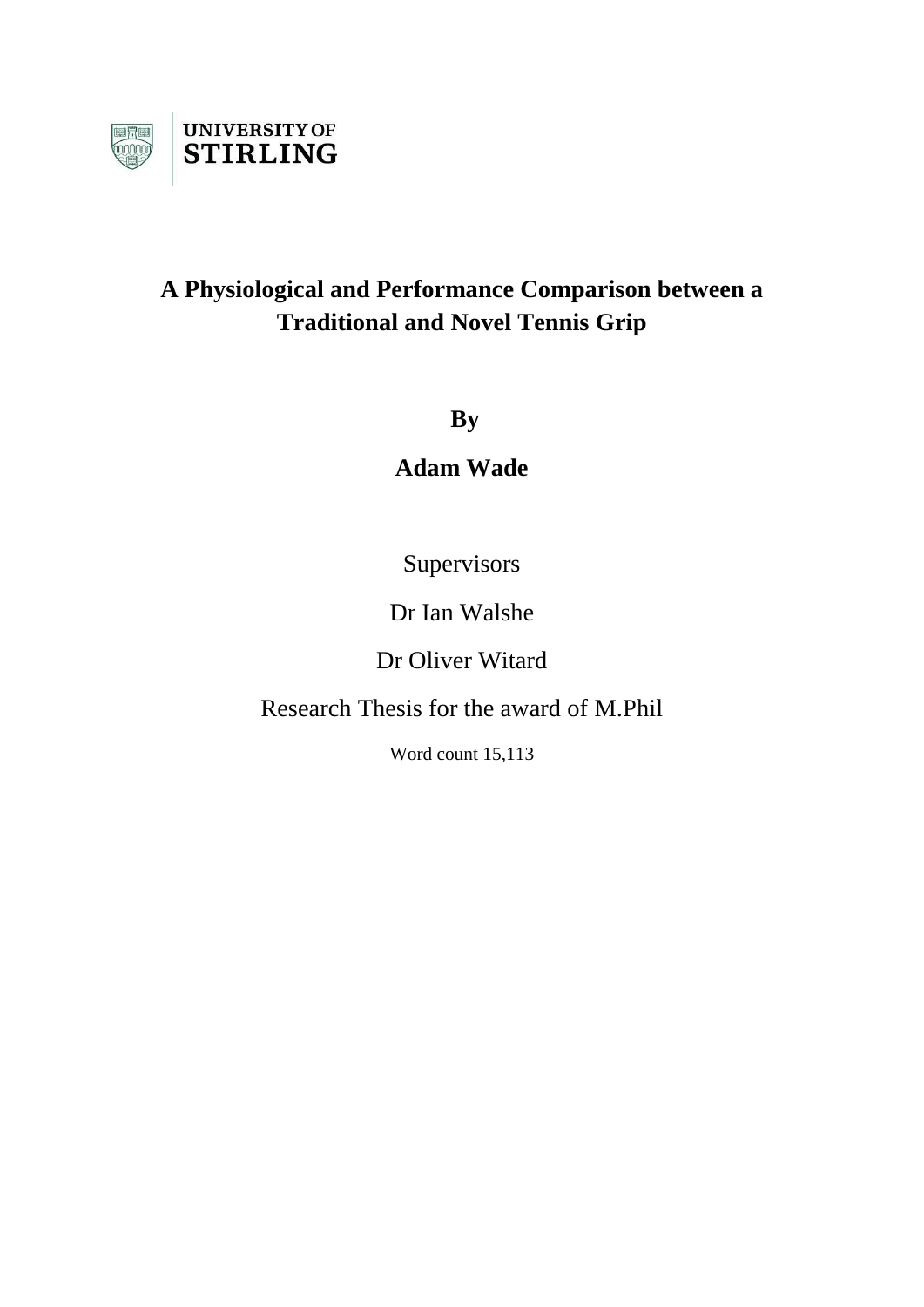#### Abstract

AIM: During tennis, the development of fatigue has been shown to induce performance decrements. However, it is not known specifically if the forearm muscles play a key factor in skilled performance. The aim of the current study was to investigate forearm fatigue following a tennis protocol and to determine the physiological and performance effects of a novel tennis grip on forearm muscle fatigue.

METHOD: 11 participants, 8 male and 3 female, regular tennis players completed a familiarisation session and then 2 trials, in a randomised cross-over design, separated by a minimum of 72 h. Each trial entailed of completing a tennis forearm fatiguing (TFF) protocol consisting of 7 sets of 120 cross-court forehand strokes. During the TFF protocol shot speed, accuracy and consistency were assessed. Pre- and Post-TFF, participants completed maximal voluntary contraction (MVC) tests of wrist extensor and flexor for force production, grip MVC and fatigue tests were completed surface electromyography (sEMG) examined the activity of extensor carpi radialis (ECR) and flexor carpi radialis (FCR).

RESULTS: There was a decrease in muscle function after the TFF protocol, with the novel grip causing a decrease in FCR muscle activity and force production. However, there were no changes in any performance measures during the TFF.

CONCLUSION: Our results indicate that an intense tennis protocol can induce forearm fatigue, however, the novel grip did not ameliorate the effects of fatigue on muscle function. The reduction in muscle function did not translate to changes in performance of the cross-court forehand stroke.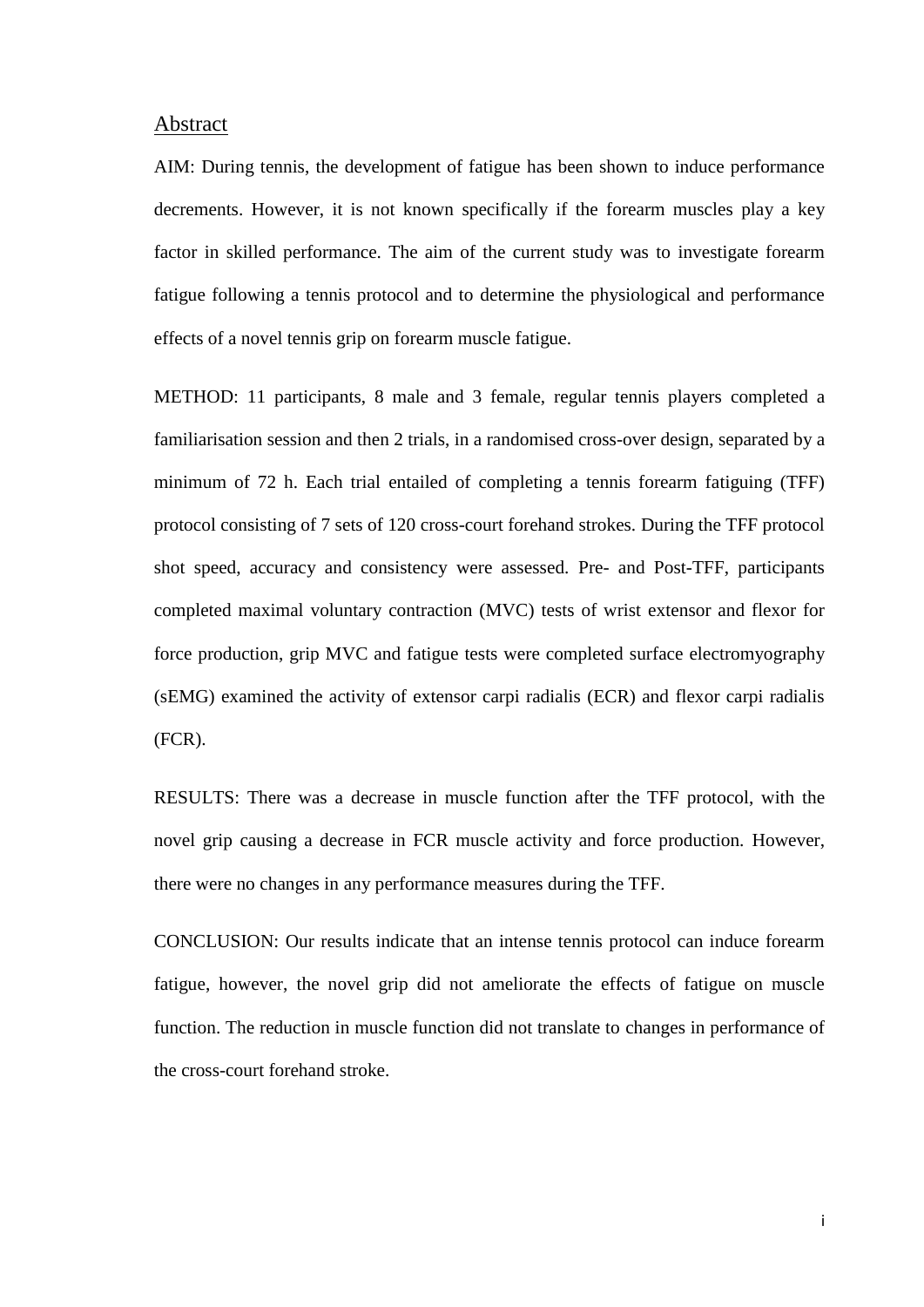# **Contents**

# **Chapter 1**

| 8  |
|----|
| 9  |
| 10 |
|    |
|    |

# **Chapter 2**

| 14 |
|----|
| 14 |
| 14 |
| 14 |
| 15 |
| 15 |
| 16 |
|    |

# **Chapter 3**

| -18 |
|-----|
| 18  |
| -18 |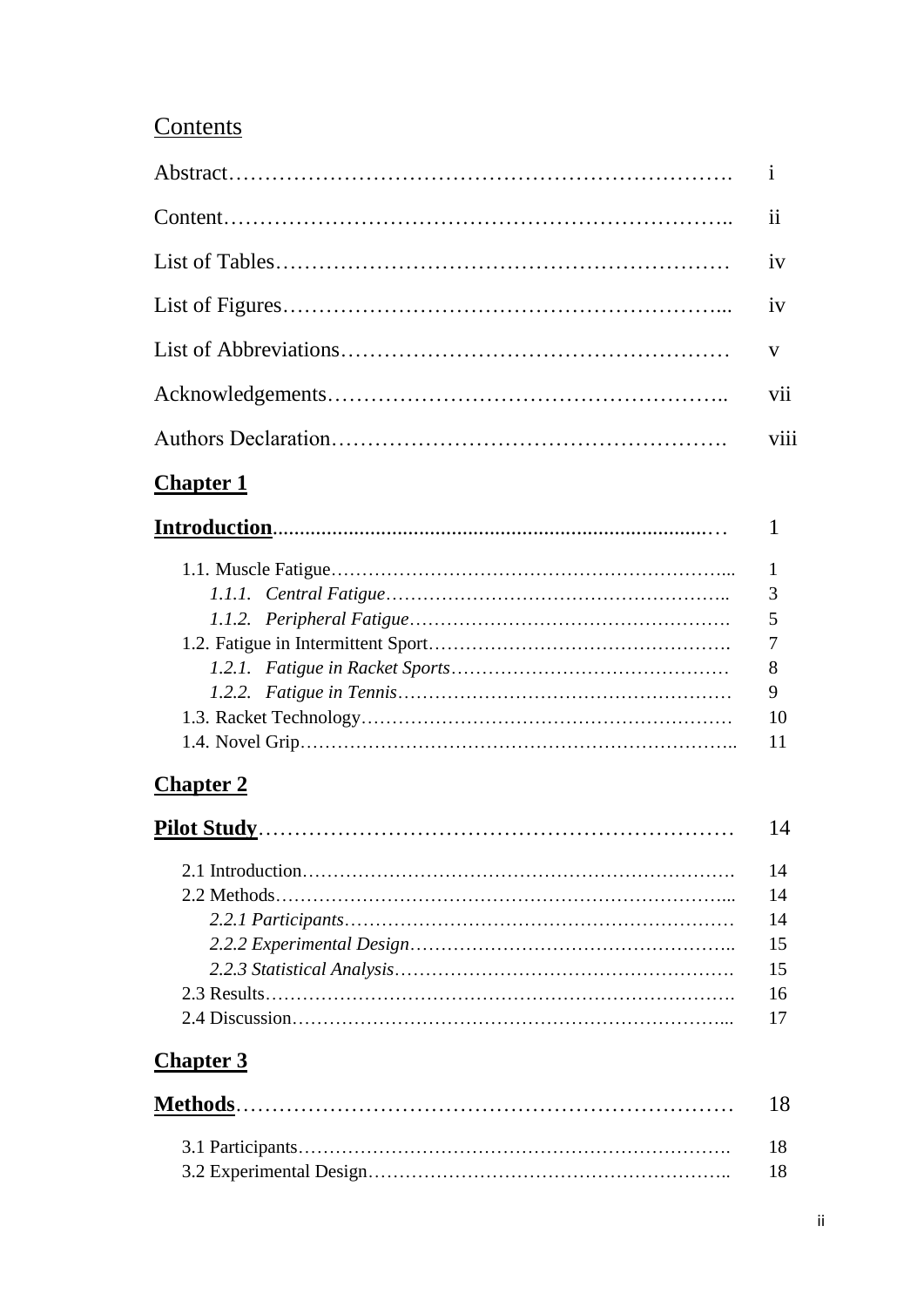|                                                          | 19 |
|----------------------------------------------------------|----|
| 3.3.1 Surface Electromyography Placement and Application | 19 |
|                                                          | 20 |
|                                                          | 20 |
|                                                          | 21 |
|                                                          | 21 |
|                                                          | 22 |
|                                                          | 23 |

# **Chapter 4**

| $2\Delta$ |
|-----------|
| 24        |
| 24        |
| 24        |
| 26        |
| 28        |
| 29        |
| 29        |
| 29        |
|           |

# **Chapter 5**

| 31 |
|----|
| 31 |
| 31 |
| 32 |
| 33 |
| 34 |
| 36 |
| 37 |
| 38 |
| 39 |
| 41 |
| 46 |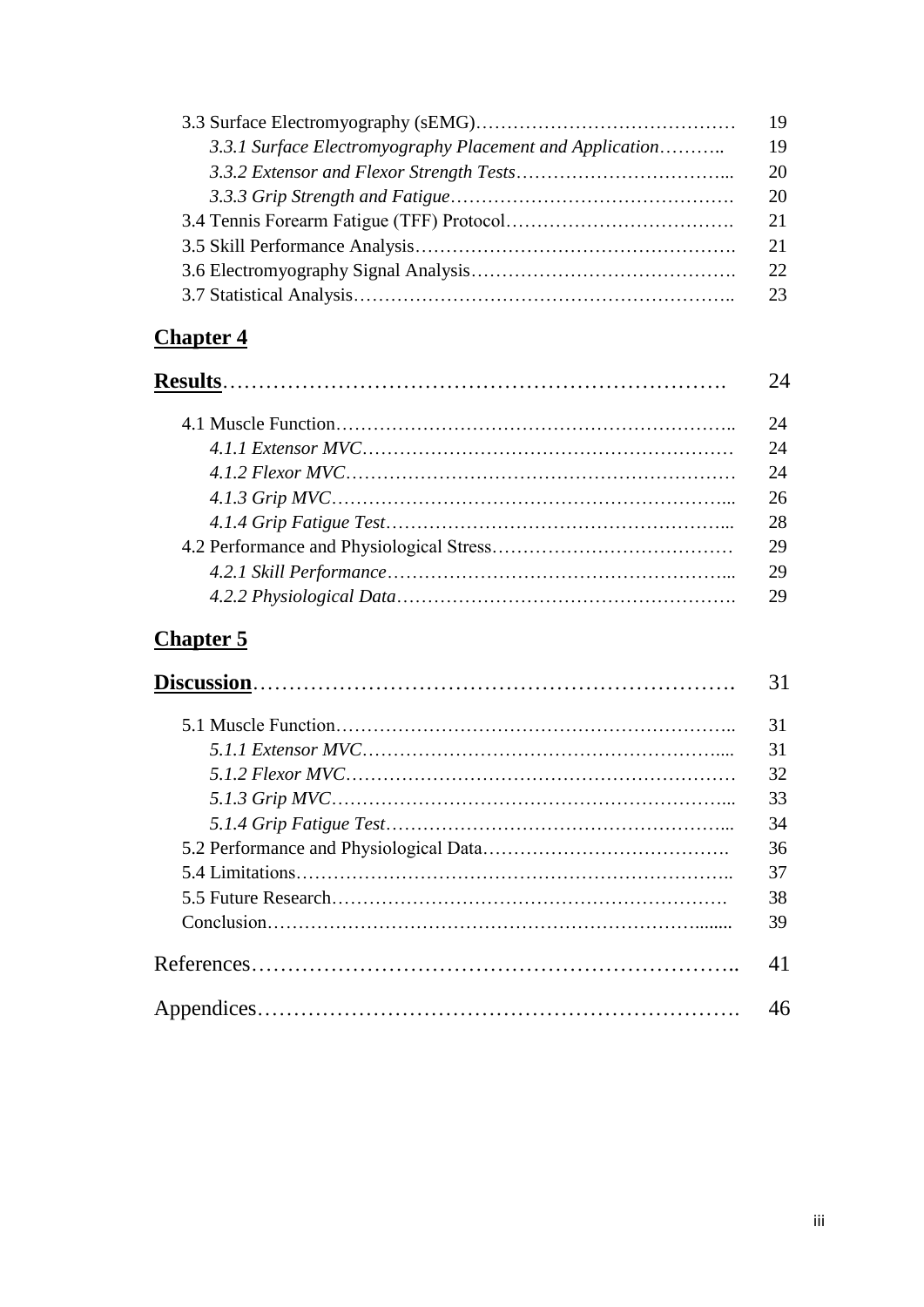List of Tables

Table 1. Participant Characteristics

Table 2. Performance Data

# List of Figures

Figure 1. Torque Production of the Novel and Traditional Grips

Figure 2. Extensor and Flexor MVC Force and Muscle Activity

Figure 3. Grip MVC Force and Muscle Activity

Figure 4. Grip 50 s Fatigue Test Force and Muscle Activity

Figure 5. Heart Rate and RPE during the TFF Protocol

Figure 6. Visual Analogue Scales for Comfort and Natural Feel during the TFF Protocol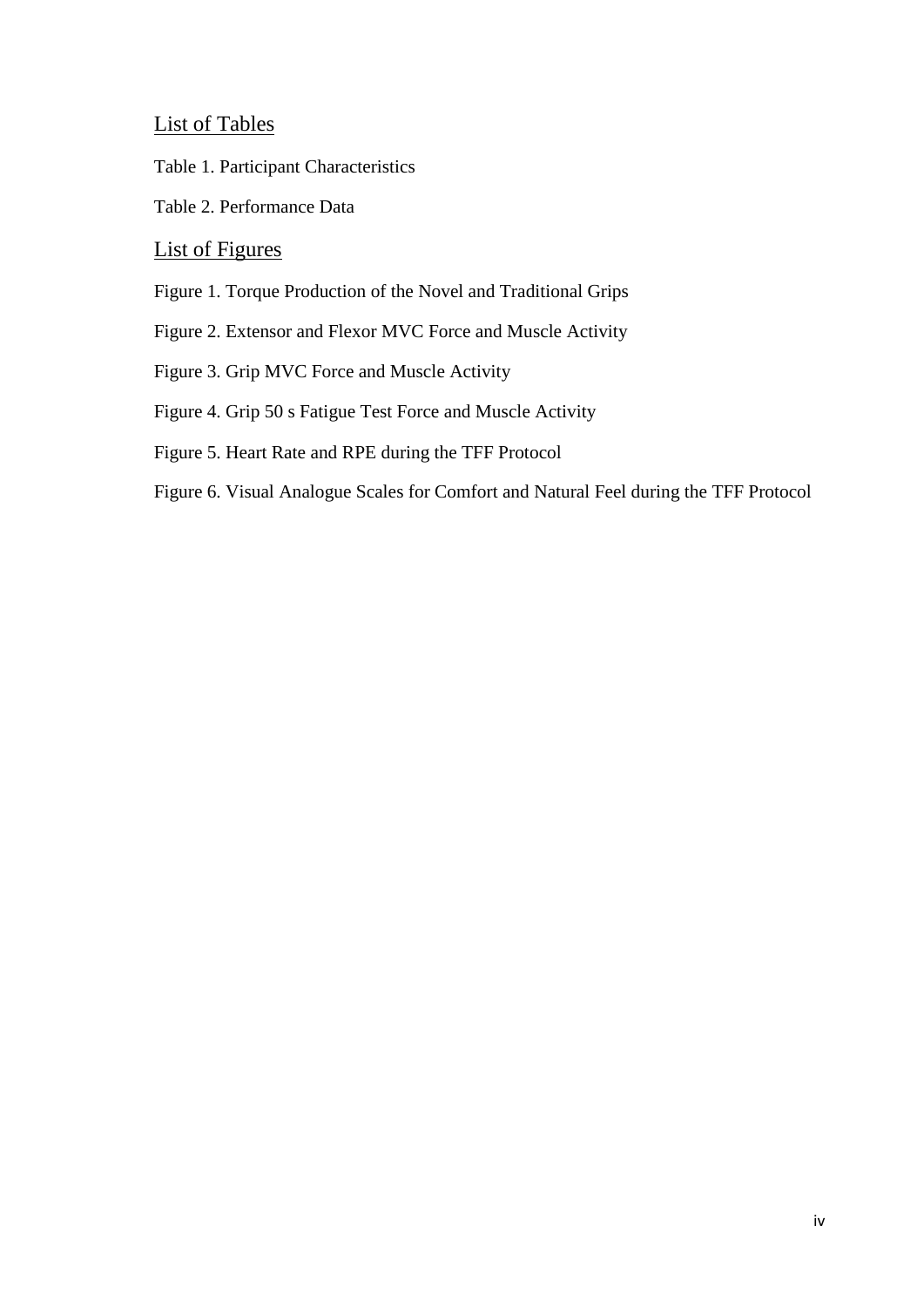# List of Abbreviations

| Ach           | Acetylcholine                          |
|---------------|----------------------------------------|
| <b>ANOVA</b>  | Analysis of Variance                   |
| AP            | <b>Action Potential</b>                |
| <b>ATP</b>    | <b>Adenosine Triphosphate</b>          |
| <b>CNS</b>    | <b>Central Nervous System</b>          |
| E-C Coupling  | <b>Excitation-Contraction Coupling</b> |
| <b>ECR</b>    | Extensor Carpi Radialis                |
| <b>EMG</b>    | Electromyography                       |
| <b>EMGrms</b> | <b>EMG Root Mean Square</b>            |
| <b>FCR</b>    | Flexor Carpi Radialis                  |
| <b>FCU</b>    | Flexor Carpi Ulnaris                   |
| <b>FDP</b>    | Flexor Digitorum Superficialis         |
| <b>FDS</b>    | <b>Flexor Digitorum Profundus</b>      |
| $K^+$         | Potassium                              |
| <b>LITT</b>   | Loughborough Intermittent Tennis Test  |
| <b>MEP</b>    | <b>Motor Evoked Potential</b>          |
| MU            | Motor Unit                             |
| <b>MVC</b>    | <b>Maximal Voluntary Contraction</b>   |
| $Na+$         | Sodium                                 |
| <b>NMJ</b>    | Neuromuscular Junction                 |
| <b>Nov</b>    | Novel Grip                             |
| <b>RPE</b>    | <b>Rate of Percieved Exertion</b>      |
| <b>SD</b>     | <b>Standard Deviation</b>              |
| sEMG          | <b>Surface EMG</b>                     |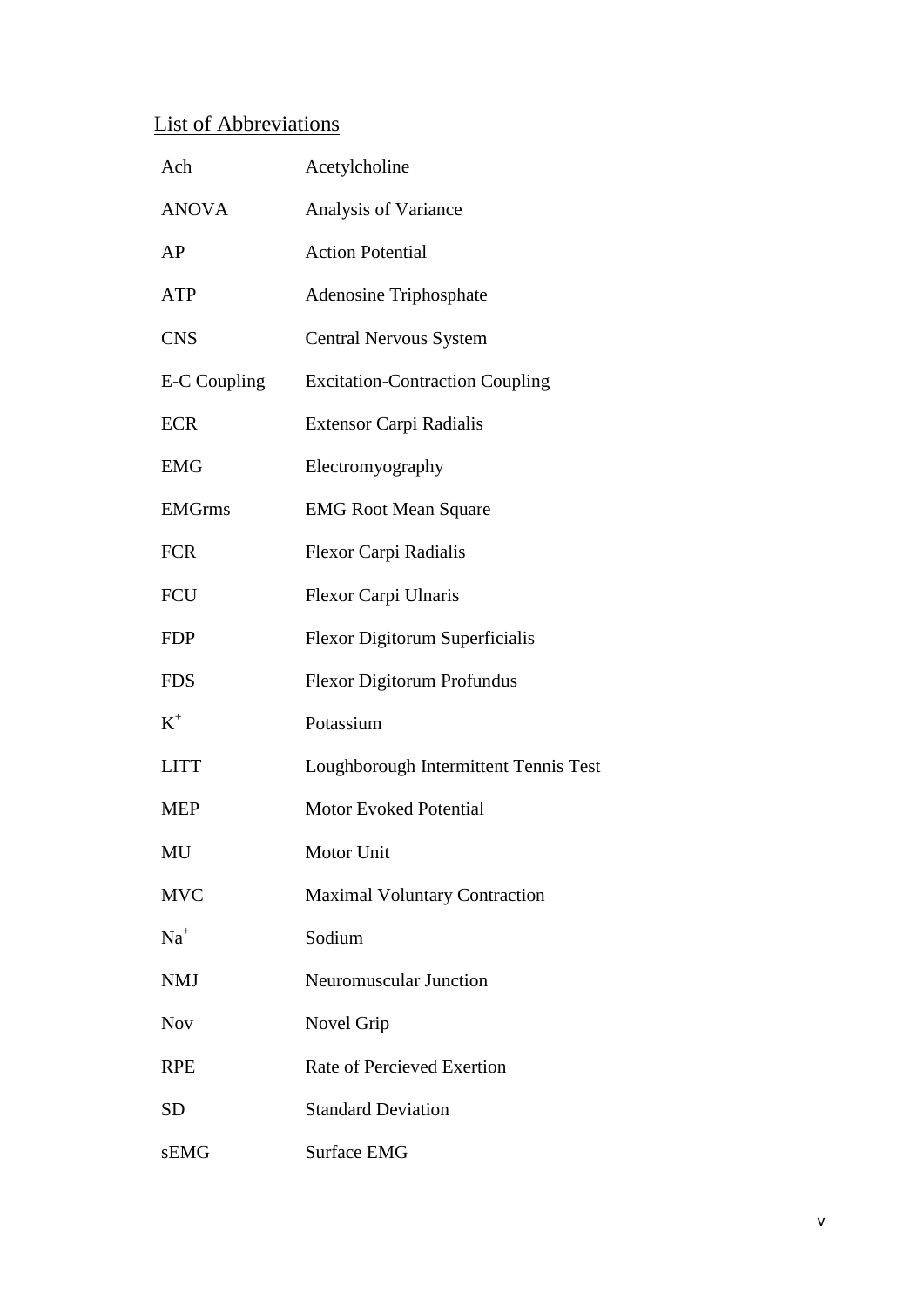| <b>SR</b>  | Sarcoplasmic Reticulum            |
|------------|-----------------------------------|
| <b>TFF</b> | Tennis Forearm Fatiguing Protocol |
| Trad       | <b>Traditional Grip</b>           |
| t-tubules  | <b>Transverse Tubules</b>         |
| <b>VAS</b> | Visual Analogue Scale             |
| Vm         | Membrane Potential                |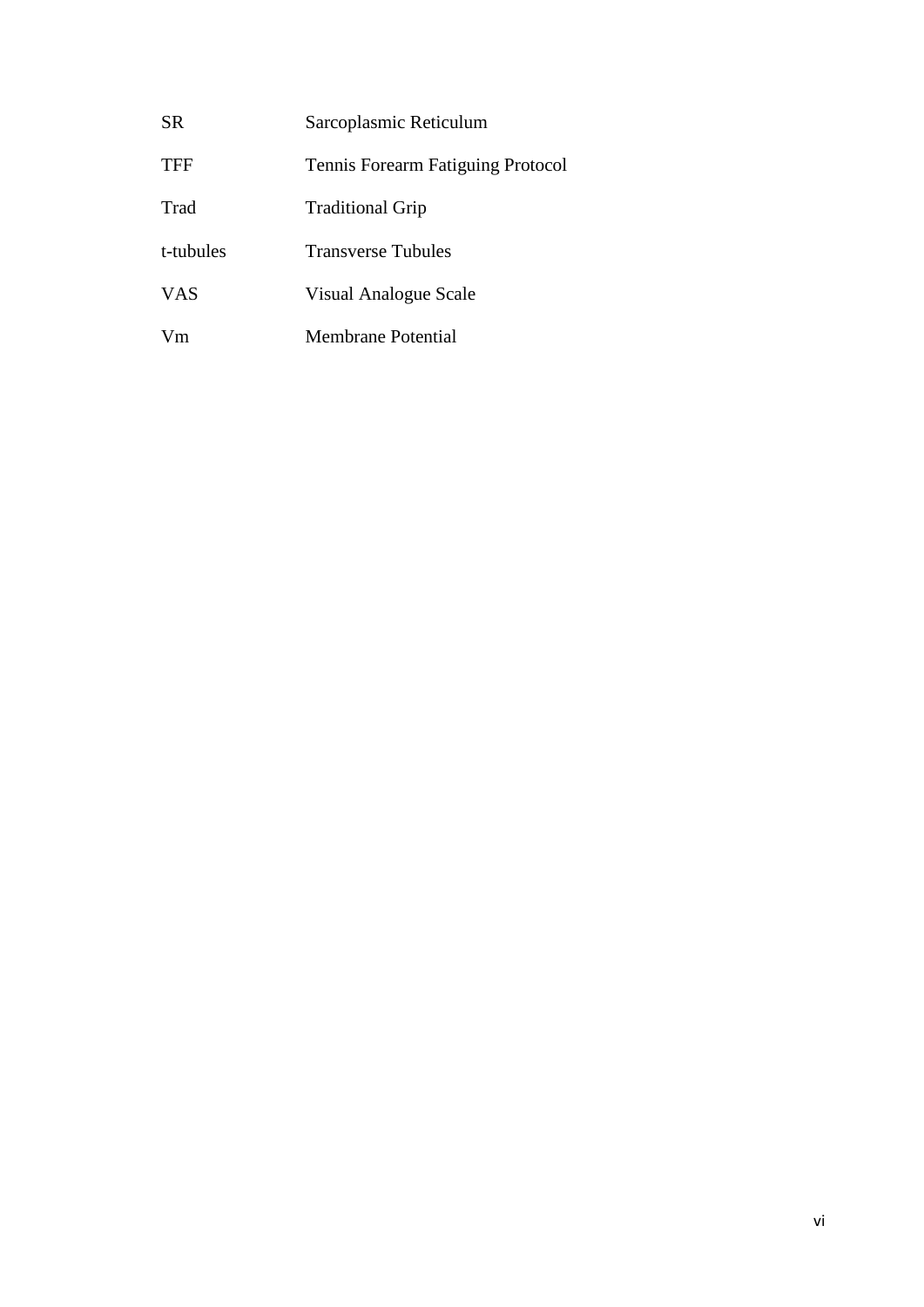## Acknowledgements

First and foremost I would like to thank my supervisor Ian Walsh for putting up with my consistent pestering and questioning. Without his input I would not have been able to complete this piece of work.

Secondly, I would like to show my greatest appreciation for everyone who helped out throughout the duration of the project; from helping with the trials on the court to aiding in teaching me the various techniques used throughout the protocol. I would like to thank Lewis Macgregor, Sophie Harrison, Evelina Kortzon, Grace Wilson, and everyone else who played a part in my time at the University of Stirling.

I would like to extent a special thanks to the participants that spared their time and effort to be part of the trials without the participants volunteering their time and effort none of this would have been achievable. So a big thank you to them.

Finally, I would like to thank my family and friends throughout my M.Phil, without their love and support I would have been unable to complete my work.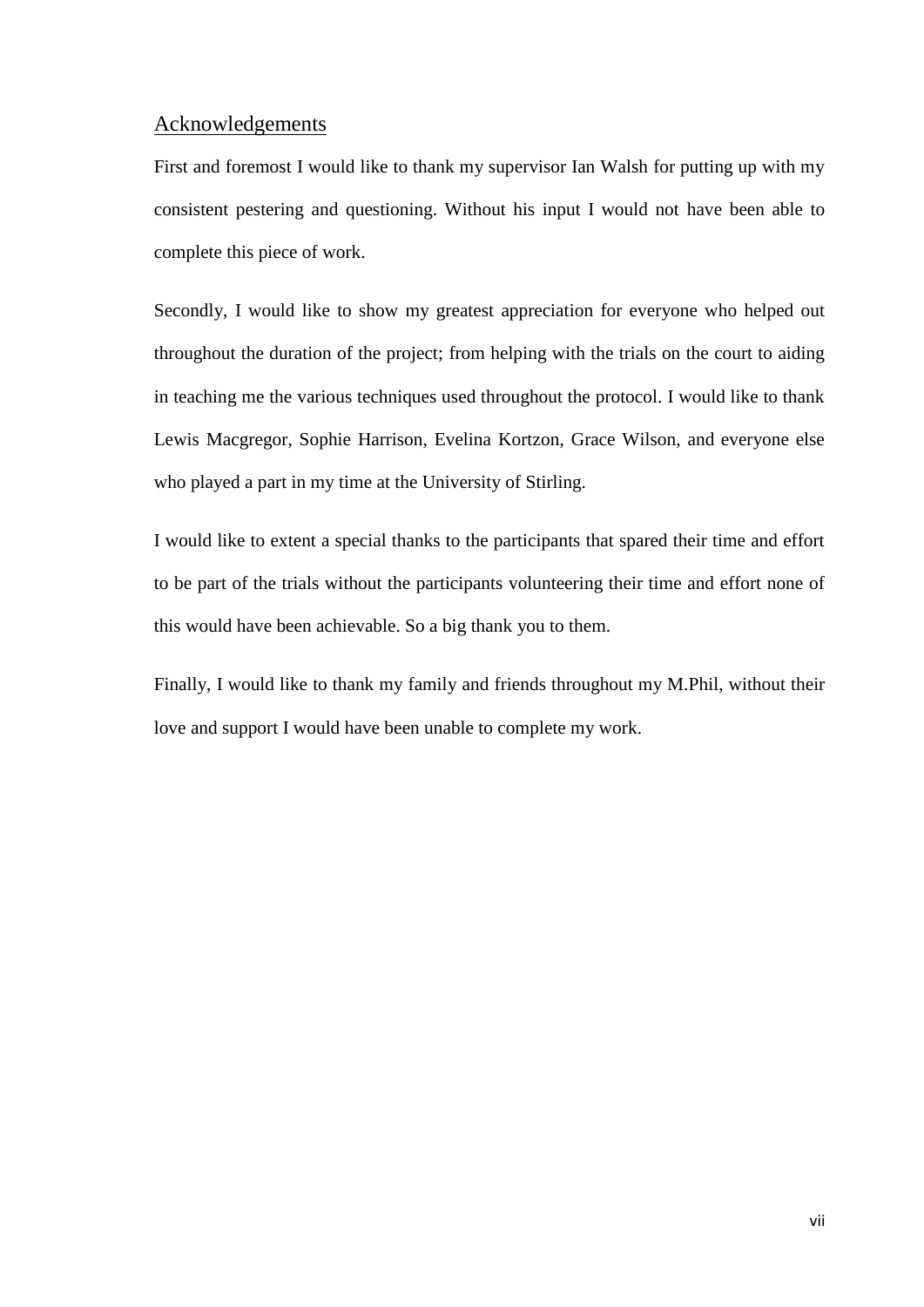# **Authors Declaration**

I declare that the work contained within this thesis is of my own production. The work within this thesis has been submitted for only the award of M.Phil.

Name:

Signature:

Date: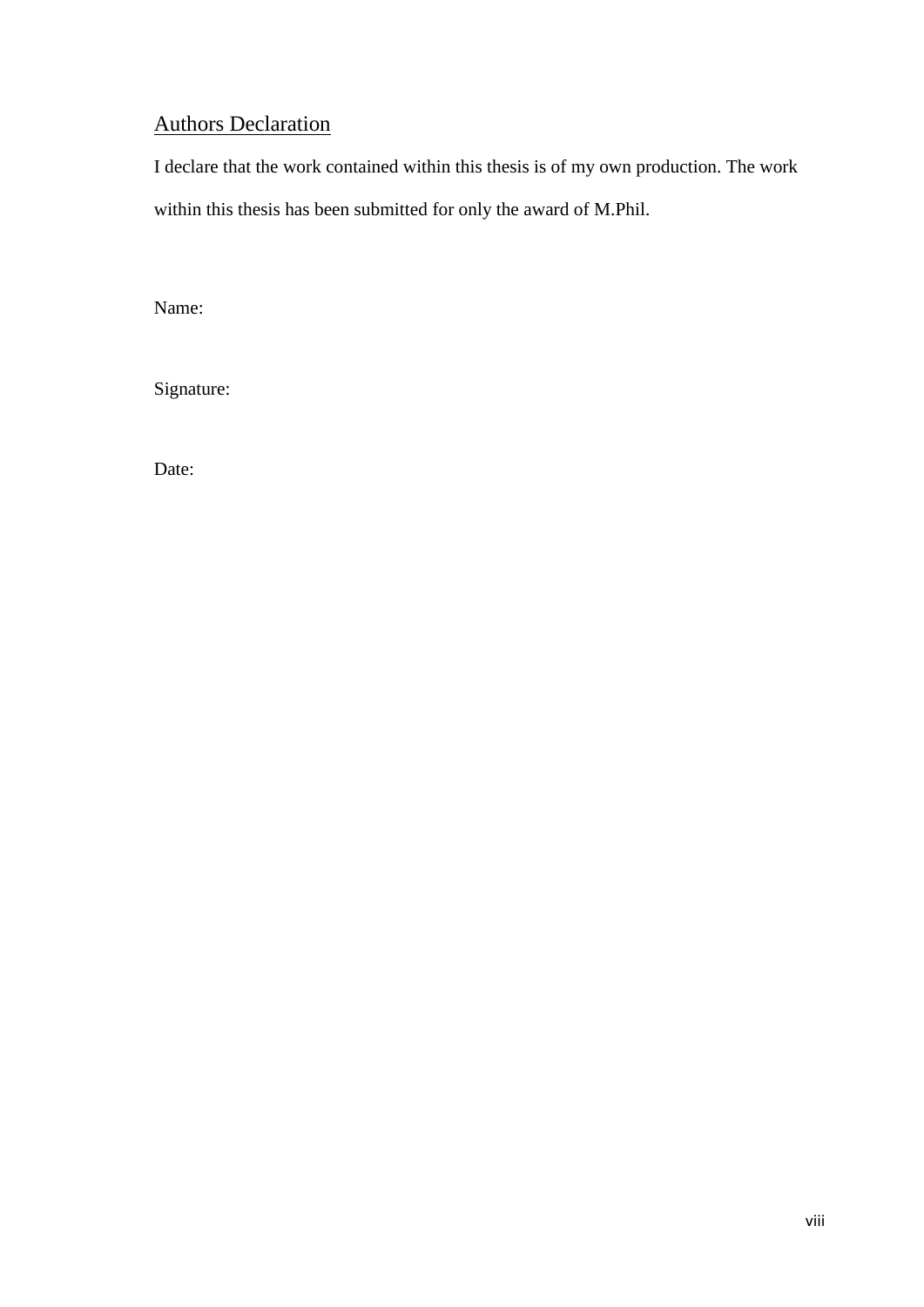# **Chapter 1**

## **Introduction**

Competitive tennis has been described as a prolonged activity which typically last between 2-4 h, however in special cases 5 h can be exceeded in duration such as Grand Slam events. Each match consists of bouts of high intensity exercise broken by short periods of rest (Mendez-Villanuevae et al., 2007; Fernandez-Fernandez et al., 2012; Reid and Duffield, 2014). Typically, a rally lasts between 5-10 s interspaced with short rest periods of 10-20 s during each game. The accumulation of maximal or near maximal periods interspaced with lower intensity rest periods cause a disturbance in the homeostatic equilibrium of the body imposing constraints on performance, resulting in development of such phenomena as fatigue.

Interventions that reduce the onset of fatigue during tennis matches can prove advantageous to tennis performance over the course of prolonged matches and competitions. Currently, the alteration in the grip are aimed at optimising the grip size whereas, there has been no research known to us of the use of a novel grip structure in tennis performance. The introduction of a novel grip structure that reduces stress upon the forearm may prove valuable in reducing the development of fatigue.

# *1.1 Muscle Fatigue*

The ability to produce complex, controlled, skilled performance relies on controlling muscle contractions accordingly, resulting in the desired muscular output. The neuromuscular system plays a key role in controlling this output; however under fatigue, the mechanisms controlling muscular output can alter. The mechanisms of voluntary muscle contraction rely on a network of physiological processes. An action potential (AP) is produced within the motor cortex of the central nervous system (CNS),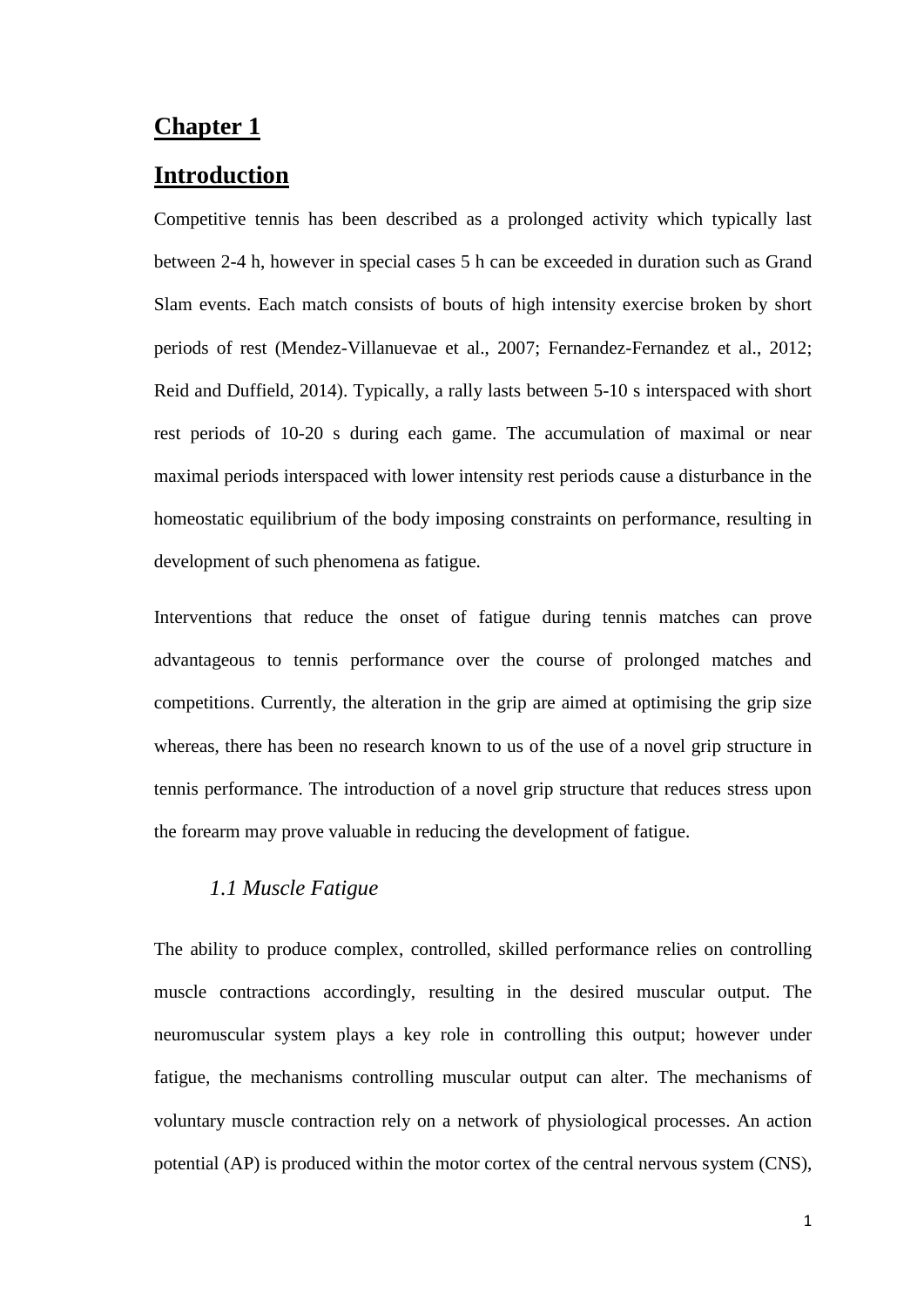ultimately stimulating the movement of myosin and actin filaments resulting in muscle contraction.

The mechanisms of muscle contraction are outlined by Bagshaw (1993). Muscle contraction begins within the supra-spinal area of the CNS where the activation of the motor cortex during voluntary contraction results in the stimulation of motor neurons (Gandevia, 2001). An action potential (AP) is propagated along a series of motor neurons from the CNS innervating multiple muscle fibres; termed a motor unit (MU). At the neuromuscular junction (NMJ) the AP stimulates the release of neurotransmitters, such as acetylcholine (ACh), resulting in the transition of AP from the neuron to the sarcolemma of the muscle fibre. ACh stimulates the depolarisations of the sarcolemma membrane causing the AP to propagate through the transverse tubules (T-tubules) deep into the core of the muscle. The AP stimulates the voltage-dependent release of calcium ions from the sarcoplasmic reticulum (SR). Calcium influx from the SR causes a release of the inhibitory effect of tropomyosin by causing a change in the configuration of the troponin releasing the tropomyosin from the myosin active sites on the actin filament. The globular head of the myosin filament is able to freely attach to the active site causing cross-bridge formation. Tension is produced by the hydrolysis of ATP which causes the globular head to cock and pull the actin filament relative to the myosin filament. Providing calcium concentrations remain sufficiently high, the crossbridge cycle will continue and tension will remain (Allen et al., 2008; Robergs and Keteyian., 2003). Repeated stimulus without sufficient rest will cause disturbances to the physiological pathways involved in muscle contraction. Ultimately, this will reduce the ability to form a contraction. Fatigue will then develop over the course of task performance leading to the temporary loss of force production.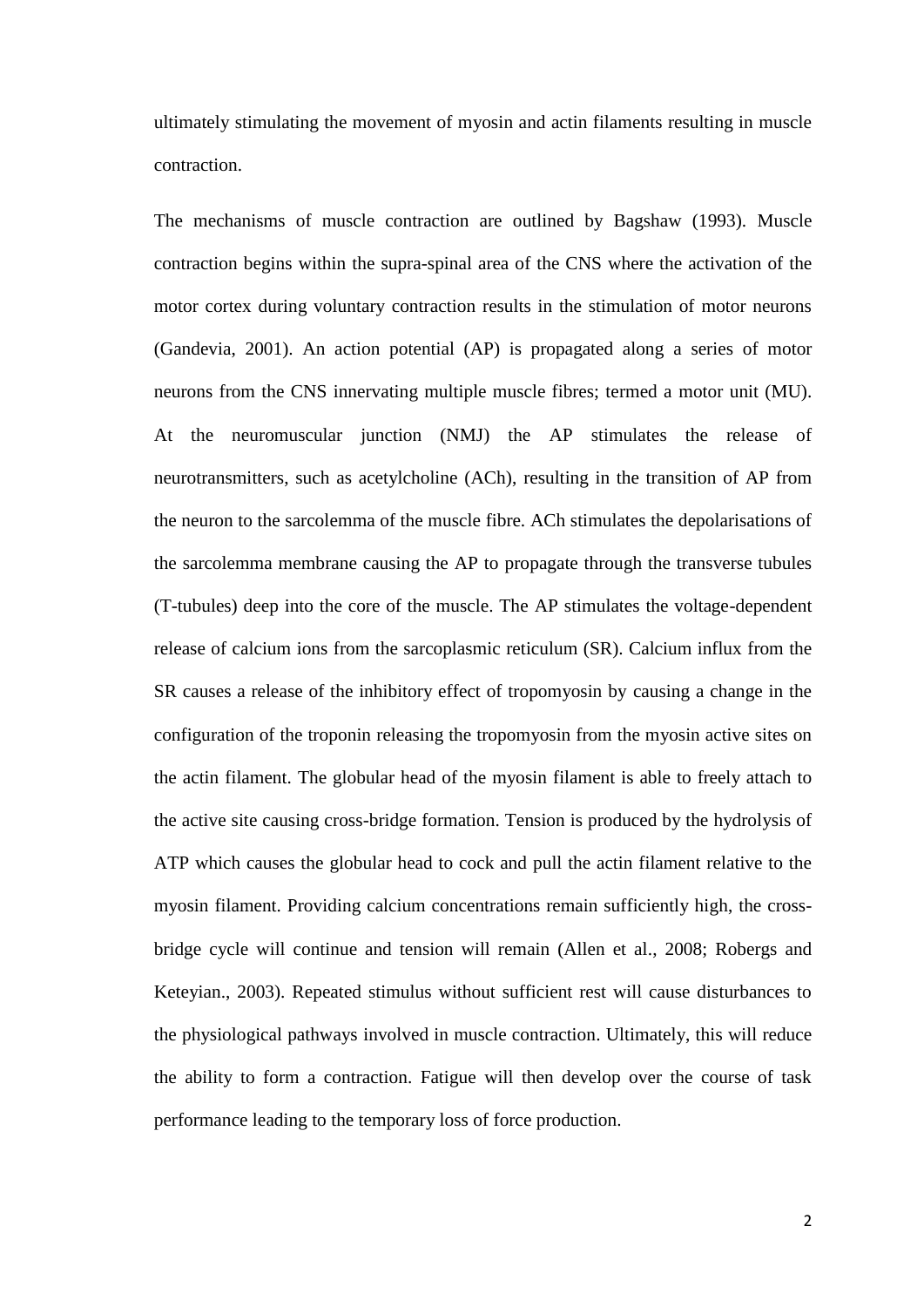Exercise induced muscle fatigue is a multifaceted phenomenon best described as a reversible exercise-induced reduction in muscle force through voluntary contraction, resulting in reduced expected power output and task performance **(**Bishop, 2012; Allen et al., 2008**)**. The onset of exercise induced fatigue is dependent on a multitude of variants which include; intensity, duration and type of exercise, type of muscle fibre, muscle contraction type and trained status (Fitts et al., 1994). These factors influence the development of muscle fatigue which can be separated into two distinct types of fatigue: central fatigue, proximal from the neuromuscular junction (NMJ), and peripheral fatigue, distal to the NMJ. The mechanistic disturbances that lead to the development of central fatigue occur through excitatory input into the higher and lower motor centres and neurons, motor neuron excitability and neuromuscular transmission. Whereas, with peripheral fatigue the mechanistic disturbances are within the peripheral muscle and include sarcolemma excitability, excitation-contraction (E-C) coupling, contractile mechanisms and metabolic energy supply and accumulation.

#### *1.1.1 Central Fatigue*

Mechanisms of fatigue do not always lie within the peripheral muscle. Fatigue during isometric contractions has provided evidence that central mechanisms are disturbed resulting in reductions involuntary activation of muscles. Bigland-Ritchie (1984) has characterised central fatigue as fatigue occurring within the CNS and peripheral motor neurons. Disturbances to the physiology with the CNS can lead to the development of fatigue and reduced muscle contraction. It has long been observed that with repeated bouts of sub maximal tasks, there is a decline in force production capacity of the muscle (Masso, 1904). Furthermore; 'Masso' was able to demonstrate that excessive mental work prior to the repeated sub maximal task caused further reductions in the force production capacity of the muscle. These studies lead to the idea that fatigue can occur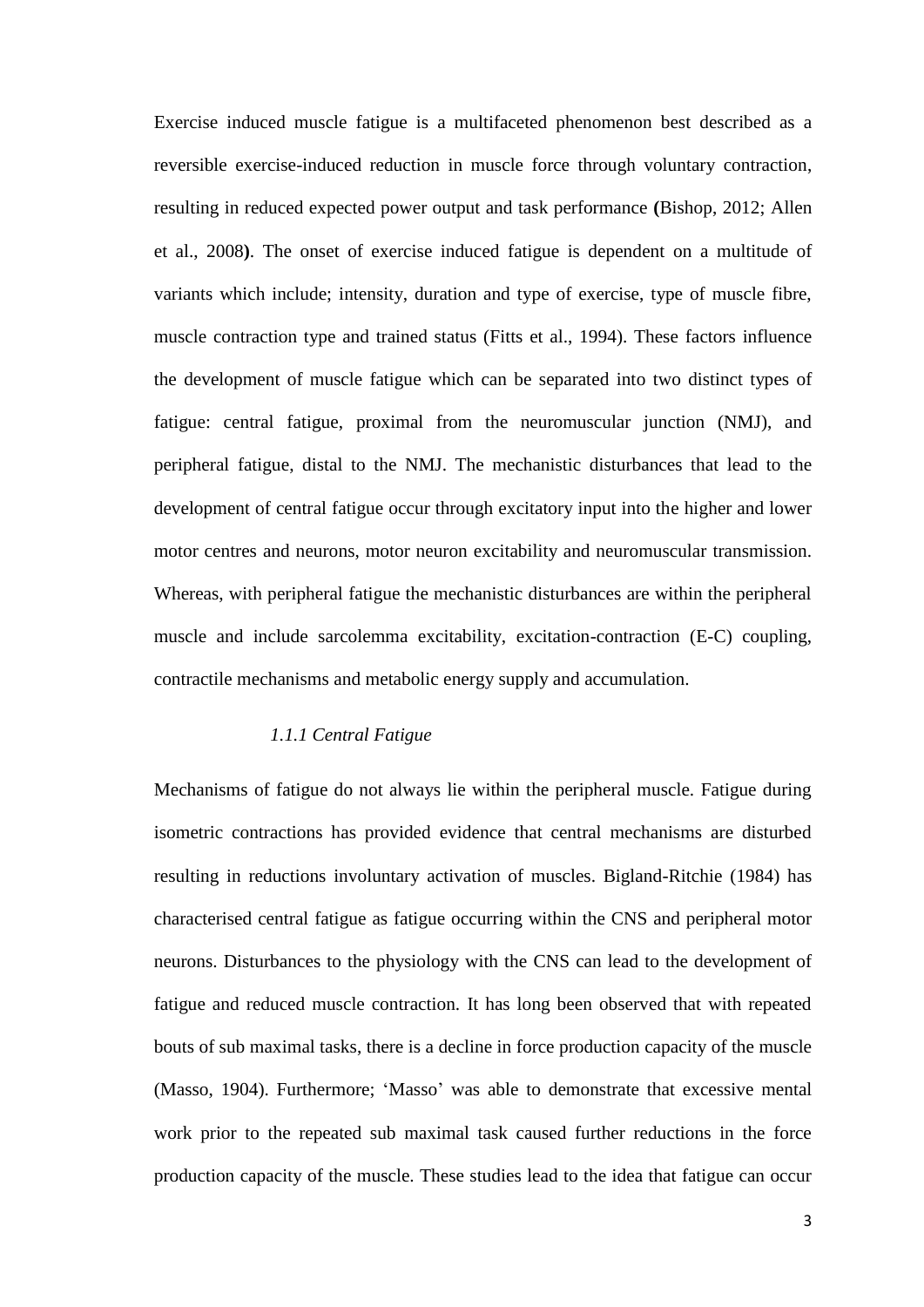not only within the peripheral muscle but also within central mechanisms. This idea was further developed by Lombard (1892), Gandevia et al. (1996) and Fernandez-Del-Olmo et al. (2014) who showed that stimulation of the peripheral nerves leads to an increase in force production during a contraction under fatigue. These data demonstrate that disturbances proximal to the peripheral muscle are the result of fatigue that lies within the central regions.

There are numerous methodologies to evaluate the effects of central fatigue on performance of a muscle, which are most commonly used during isometric contraction. The most frequent indicator of the development of central fatigue is the assessment voluntary activation during a muscle contraction. Gandevia et al. (1996) shows that through stimulation of both a motor point in the peripheral limb and transcranial that the voluntary activation during a 3 min sustained isometric contraction was reduced. By the end of the sustained isometric contraction the additional evoked force by cortical stimulation had risen to 9.8% compared to 1% at the beginning of the isometric contraction. Similarly, during a 3 min isometric contraction Gandevia et al. (1996) shows a significant decline in the voluntary activation of the bicep brachii. This shows that central fatigue has occurred within all subjects over the course of the contraction.

Taylor et al. (1996) proposed that changes to the motor evoked potential (MEP) during sustained contractions occur within the neurons within the motor cortex. MEP is the response measured in the target muscle to a single stimulation. Taylor et al. (1999) provides further evidence that after a 2 min sustained contraction a difference occurred between the peripheral and central analysis of fatigue. Through comparison of MEP and m-wave, peripheral measure of the early response to stimulation, Taylor et al. concluded that changes within the m-wave are smaller than that observed in the MEP during the sustained contraction. These data suggest that as the peripheral measure is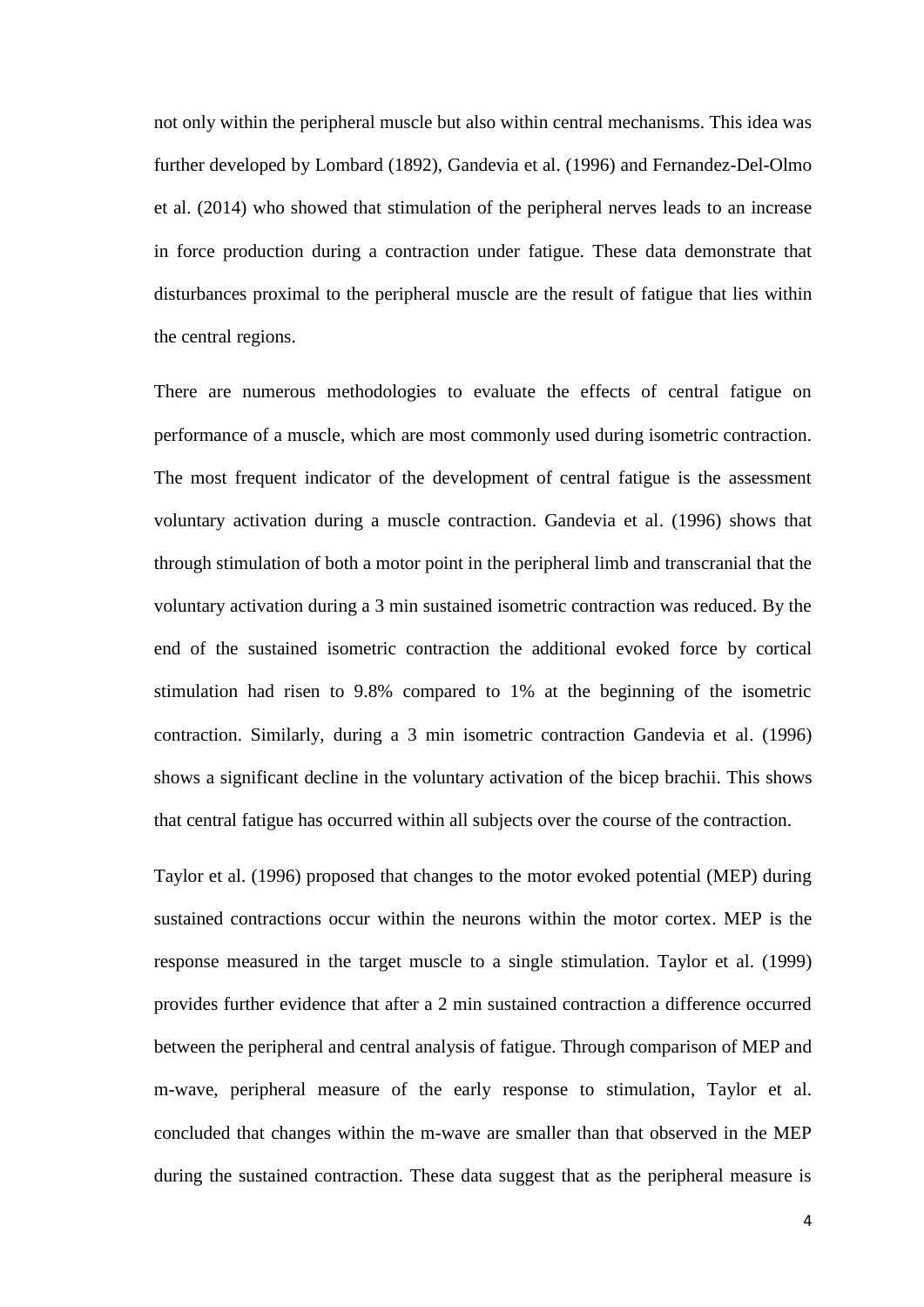unable to account for all the change in MEP, these changes lie within central mechanisms.

It is clear that central mechanisms play a role in the development of fatigue over the course of a sustained contraction. These mechanisms can lead to a decrease in the intensity of voluntary activation during muscle contraction which will result in the loss of voluntary muscle contraction and force. However, there are more than just central mechanisms that play a role in the development of fatigue during contraction.

### *1.1.2 Peripheral Fatigue*

Peripheral fatigue occurs distally to the NMJ, and is most commonly associated with altered levels of metabolites. Bigland-Ritchie (1984) has described the manifestation of peripheral fatigue as occurring through several factors including: sarcolemma excitability, excitation-contraction (E-C) coupling, contractile mechanisms and metabolic state.

An AP provides the stimulus for the efflux of calcium from the SR which initiates the formation of cross-bridges, termed excitation contraction (E-C) coupling (Rebbeck et al., 2014). Alterations in membrane potential (Vm) will cause reduced stimulation for calcium release and therefore reduce force production. These physiological alterations are believed to act as a protective mechanism against the accumulation of calcium and inorganic phosphate, to maintain the homeostatic nature of the cell (Lindinger and Sjøgaard, 1991). Furthermore, propagation of sarcolemma AP is dependent on ionic concentrations within the muscle cells; therefore the concentrations of potassium  $(K+)$ and sodium (Na+) influence the propagation of an AP leading to reduced Vm (Hodgkin and Horowicz, 1959). Decreased Vm results in the cells ability to propagate an AP to become reduced. This is thought to occur as the ionic balance is disturbed through the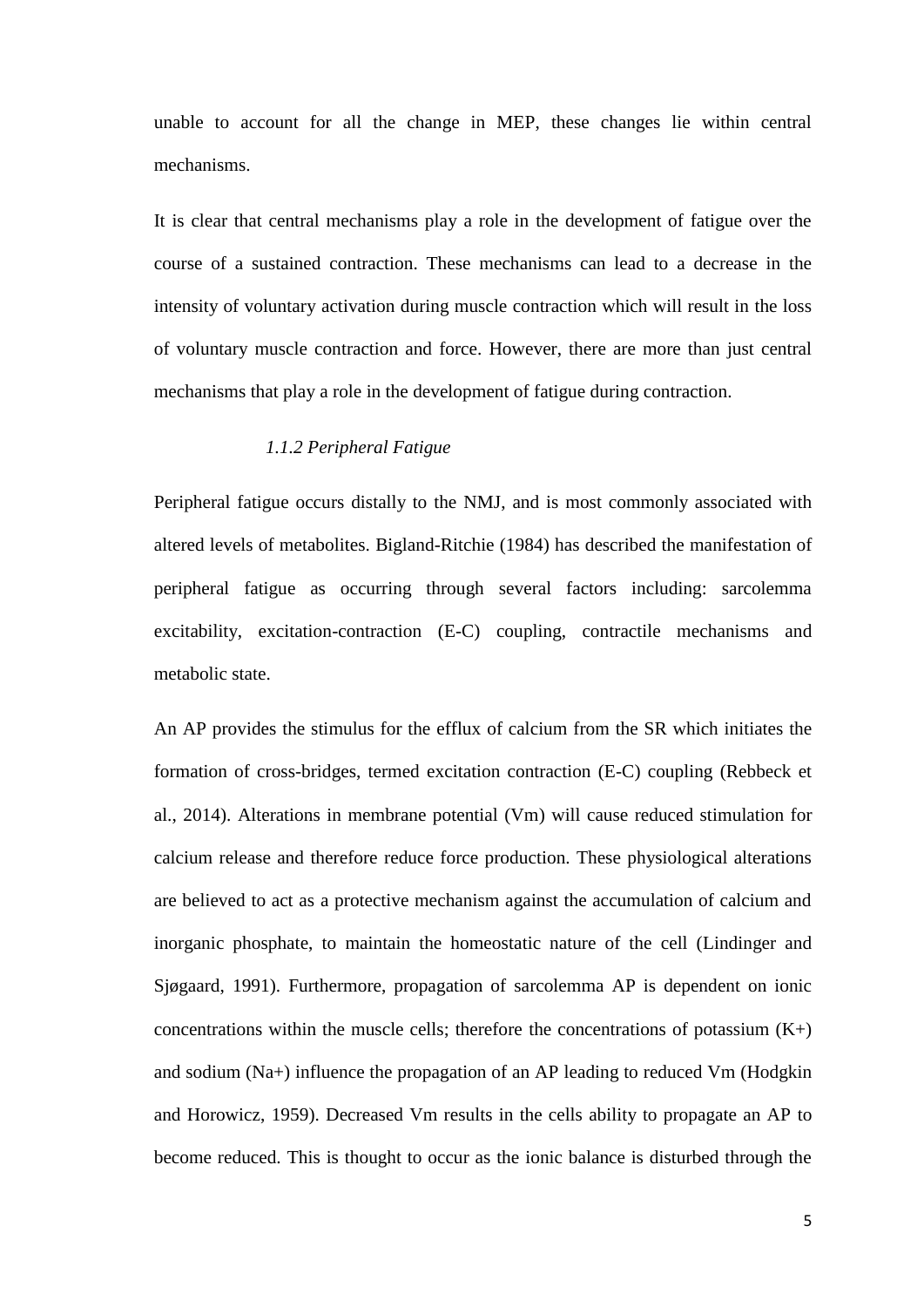flux of  $K^+$  from the intracellular space (Sjøgaard, 1991). The altered ionic balances influence the ability of the AP to activate the L-type calcium channels (dihydropyridine receptors) causing the calcium release from the SR via the calcium release channels (ryanodine receptors) to be inhibited (Rebbeck et al., 2014). Disturbances within the electrical signalling pathways cause a reduced transmission of the AP during voluntary muscle activation which results in a reduced ability to maximally produce power.

The altered electrical properties of the muscle produce a myoelectric signal that can be observed through surface EMG (sEMG) analysis during contraction. This enables analysis of the EMG signal to determine the muscle activity of specific muscles during contraction. It has long been established that there is a relationship with force and sEMG analysis (Bigland and Lippold, 1954). This has been furthered by Hultman and Sjöholm (1983) who demonstrated that over course of 75 s contraction the reduction in force and EMG amplitude both followed the same proportional decrease. As the 75 s contraction was produced through electrical stimulation the decrease in EMG amplitude is said to be due to mechanisms with peripheral muscle. Thus the muscles ability to become active during this form of contraction is limited. Ming et al. (2014) has further shown that with voluntary fatiguing contractions the levels of muscle activity measured through sEMG changes. During 3 sustained 60% isometric contractions, the EMG amplitude increased. These data show that muscle activity changes during electrically stimulated and voluntary sustained contractions.

Due to the complexity of the manifestation of fatigue the reduction in force production may occur through various mechanisms such as changes in metabolite dynamics or accumulation. During high intensity activity lactate levels have been observed to increase through the anaerobic metabolism of glucose (Shei and Mickleborough, 2013). This association has been shown as an increase in exercise intensity results in increased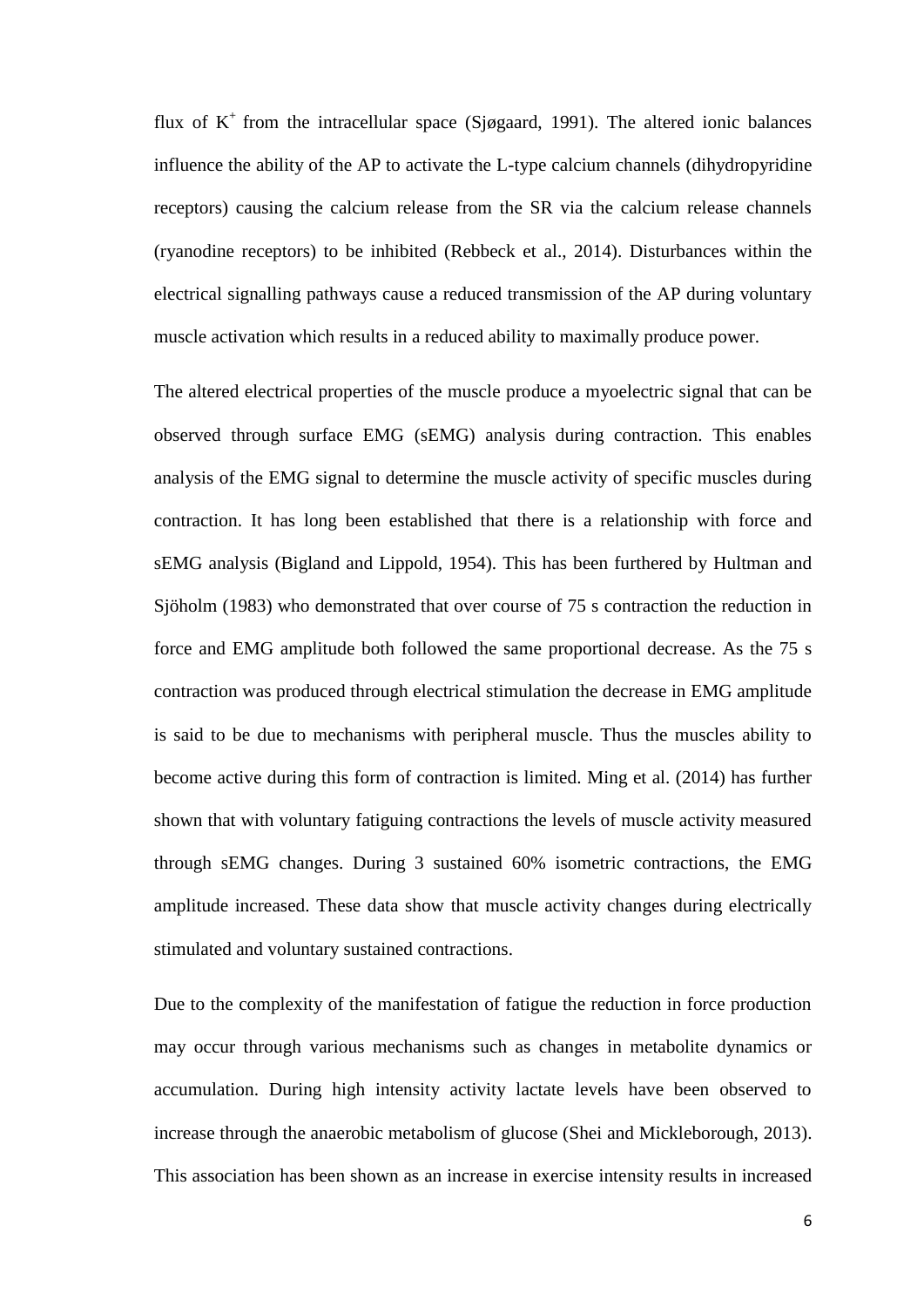concentrations of lactate (Thorstensson and Karlsson, 1976; Bentley et al., 2001). Moreover, an increase in lactate levels during muscle contraction results in a decrease in pH of the muscle due to the production of free hydrogen ions. It is proposed that these free hydrogen ions are the force depressing agent during muscle contraction (Cairns, 2006; Sahlin et al., 1978). Acidosis in the cells can cause a reduction in force production and can be linked to alterations in cross-bridge formation (Fitts, 2008). These low pH values have also been shown to not only decrease force production but also have an influence on maximal shortening velocity (Nelson et al., 2014), relaxation time (Baker et al., 1995) and inhibit key enzymes in the glycolytic pathway (McCartney et al., 1986; Parolin et al., 1999). There are a multitude of metabolic based components that are associated with the development of peripheral fatigue such as; concentrations of inorganic phosphate (Allen and Westerbald, 2001), production rates of ATP, muscle glycogen depletion and blood glucose metabolism (Fitts, 1994).

Taken together, it is clear that both central and peripheral aspects account for the manifestation of fatigue, with disruption to the homeostatic mechanisms of muscle contraction specifically during high intensity contractions. Therefore, it is likely that the decrease in muscle performance can be extended to other forms of exercise, such as high intensity exercise with insufficient rest.

# *1.2 Fatigue in Intermittent Sport*

High intensity intermittent sporting activity can induce alterations in the muscles ability to produce force and alter muscle activity. These changes in force and muscle activity are thought to be brought on by the development of fatigue which effects overall performance (Bishop, 2012). To assess the effect of fatigue within intermittent skill based sporting activity, consideration should be taken to assess both force production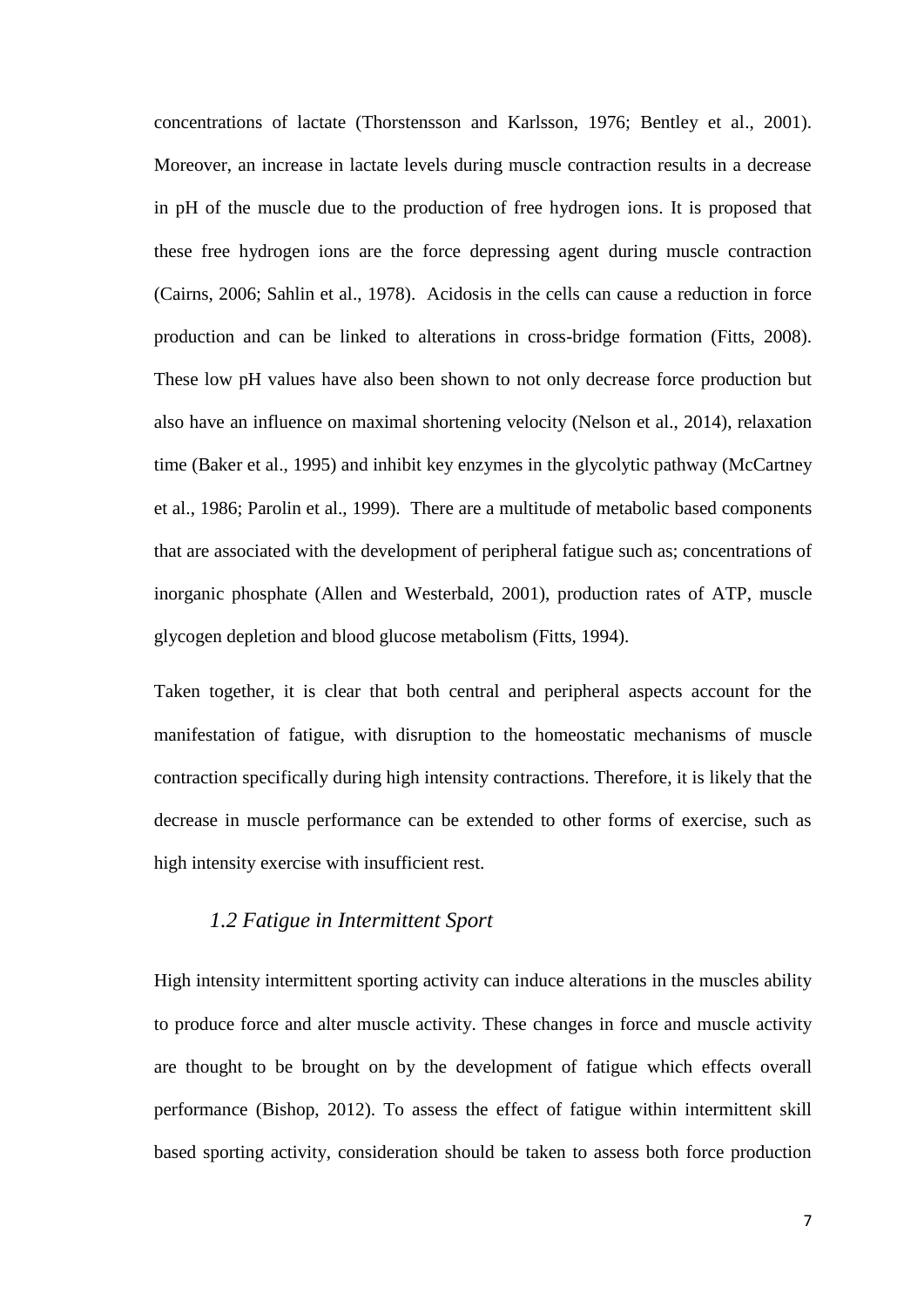capabilities and sport specific skilled performance. Afman et al. (2014) used a selfvalidated simulated basketball test to determine the effects of duration and match intensity on lay-up performance. As time progressed, lay-up skill performance decreased through the simulated basketball test. Furthermore, during simulated soccer fatigue, McGregor et al. (1999) showed that there was an increase in 15 m sprint time at the end of the  $6<sup>th</sup>$  set when compared to the  $1<sup>st</sup>$  set. In other high intensity intermittent skilled based sports such as hockey, evaluation of the effects of fatigue by Duncan et al. (2012) have provided insight into sprint performance and skilled based alterations that fatigue can have on athletes. Both sprint dribbling performance and ball handling skills were significantly decreased after a bout of whole body fatigue at 90% of maximal capacity. The onset of fatigue has a detrimental effect on sporting performance after sport specific bouts of high intensity intermittent exercise.

### *1.2.1 Fatigue in Racket Sports*

Power and skill are desirable attributes in racket sports. Like many other sports, decrements in force and skill have been observed within the progression of fatigue. Bottoms et al. (2012) investigated the effects of fatigue on the deterioration of the badminton shot and long serve. Long service skill was taken before and after a simulated badminton match and showed a significant decrease in accuracy. Similarly Bottoms et al. (2006) has shown that in squash there is a decrease in skilled performance after a fatiguing protocol. Bottoms et al. (2006) implemented a protocol that simulated the demands of a squash match and measured skilled performance and a 50 s MVC fatigue test. Bottom et al. also demonstrated during the 50 s MVC that post exercise there is a loss of force production of the wrist flexor muscles, which is thought to play a role in racket head control. The decrements in skill and force production have a clear impact on overall performance in high intensity intermittent sports. These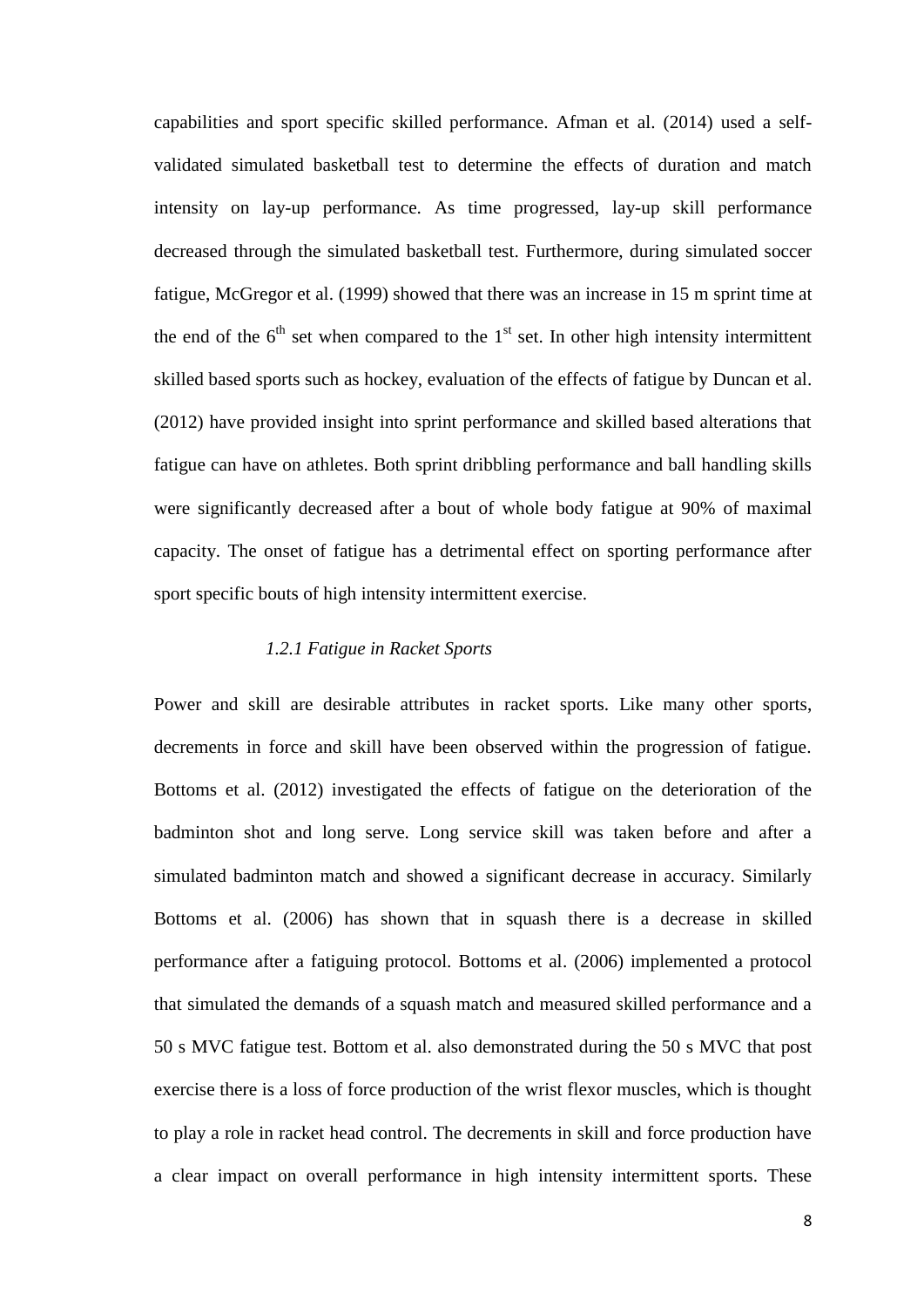decrements in performance can have major impacts during sporting activity that requires high levels of hand eye co-ordination.

#### *1.2.2 Fatigue in Tennis*

Tennis relies heavily on a multitude of fitness and skilled based parameters. As fatigue is known to affect skill and force production during a variety of other sports, the onset of fatigue may reduce tennis performance. Therefore determining the effects of fatigue on tennis performance and interventions to reduce this detrimental effect may prove advantageous to improving tennis performance.

The high intensity nature of tennis match play has been demonstrated to effect neuromuscular function. Girard et al. (2006) have shown that after a 3 h tennis match play in 12 highly trained tennis players there is a reduction in MVC force production, leg stiffness, peak power in squat and countermovement jump performance. Furthermore, Girard et al. (2008) was able to show that after 3 h match play there was a reduction in EMG activity of the muscle in such a way that suggests there may be alterations in central activation during tennis match play. However, these alterations in muscle performance during tennis match play have been primarily measured in the vasti muscles of the legs, thus may not be representative of tennis fatigue in muscles within the upper limbs. To understand fully the effects of fatigue on tennis performance it is imperative that along with changes in physiological markers of fatigue, skill performance needs to be assessed.

In 2002, Davey et al. attempted to determine the effects of fatigue on tennis stroke performance by inducing fatigue using *The Loughborough Intermittent Tennis Test (LITT)*. The LITT consisted of 4 min of maximal ground stroke hitting interspaced with 40 s of seated recovery. A tennis ball serving machine was implemented to feed balls in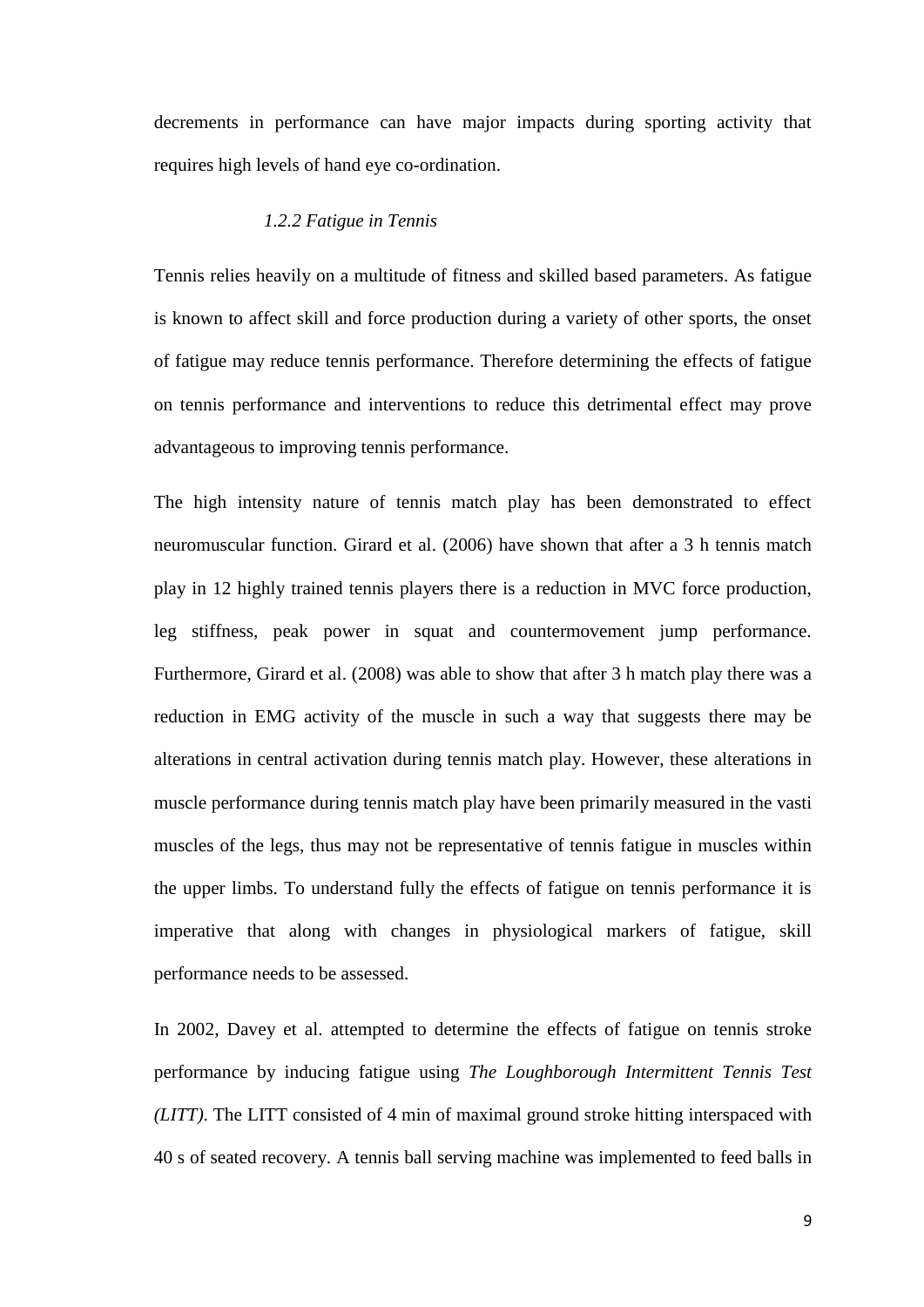a random fashion at a frequency of 30 balls per min. Sets were repeated until the player missed 2 consecutive feeds or stopped voluntary, at this point volitional fatigue was said to have occurred. Skill tests for service and ground strokes were completed pre and post LITT. From pre to post skill tests, Davey et al. found that there was a significant decrease in service accuracy from the right hand side (69%), and a decrease in shot accuracy during the LITT. These data show that inducing fatigue results in marked decrease in skilled tennis performance.

A further study examining the effects of fatigue was conducted by Vergauwen et al. (1998), concluding that after a 2 h strenuous tennis session, service performance decreased by 7%, however no documentation of physiological stress was taken throughout the session, therefore data comparisons can be problematic. Both these studies considered the effect of whole body fatigue on skilled performance and were able to show that there is a decline in skill performance with the development of fatigue. However, there has been limited research into the effects of local muscle fatigue during tennis performance.

Recently, Rota et al. (2014) considered the influence of fatigue on the muscle activity of the upper limbs and tennis performance. A fatiguing protocol to mimic a rally was performed; the protocol consisted of 4 sets of 12 repetitions of a serve and 8 cross court forehand drives, with 20 s rests between each repetition and 90 s rests between each set. Rota et al. (2014) quantified training intensity by recording heart rate, blood lactate and Rate of Perceived Exertion (RPE) to determine the extent of physiological stress placed on the player. Skill tests and maximal force measurements were performed following the fatiguing protocol. Results showed there was a significant decrease in serve velocity and accuracy, and forehand crosscourt drive accuracy and consistency. Furthermore, it was shown that there was a significant decline in force production and EMG amplitude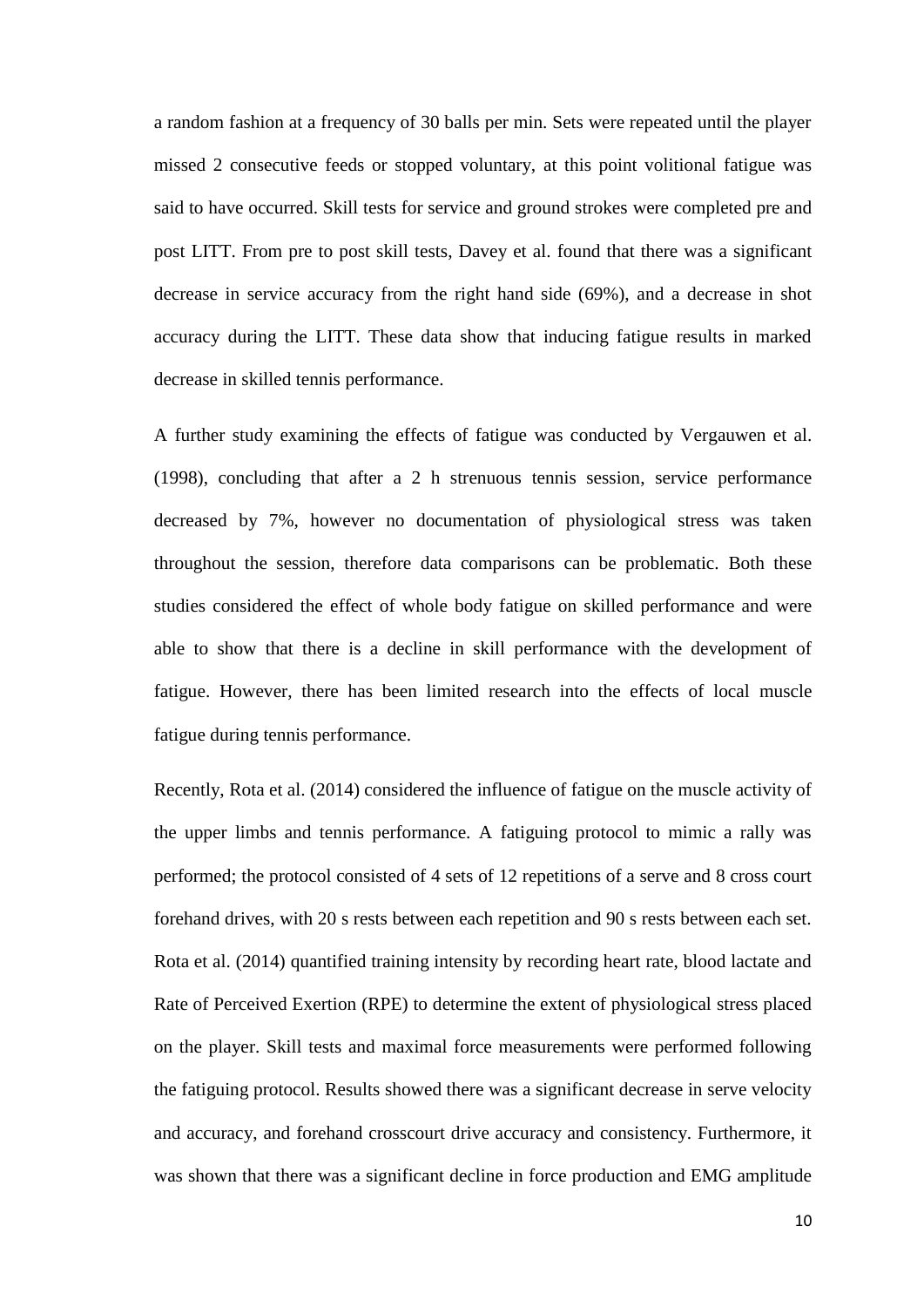of the Flexor Carpi Radilais (FCR) and Extensor Carpi Radialis (ECR) during the protocol. These data indicate that with the onset of fatigue there are significant reductions in tennis skill performance, possibly due to the reduction in muscle strength and activity of the FCR and ECR. Therefore, interventions that may reduce these losses could contribute in aiding to reduce the effects of fatigue on tennis performance.

## *1.3 Racket Technology*

Within the last 30 years tennis racket technology has changed dramatically due to advances in technology and materials. The greater understanding of the demands of tennis performance has allowed innovations in tennis racket technology and design (Miah, 2000). The handle component is vital to ensure efficient transmission of the force from arm to racket. An important factor of the handle is to reduce grip tension and local muscular fatigue. It is observed by Roetert et al. (1995) that during tennis stroke production muscle activation levels of the key forearm muscles can range from 40-70% of MVC. These high levels of activation over a prolonged duration may lead to reductions in performance with the onset of fatigue.

Currently, innovations in grip technology revolve around the alterations of grip size to decrease measures of fatigue. Ohguni et al. (2009) determined that the grip size that produced the highest force production was dependent on hand size and grip force production for a forehand stroke. This could suggest that for different hand size there is an optimal sized grip. Hatch et al. (2006) used the Nirschl recommended (Nirschl and Ashman, 2003) tennis grip size measure to determine if  $\frac{1}{4}$  inch alterations in grip size caused differences in muscle activity. Hatch et al. found no change in muscle activity with the ¼ inch changes in grip size. These data suggest that the grip size does not alter muscle activity and force when small deviations are made from the recommended size.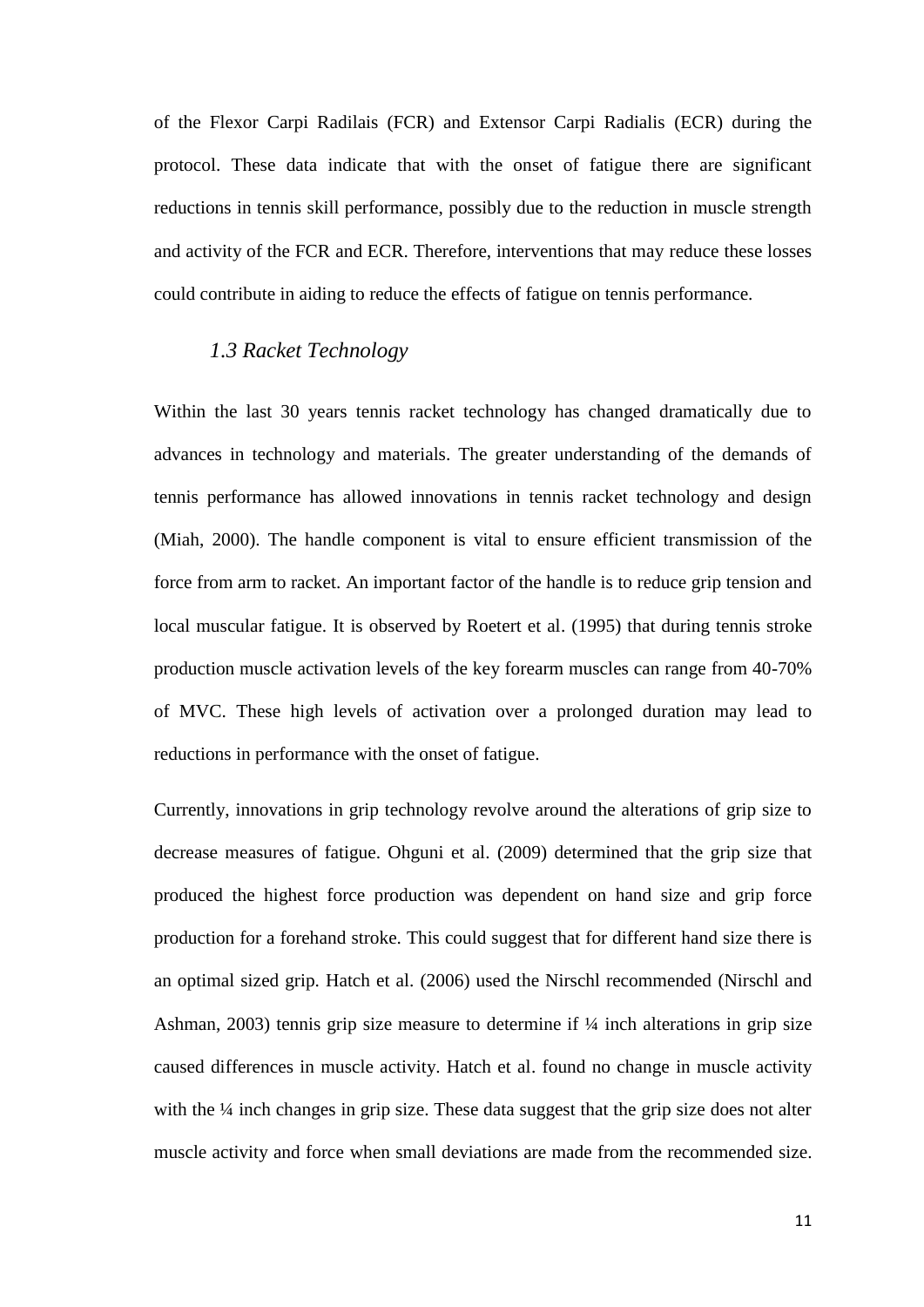However, change in grip structure may prove enlightening; the altered grip structure will force the players to change the positioning of their hands around the grip away from the traditional methods which include: Eastern and Western grips, in order to reduce the effects of fatigue. The type of grip greatly depends on the shot being played with the eastern grips having the index finger knuckle on the third bevel while the western is placed on the fifth bevel. Therefore, the suggestion can be made that an alteration in grip structure, an aspect previously overlooked, may reduce fatigue and aim to improve skilled performance during tennis.

# *1.4 Novel Grip*

Altering grip shape to maximise the force production has been shown to be successful by Wonders et al. (2014). Furthermore; altering the shape of the handle enables the equal absolute work to be completed with a decrease in muscle activation (Emam et al., 2014). This is supported by previous work from Sanchez and Maklin (2008). Data from Sanchez and Marklin provide evidence that by altering the structure of a tool grip may allow more torque to be produced. These findings showed that torque production from a novel grip was double that of a traditional grip. Implementing more ergonomically effective grips for the same work capacity results with less stress placed on muscles within the upper limbs; this may lead to a reduction in the loss of force. Combined, it can be concluded that change in grip structure can play a pivotal role in reducing the mechanical stress placed upon a muscle while performing tasks in the work place. Thus, in tennis, by changing the structure of a tennis racket grip to a more ergonomically effective grip may decrease the onset of fatigue and maintain shot performance. Innovations in grip structure may prove promising in reducing muscle fatigue during tennis play.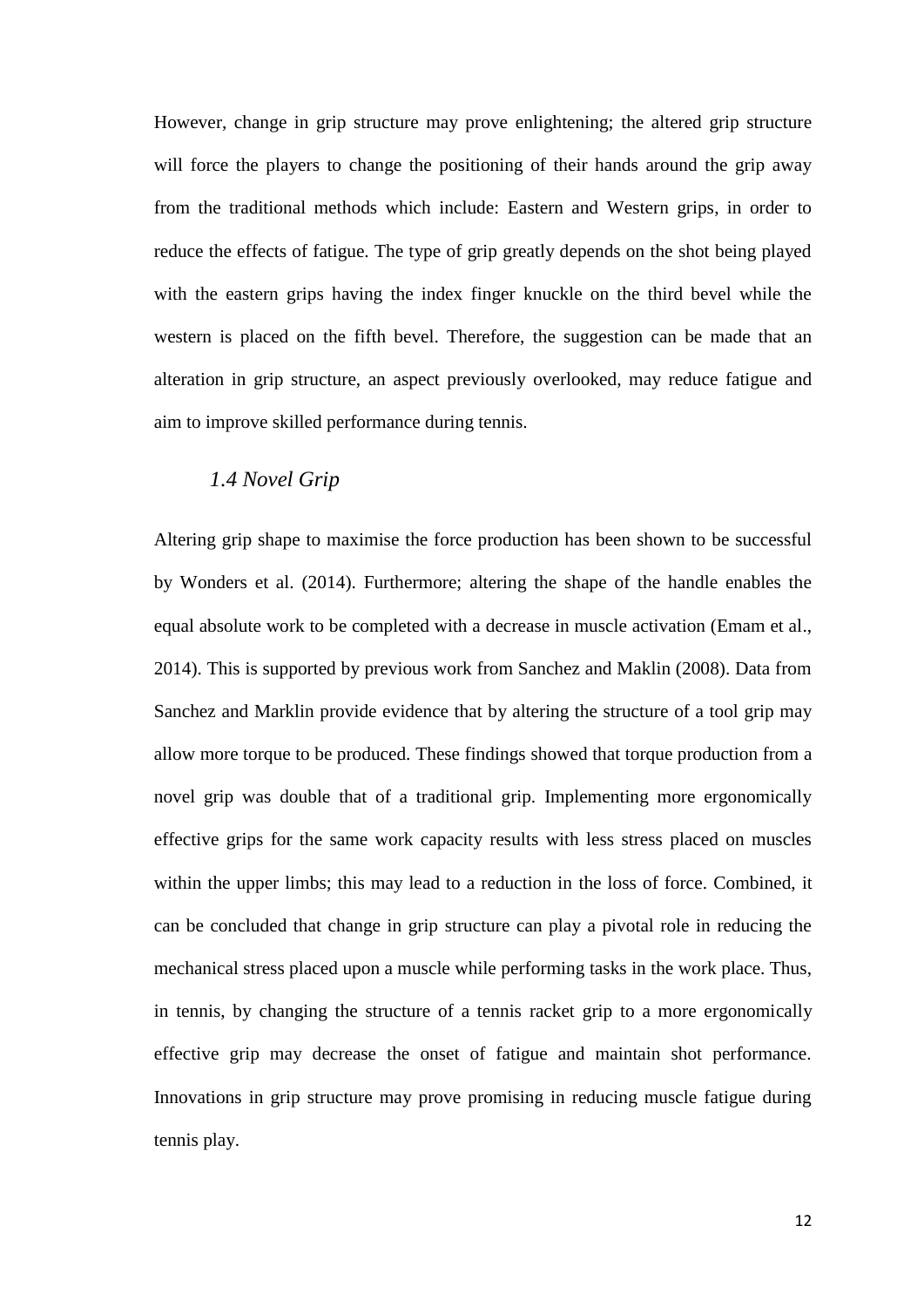Altering the grip structure may reduce the extent of fatigue on the key forearm muscles involved in gripping the racket which may enable greater performance in the latter stages of competition. Shih and Wang (1996) have demonstrated that the most ergonomically effective grip is comprised of flat edges, when compared to a more rounded grip. The authors aimed to determine the grip structure which produced the highest torque during maximal exertions. The results illustrate that a triangular grip was shown to produce higher torque values across both sexes against a hexagonal shape. By enabling a higher torque production with the triangular grip, at equal absolute torque levels the muscle activation should be less thus having a protective effect against the onset of fatigue. It is plausible that a novel tennis grip employing a flat edge will reduce the force required to produce a tennis stroke, thus protecting against the development of fatigue and enable the maintenance of skilled performance.

The aims of this study are twofold; firstly to investigate forearm muscle fatigue following an intense tennis protocol. Secondly; to determine the effects of a novel tennis grip on torque production and forearm muscle fatigue following a tennis fatigue protocol.

It is hypothesised that during the intense tennis protocol the novel grip will induce reductions in local muscular fatigue within the forearm muscles of the racket hand. The novel grip is proposed to allow the participants to produce higher torque production while ameliorating the effects of fatigue on muscle function and performance.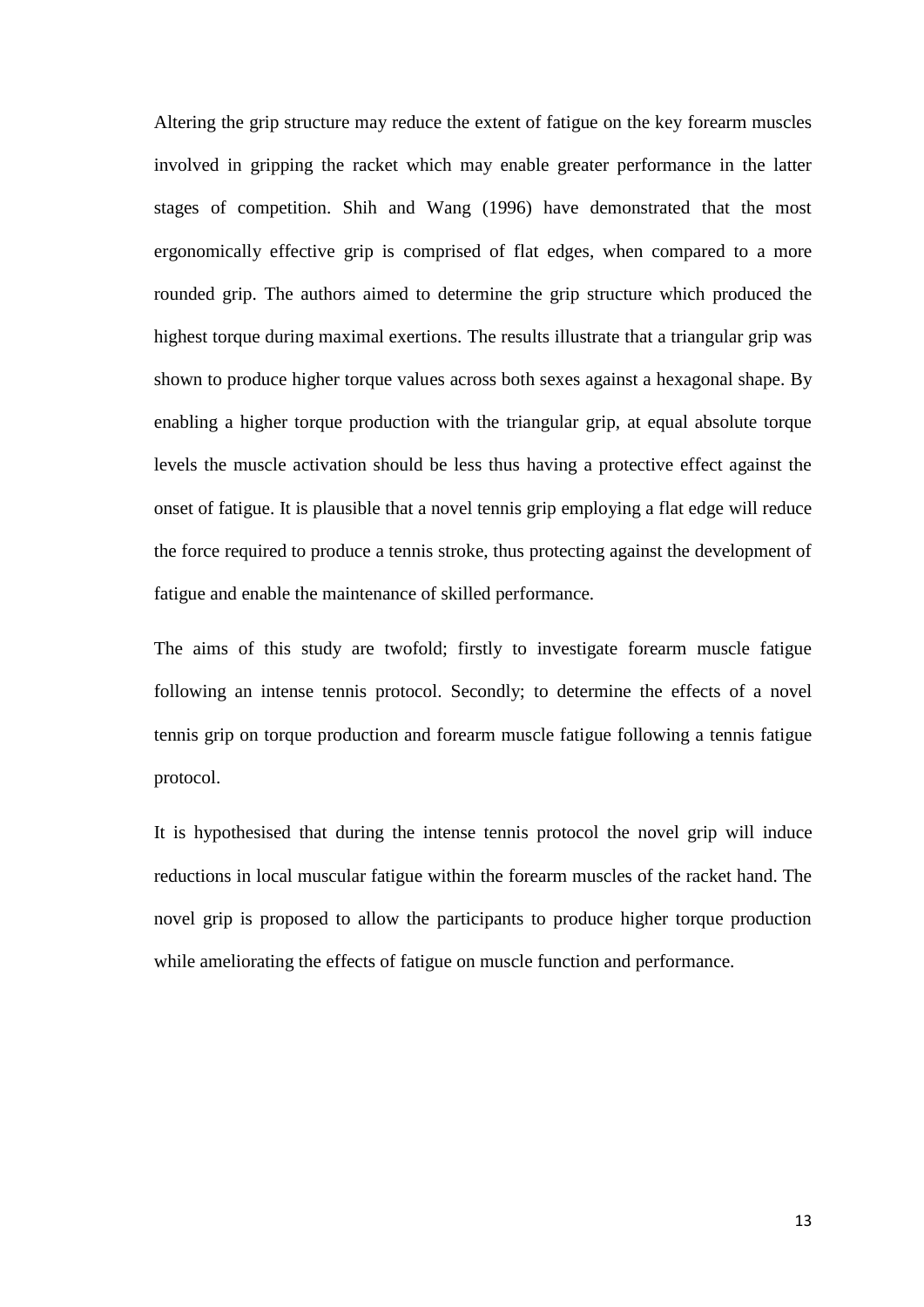# **Chapter 2**

# **Pilot Study**

## *2.1 Introduction*

Developing torque from a racket includes the interaction between the hand of the individual and the racket grip. This interaction is key in maximising the muscle force to be transformed into torque production. A novel grip has been designed to attempt to maximise this interaction between the hand and the racket. The structure of the novel grip is curvilinear in shape, providing a straight edge that is paced in the palm of the participant, curved into a point where the fingers reach round to (*Appendix 1*).

Previous research has provided evidence suggesting that torque production with this structure of grip is advantageous to allowing a higher torque production (Shih and Wang, 1996). It is hypothesised that with the flat edge producing a higher resistance during pronation higher torque production would be achievable.

This pilot study aims to determine if the novel tennis racket grip enables a greater torque production over a traditional tennis racket grip structure.

## *2.2 Methods*

#### *2.2.1 Participants*

Eight participants, 6 males and 2 females, the mean  $(\pm SD)$  age, height and body weight were  $24 \pm 2.6$  years,  $178.6 \pm 8.2$  cm and  $78.6 \pm 13.7$  kg, respectively. All participants were recruited from the University of Stirling and reported no upper body musculoskeletal disorders or injuries within the previous 6 months.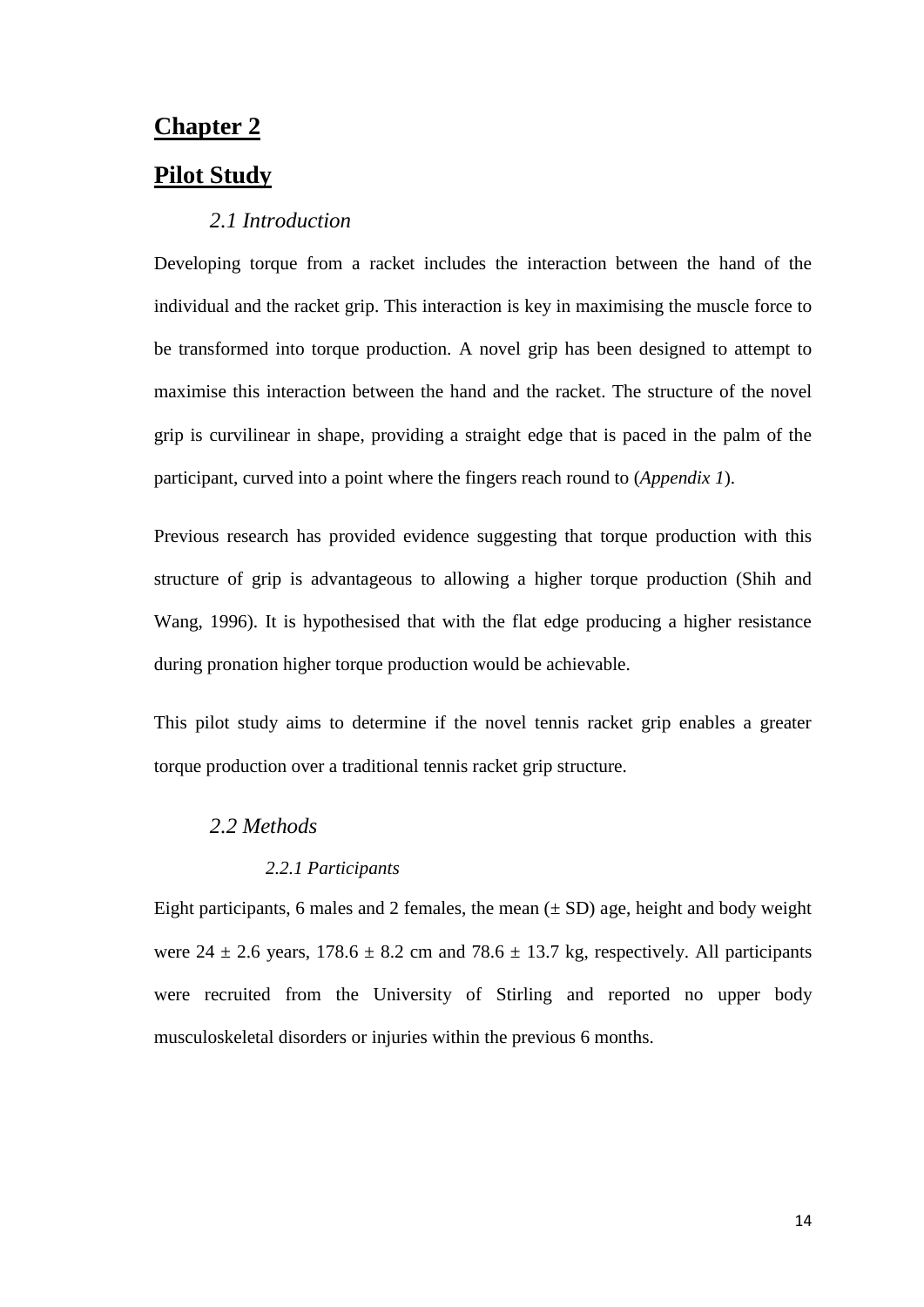#### *2.2.2 Experimental Protocol*

Participants reported to the Neuromuscular Laboratory at the University of Stirling on the trial day. Participants were introduced to the two different types of grip and given instruction as to how each grip was to be held throughout the trial. The BioDex dynamometer (BioDex, US) was adjusted according to the height of the participant so that the grip is held with participants elbow fixed to their side and flexed at  $90^{\circ}$  with the wrist in neutral position, similar to the Eastern grip in tennis. A custom made support was designed and attached to the BioDex to allow the attachment of the grips to the BioDex. Participants were instructed to pronate the wrist during a 5 s maximal voluntary contraction (MVC) without the grip sliding in their hand using their dominant hand. The design of the experiment was randomised with each participant using both grip types.

Each participant completed a standardised warm up prior to the MVCs. The warm up consisted of 3 contractions at 50% of estimated MVC and 3 contractions at 75% of estimated MVC, with 60 s rest between each contraction. After a 120 s rest participants were instructed to perform 3 isometric MVCs with 60 s rest between each contraction and 5 min rest between each grip type.

#### *2.2.3 Statistical Analysis*

Peak torque was taken as the highest force achieved during the three MVCs. Data was checked for normality with the Kilmogorov-Smirnov test. The differences in peak force were analysed using a Paired Student t-test in SPSS with a statistical significance of p< 0.05.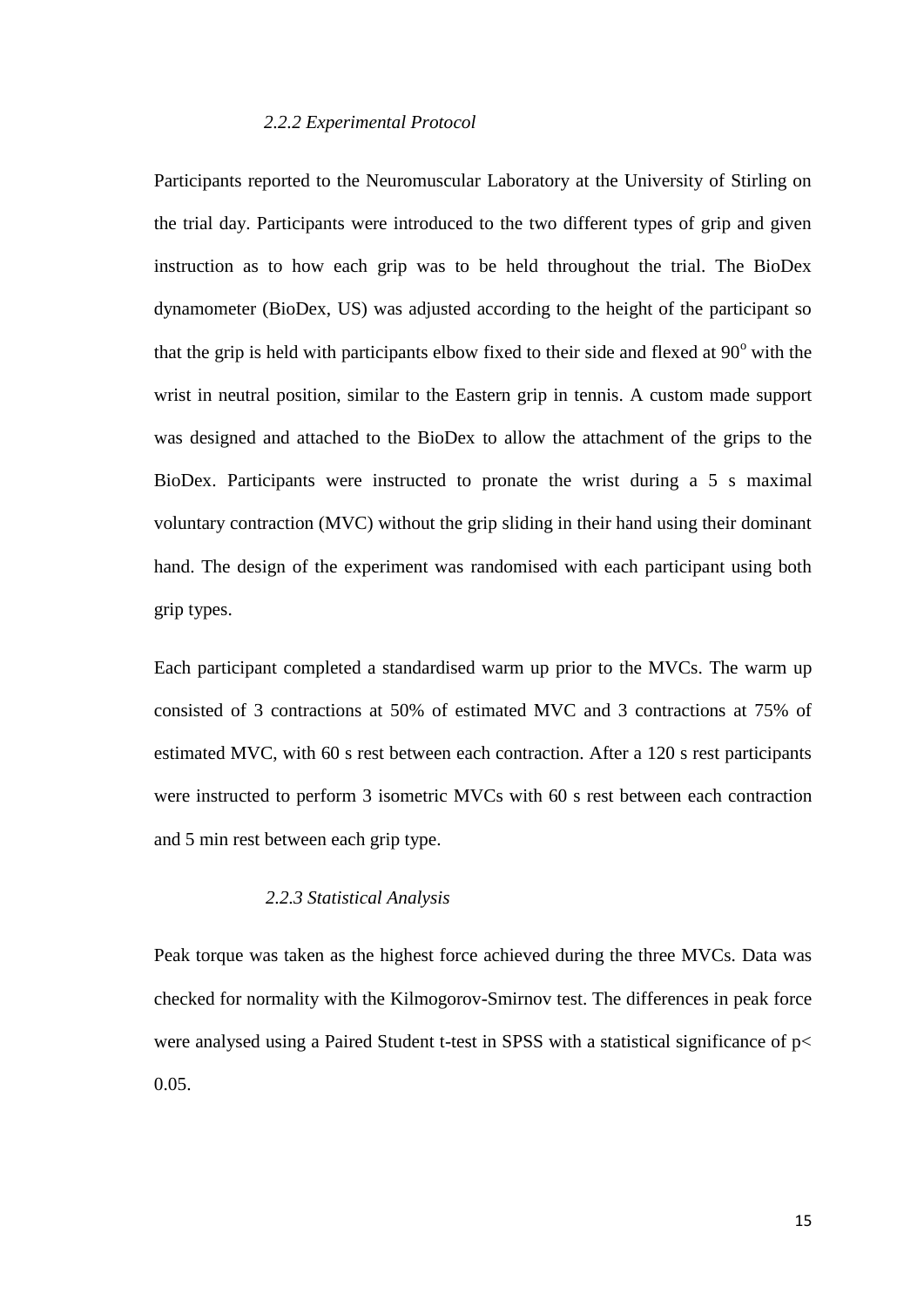# *2.3 Results*

Mean Peak Torque Production is shown in Figure 1. There was no statistical significance between the two grip types for peak torque production ( $p= 0.3$ ). However, due to small sample size and heterogeneity of the sample the small increase in torque observed may allude to a trend for the novel grip to produce higher peak torque. It is observed not all individuals show a positive increase in torque production, there is one participant who showed a large decrease in their MVC.



**Figure 1. Torque Production of the novel And Traditional Grip.** Values are Mean  $\pm$  SD. Trad = Traditional Grip. Nov = Novel Grip. A) Mean Torque difference. B) Individual change between the Traditional and Novel grips.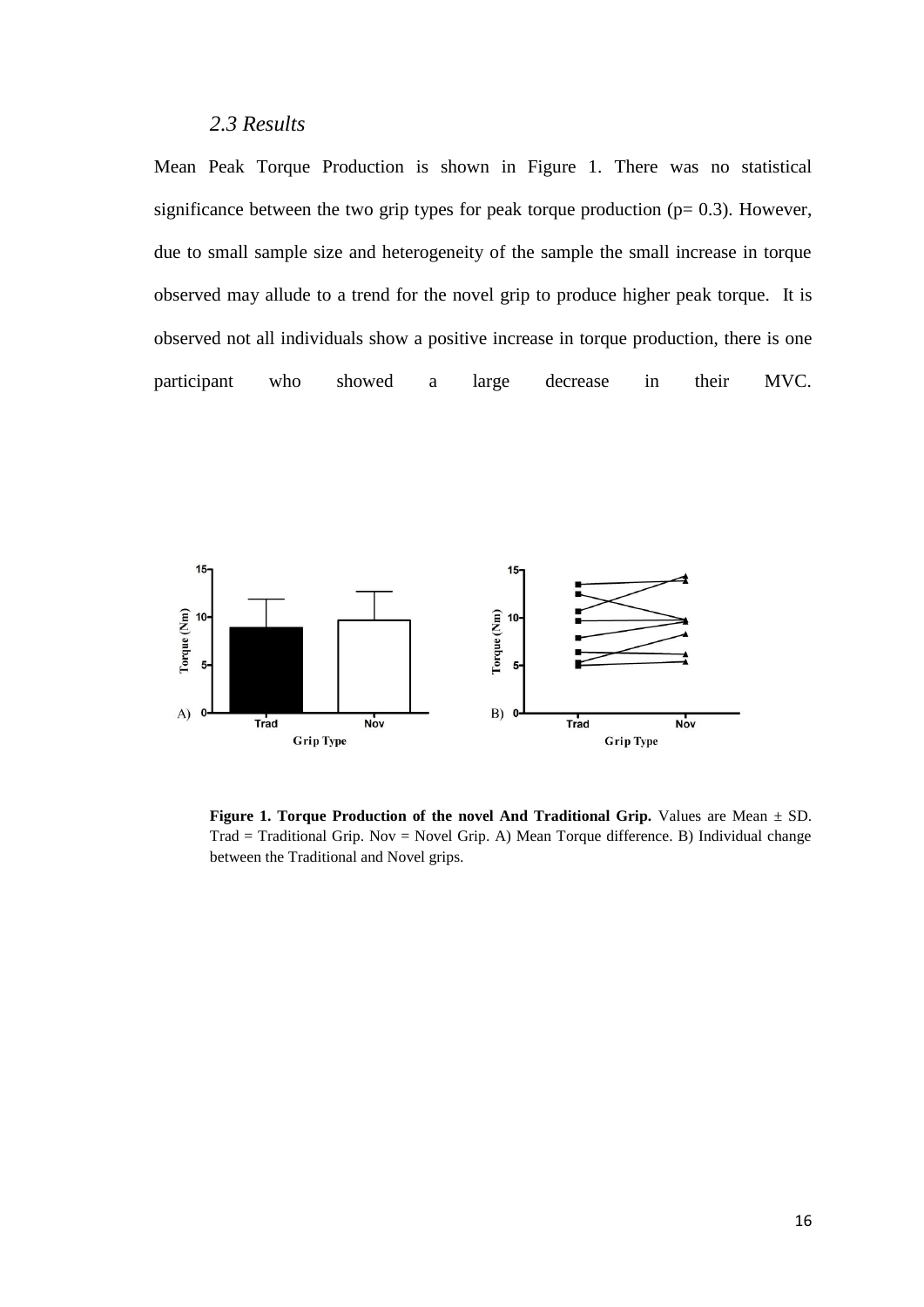## *2.4 Discussion*

The novel grip has a curvilinear structure; grips of similar structure have previously been shown to increase the torque production over other grip structures (Shih and Wang, 1996). We hypothesised that grips with longer and flatter edges would cause a higher resistance in the participants hand when a pronation force was applied to the grip. These data suggest that there is not a significant increase in torque production using the novel grip.

Although there is no significant difference in torque production between the novel grip and a traditional grip, relevance to tennis match play should be considered. During tennis play, wrist pronation is primarily used during 'topspin' shots, while not necessarily representing overall stroke performance. However, it has been shown that when balls are struck, there is an increase in muscle activity of the forearm muscles to enable the head of the racket to control the shot (Hatch et al., 2006). The novel grip may aid in reducing the grip strain required while striking a shot. Over a series of return shots, the novel grip may reduce the muscle force required to control the racket head upon ball impact which may prove advantageous to tennis match play. Therefore, as there is no data on the novel tennis grips ability during tennis play further studies are required to determine if the novel grip has an impact during tennis play.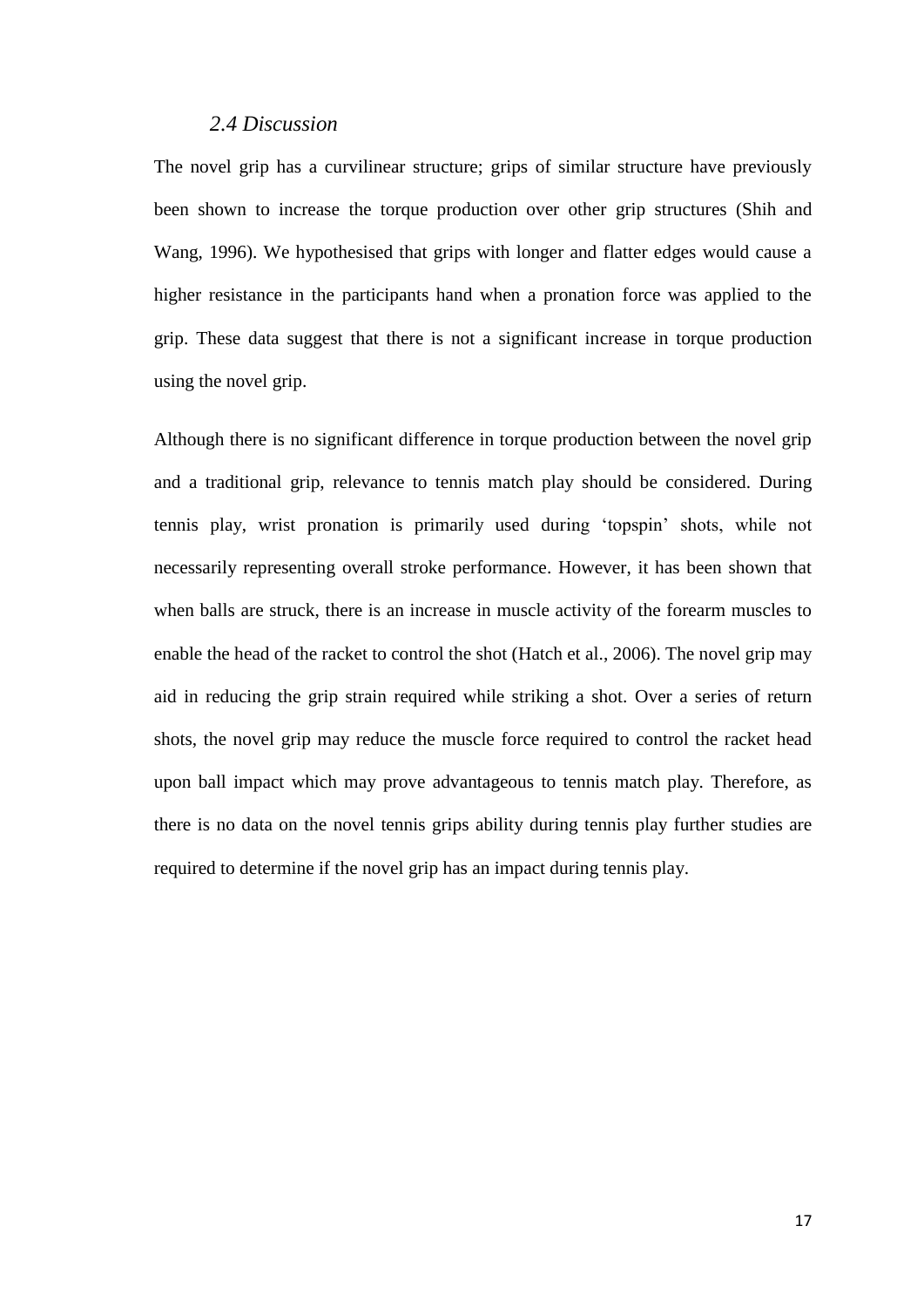# **Chapter 3**

# **Method**

## *3.1 Participants*

Eleven participants were recruited from the tennis clubs at the University of Stirling and surrounding area. Participants' characteristics are outlined in Table 1. All participants were active to a minimum of the government recommended daily guidelines and were regular tennis players for a minimum of 2 years. Ethical approval was granted from the University of Stirling School of Sport Ethics Committee and written informed consent was gained from each participant prior to participation in the study.

#### **Table 1. Participant Characteristics**

|              | Age<br>(vears) | <b>Height</b><br>(cm) | Weight<br>(kg) | <b>Left Handed</b> | <b>Right Handed</b> |
|--------------|----------------|-----------------------|----------------|--------------------|---------------------|
| Male(8)      | $23 \pm 4$     | $176 \pm 5.5$         | $73 \pm 6.1$   |                    |                     |
| Female $(3)$ | $25 \pm 5$     | $174 \pm 5.1$         | $69 \pm 4.0$   |                    |                     |

Values are Mean  $\pm$  SD. The characteristics of the participants

### *3.2 Experimental Design*

The study was a randomised cross-over design with each participant completing a trial with each grip type, the novel grip and the traditional grip. All trials were completed at the same time of day. Participants attended the University Sport centre in the University of Stirling campus on three occasions. The first visit was the familiarisation trial where participants completed health screening questionnaires, were introduced to the laboratory settings for forearm strength and fatigue measures. The participants were then introduced to the court set up and the novel grip to become familiar with the tennis protocol. Participants completed ~40 min of forehand cross-court drives at a comfortable pace. Sets of 120 balls were completed with the next set commencing after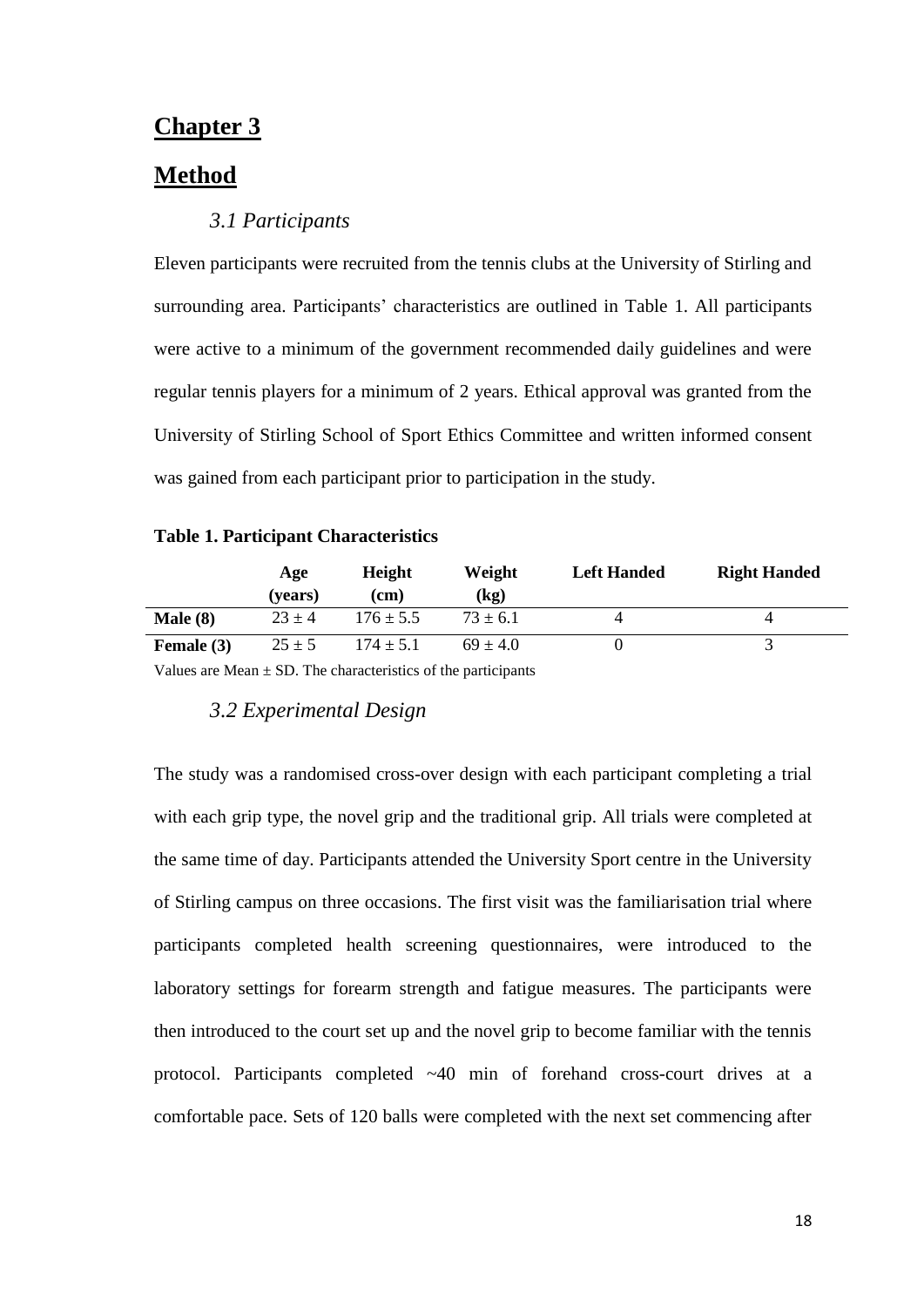sufficient rest. Visual Analogue Scales (VAS) were completed after each set to assess the comfort of the grip and natural feel immediately following each set.

Participants returned to the laboratory a minimum of 24 after the familiarisation trial for the first of the experimental trials. There was a minimum of 72 hours between the two experimental trials. Both rackets had grip size of 12 cm in circumference and were strung with a tension of 254 N (57lbs $\cdot$ in<sup>-1</sup>). Prior to the first trial, a 3 day Food and Exercise Diary was completed by participants and replicated prior to the second trial. On trial days participants arrived at the University of Stirling Sport Centre Laboratory where they were prepared for the trial.

## *3.3 Surface Electromyography (sEMG)*

## *3.3.1 sEMG Placement and Application*

Surface electromyography was used to assess the muscle activity of key forearm extensor and flexor muscles used while playing tennis, specifically the Extensor Carpi Radialis (ECR) and Flexor Carpi Radialis (FCR) (Hägg and Milerad, 1997 and Chow et al., 2007). Prior to skin preparation, the ECR was located two finger breadths distally from the elbows lateral epicondyle while the participants elbow was in an extended position. The location of the FCR was one third of the distance distally from the elbows medial epicondyle, on a line from the medial epicondyle to the distal head of the radius. The points of largest volume of muscle belly were found by palpitations to the skin prior to skin preparation. At these sites the skin was prepared by the removal of hair, abrasion and cleaned with alcohol swabs. Pre-gelled Ag/AgCl 11mm surface electrodes (Biopac, USA) were placed according to Mogk and Keir (2003). Electrodes were placed with 20 mm inter-electrode distance on the muscle belly in line with muscle fibre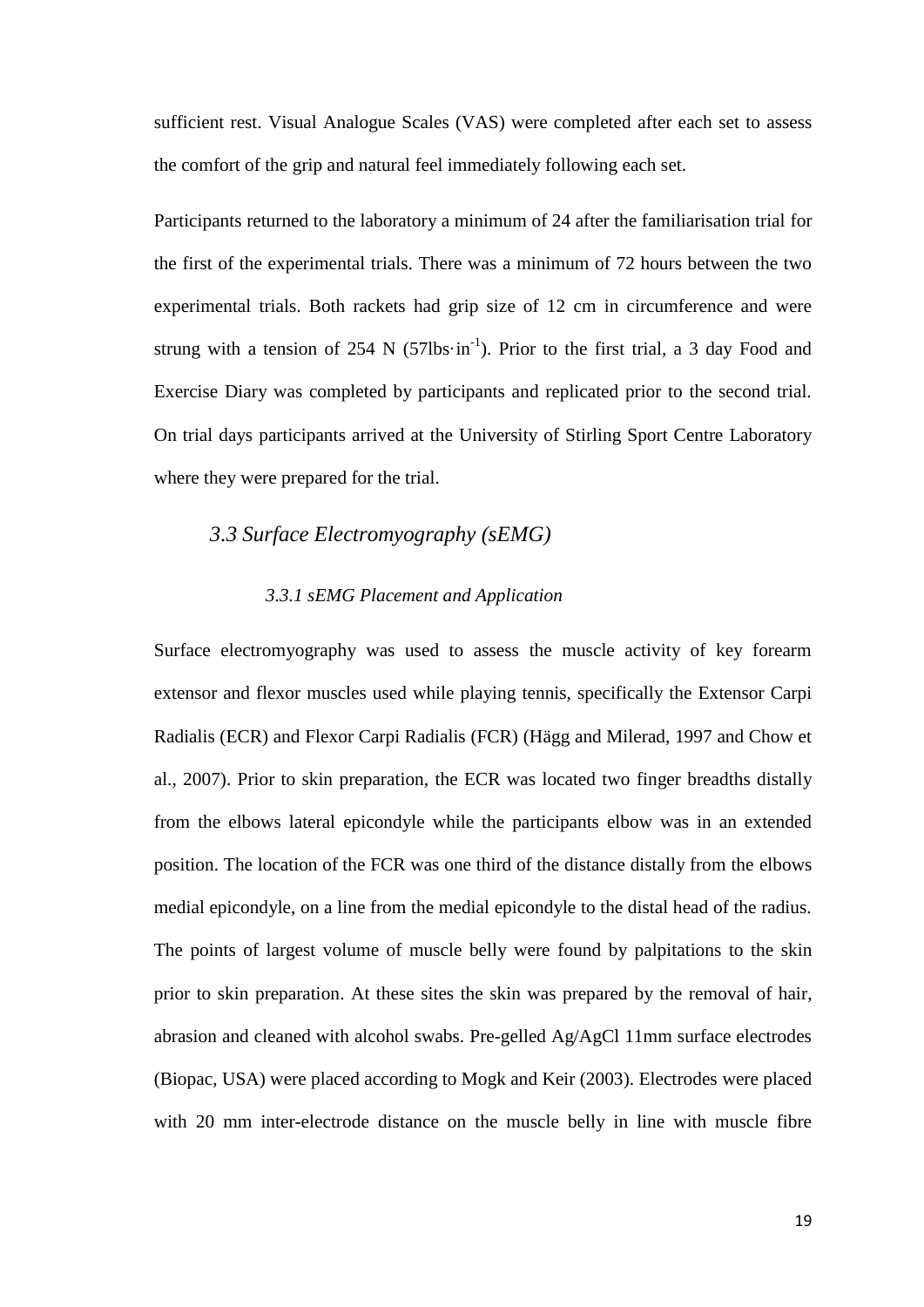orientation. EMG signals were collected using the PoweLab system (ADIinstuments,  $UK$ ).

### *3.3.2 Extensor and Flexor Strength Test*

Strength tests were completed for extensor and flexor muscle groups using the Kin Com Dynamometer (Isokinetic International, UK). Participants were instructed to sit in a standardised position. Participants sat on the edge of the Kin Com seat with a straight back and knees at 90° at the edge of the seat. The dominant arm was flexed at the elbow at 90° with the wrist placed in the wrist support. Participants were instructed to remain in this position until the testing was completed.

Participants completed a standardised warm up for both extension and flexion consisting of three contractions at a perceived 50% effort, followed by three contractions at a perceived 75% effort; each contraction lasted 5 s. After the warm up was completed, participants rested for 2 min before they completed three 5 s maximal voluntary contractions (MVC) with 60 s rest between each MVC.

## *3.3.3 Grip Strength and Fatigue Tests*

Grip strength was assessed after a 5 min recovery period from the extension and flexion strength measures. Participants remained in the standardised seated position, the leaver arm was removed and participants were provided with the hand grip dynamometer (ADInstruments, UK). Participants completed three 5 s grip MVCs with 60 s recovery between each MVC to assess grip strength, followed by a 2 min recovery. A 50 s fatigue test was then completed. For the 50 s fatigue test, participants were instructed to grip at maximal effort for 50 s constantly. The post-TFF values were normalised to the Pre-TFF MVC values for force and EMG root mean square (EMGrms).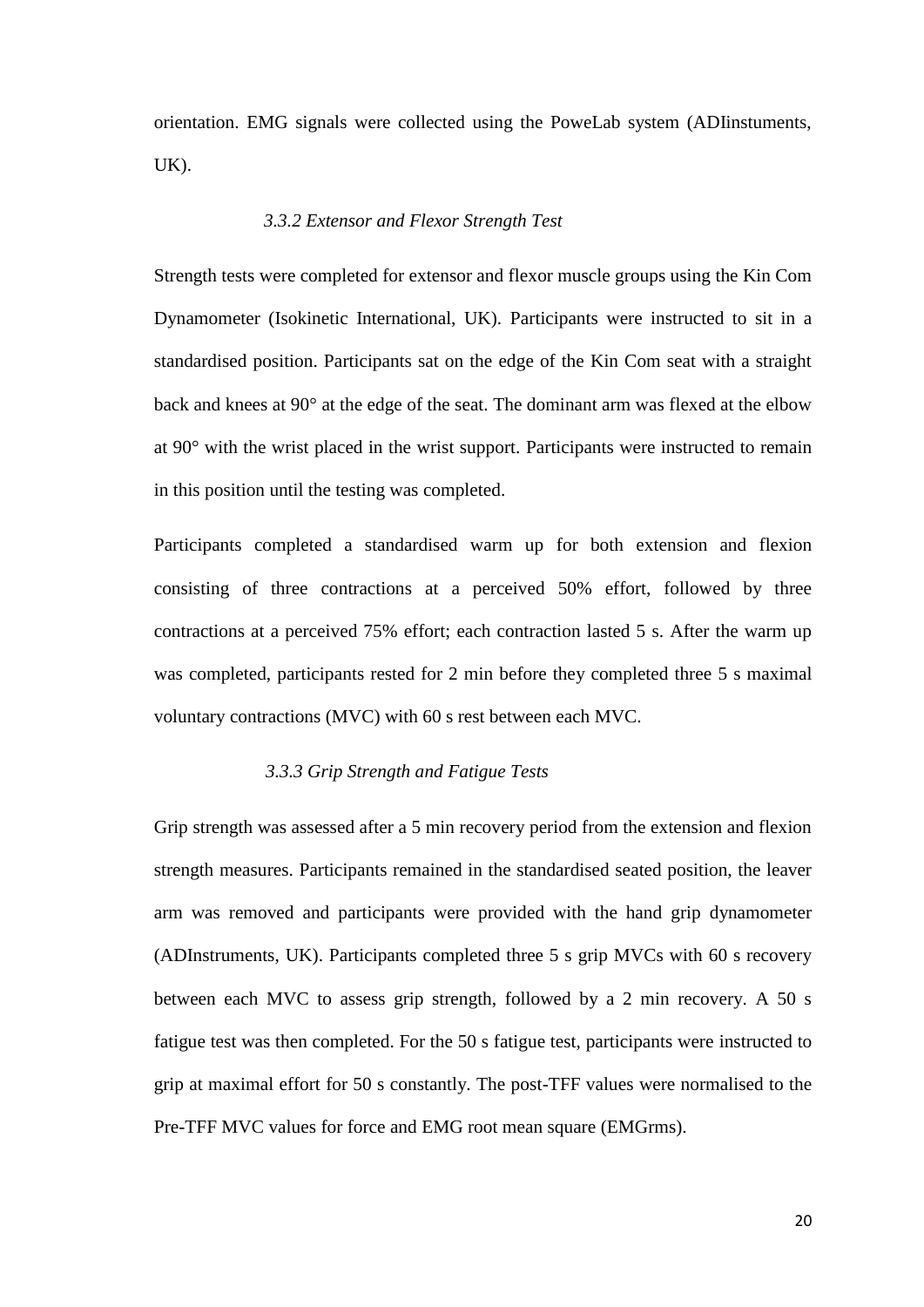Standardised verbal encouragement was provided by instructor for each MVC and throughout the 50 s fatigue test.

## *3.4 Tennis Forearm Fatiguing (TFF) Protocol*

The tennis forearm fatiguing (TFF) protocol employed a modified version of *The Loughborough Intermittent Tennis Test* (Davey et al., 2002). A standardised warm up were completed consisting of a warm up set of 120 balls, cross-court forehand drives were struck at a self-selected warm up pace. After the warm up, prior to the TFF protocol a 5 min active recovery was provided. After the standardised warm up participants completed 7 sets of 120 cross-court forehand drives from the baseline towards the target area. Participants were instructed to hit a cross-court forehand drives at maximal force and as accurately as possible towards the 1.5 x 1.5 m target which was placed at the opposing rear corner within the singles lines of the court. A tennis ball service machine (Lobster, UK) was placed 1 m from the singles side line along the baseline; balls were served straight to the participants' forehand at an initial speed of 80  $km \cdot h^{-1}$ , with minimal spin, at a rate of 30 balls per min (Appendix 2). A radar gun (Stalker SPORT 2, US) was positioned in line with the cross-court shot to measure shot speed. Each shot was measured for accuracy and consistency (see section: *Skilled Performance Analysis*).

Each set lasted approximately 4 min with a 2 min passive recovery. During the recovery phases, participants completed visual analogue scales (VAS) to assess the natural feel and comfort of the grip, and complete Rate of Perceived Exertion (RPE) scores. Heart rate was recorded at the end of each set. Participants were allowed to consume water *ab libitum* during rest periods.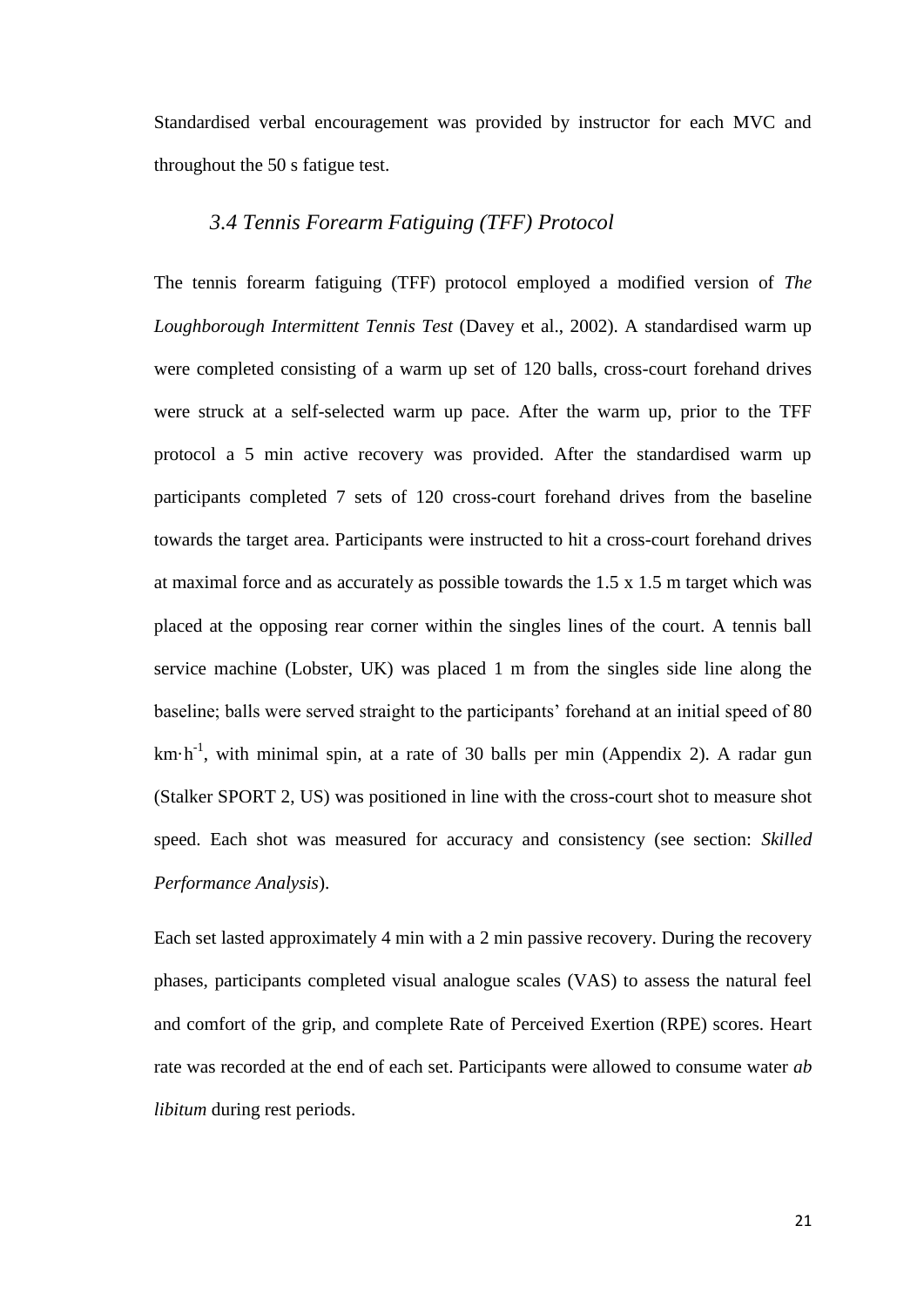## *3.5 Skilled Performance Analysis*

Shot accuracy, consistency and velocity were measured during the TFF protocol as a measure of skilled performance. Accuracy was calculated as the percentage of balls that landed within the target area only. Consistency was scored as a ball that landed after the service line and to the target side of the halfway point between the singles lines. Consistency scores were calculated as a percentage of balls landing within this area of each set, including balls that land within the target area (Appendix 2).

After the TFF protocol was completed, participants returned immediately to the laboratory to perform the laboratory tests for the post measures (see *Flexor and Extensor Strength Tests*).

## *3.6 EMG Signal Analysis*

During the strength tests, EMG signals were collected at sampling rate of 2 kHz and range set to 20 mV, 50 mV and 1 V for EMG, grip force and Kin Com force recording, respectively. Raw EMG signals were visually inspected for signal/noise ratio and for baseline artefact with only high quality signals being used for analysis. The raw EMG signals were band-pass filtered between 10-500 Hz prior to the calculation of Root Mean Square (EMGrms). EMGrms were analysed in successive 5 s epochs for the 50 s fatigue test, and at 0.5 s epochs over the peak of each MVC for grip, flexor and extensor tests. EMG signal amplitudes were normalised to the maximal value gained during the Pre-TFF MVCs.

The force for the MVC was quantified over a 0.5 s period covering the peak signal. The peak value across the three MVCs for each muscle was chosen for further statistical analysis. During the 50 s fatigue test identical 5 s epochs were selected were peak force was quantified.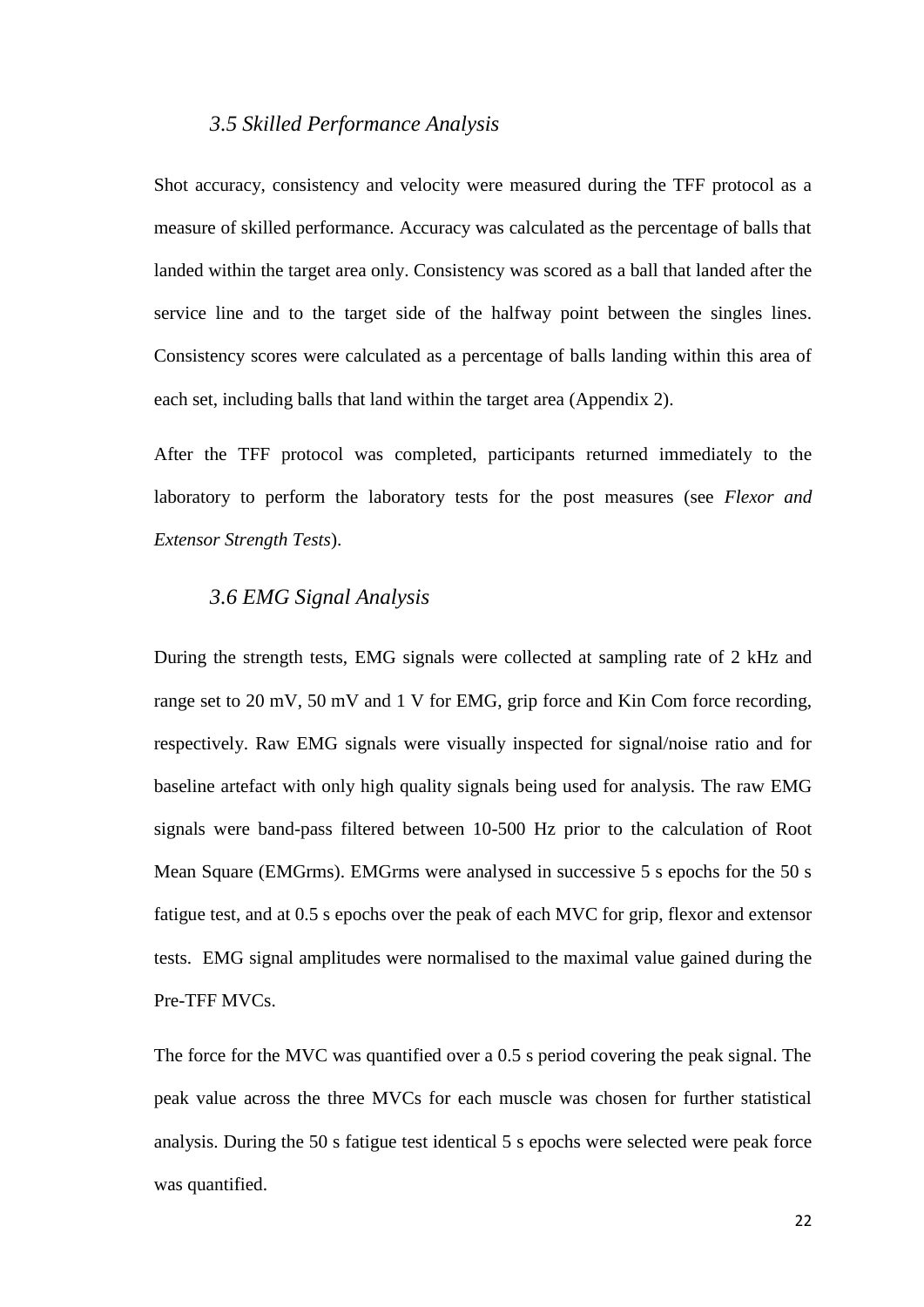## *3.7 Statistical Analysis*

Data are reported as Mean  $\pm$  SD. Data were tested for normality using the Kilmogorov-Smirnov test. The comparison of means of the tennis court data were completed using a repeated measures two-way Analysis of Variance (ANOVA) to determine whether any changes occur in ball speed, accuracy and consistency, with the interaction between the grip types from the first set to the seventh set of the TFF protocol. For the force and EMGrms data a repeated two-way ANOVA were used to determine whether any changes occurred in force and EMGrms, with the interaction between the grip types and from Pre- to Post-TFF. Where mean effects were found, a Bonferroni correction *post hoc* analysis were performed to determine where the statistical differences lie. Significance was set at  $p = 0.05$ .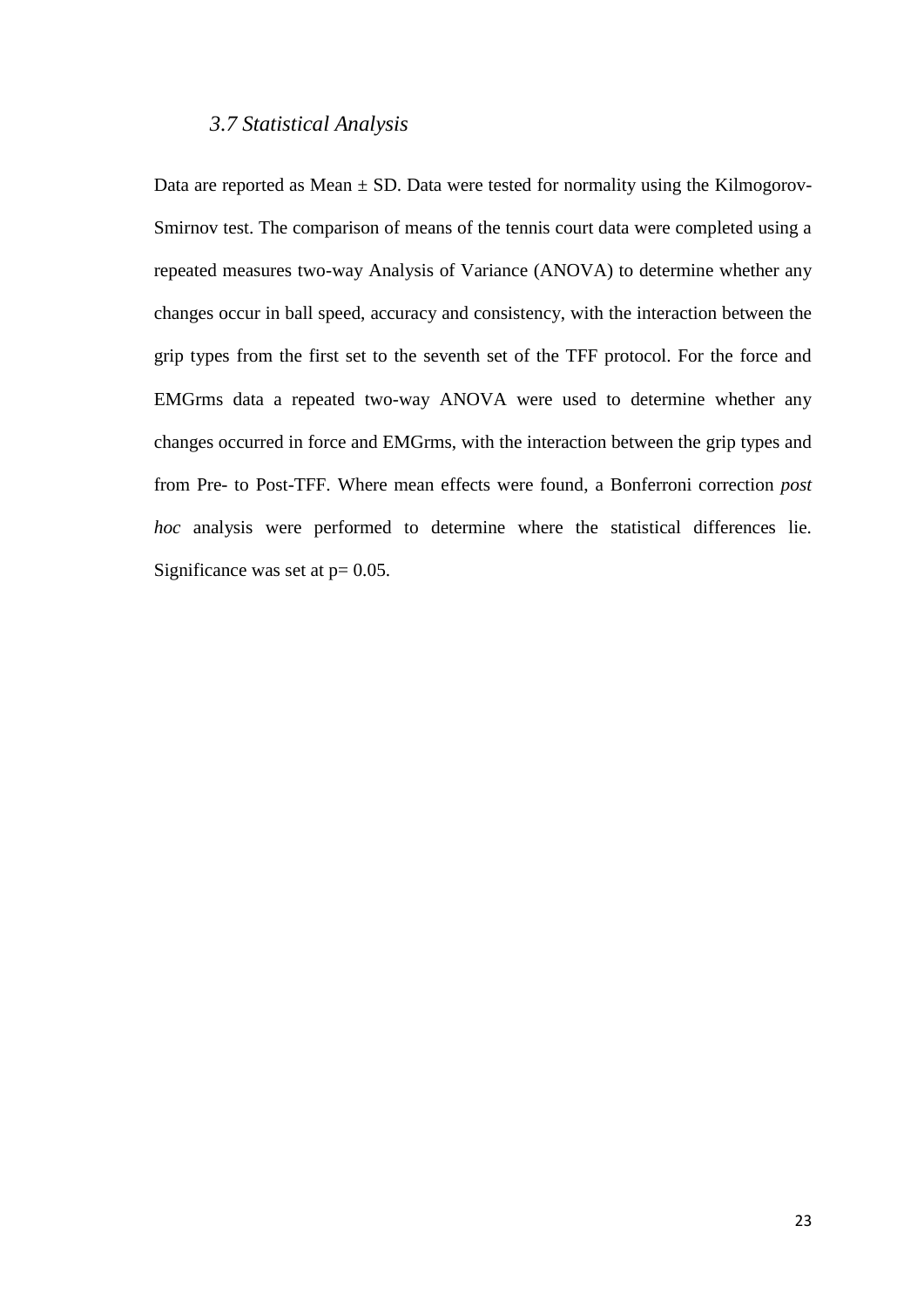# **Chapter 4**

## **Results**

## *4.1 Muscle Function*

### *4.1.1 Extensor MVC*

There was a main effect of time for force production during the extensor MVC, where Post-TFF MVC had lower peak force production compared to Pre-TFF  $(p< 0.01)$ (*Figure 2A*). There was no main effect of grip type on force production ( $p= 0.12$ ), neither was there an interaction effect between time and grip type  $(p= 0.12)$ . For muscle activity of the ECR there was a main effect of time (p< 0.05) (*Figure 2B*), with no difference found for grip type ( $p= 0.49$ ) or an interaction effect ( $p= 0.49$ ).

### *4.1.2 Flexor MVC*

Force production for the flexor muscle group show similar outcomes to the force production for the extensor muscle group. A main effect of time was observed showing a decrease in force production Post-TFF protocol compared to Pre-TFF was shown (p< 0.01) (*Figure 2C*). However, there was no difference in force production between the grip types ( $p= 0.72$ ) or interaction effect between time and grip type for flexor force production ( $p= 0.9$ ). No main effect of time was observed for muscle activity Post-TFF compared to Pre-TFF for the FCR during the MVC ( $p= 0.27$ ). Furthermore, there was no main effect found between the grip types  $(p= 0.43)$  or an interaction effect of time and grip type (p= 0.57) (*Figure 2D*).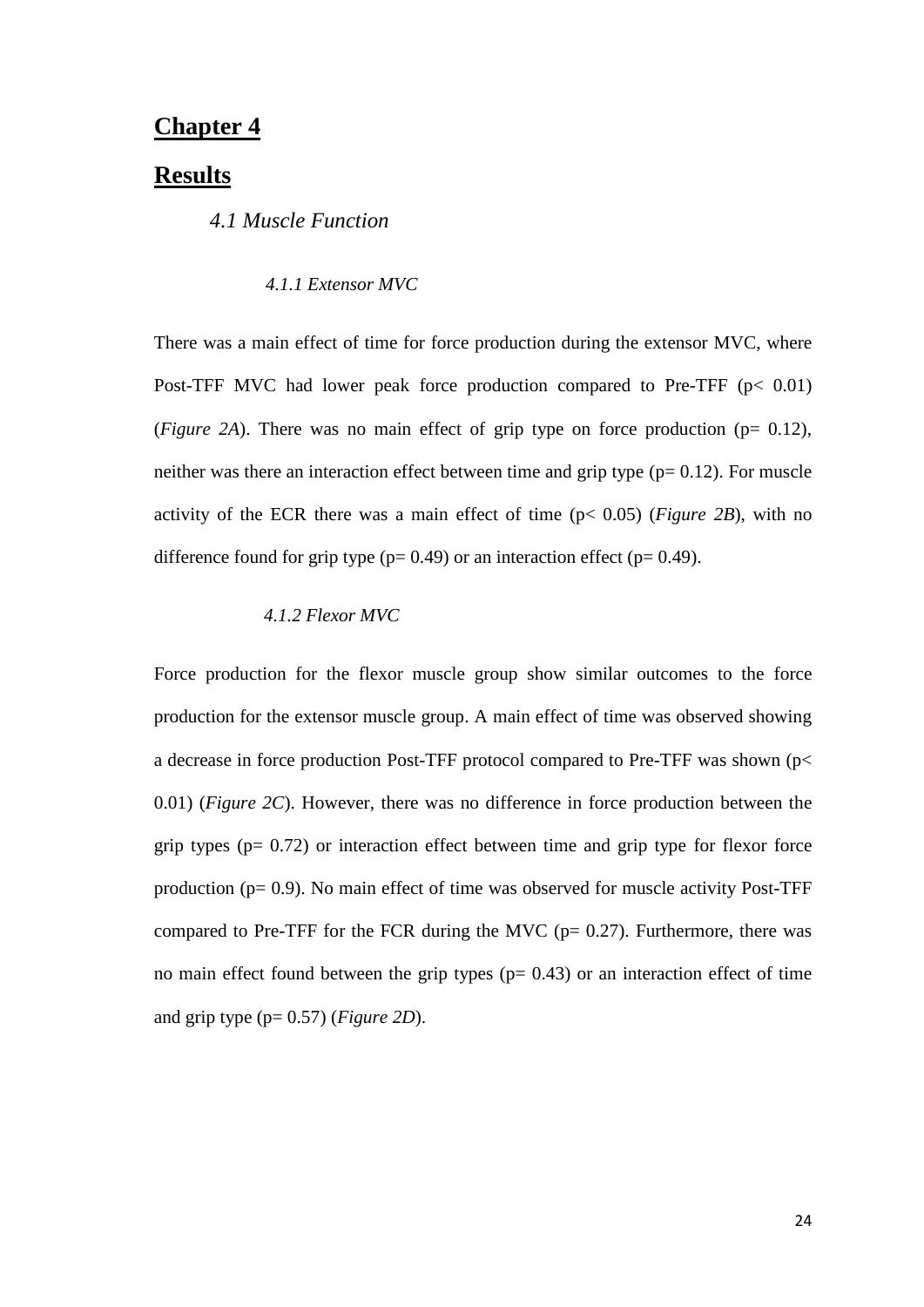

**Figure 2. Extensor and Flexor MVC Force and Muscle Activity.** Values are mean  $\pm$  SD. Trad = Traditional Grip, Nov = Novel Grip. A) Post-TFF extensor force production normalised to Pre-TFF MVC. B) Post-TFF ECR EMGrms values normalised to Pre-TFF EMGrms. C) Post-TFF flexor force normalised to Pre-TFF MVC. D) Post-TFF FCR EMGrms values normalised to Pre-TFF EMGrms. Dashed line illustrates the Pre-TFF MVC values. \* represents a significant difference from the Pre-TFF value (p< 0.05).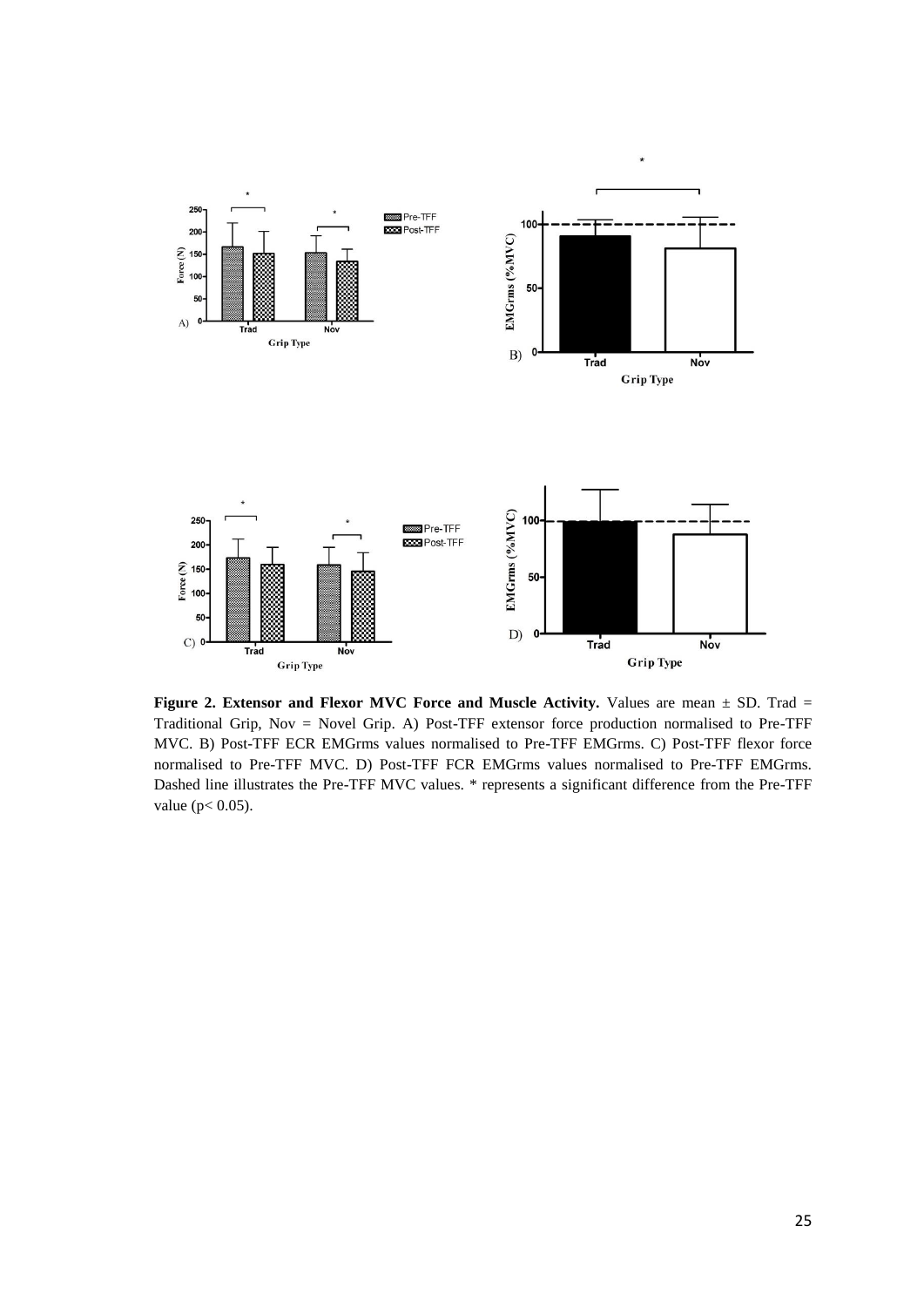## *4.1.3 Grip MVC*

There was a main effect of time showing a decrease in grip force Post-TFF compared to the Pre-TFF grip MVC (p< 0.01) (*Figure 3A*). However, there was no main effect found for grip type  $(p= 0.18)$  or interaction between time and grip type  $(p= 0.67)$  for grip force production. Muscle activity showed a main effect of time for the FCR ( $p$ < 0.01) with no main effect of time in the ECR ( $p= 0.07$ ). There is no effect found for grip type for the ECR (p= 0.56) or FCR (p= 0.39) muscle activity (*Figure 3B and3C*) with no interaction effect of time and grip type observed for ECR ( $p= 0.56$ ) or FCR ( $p=$ 0.37).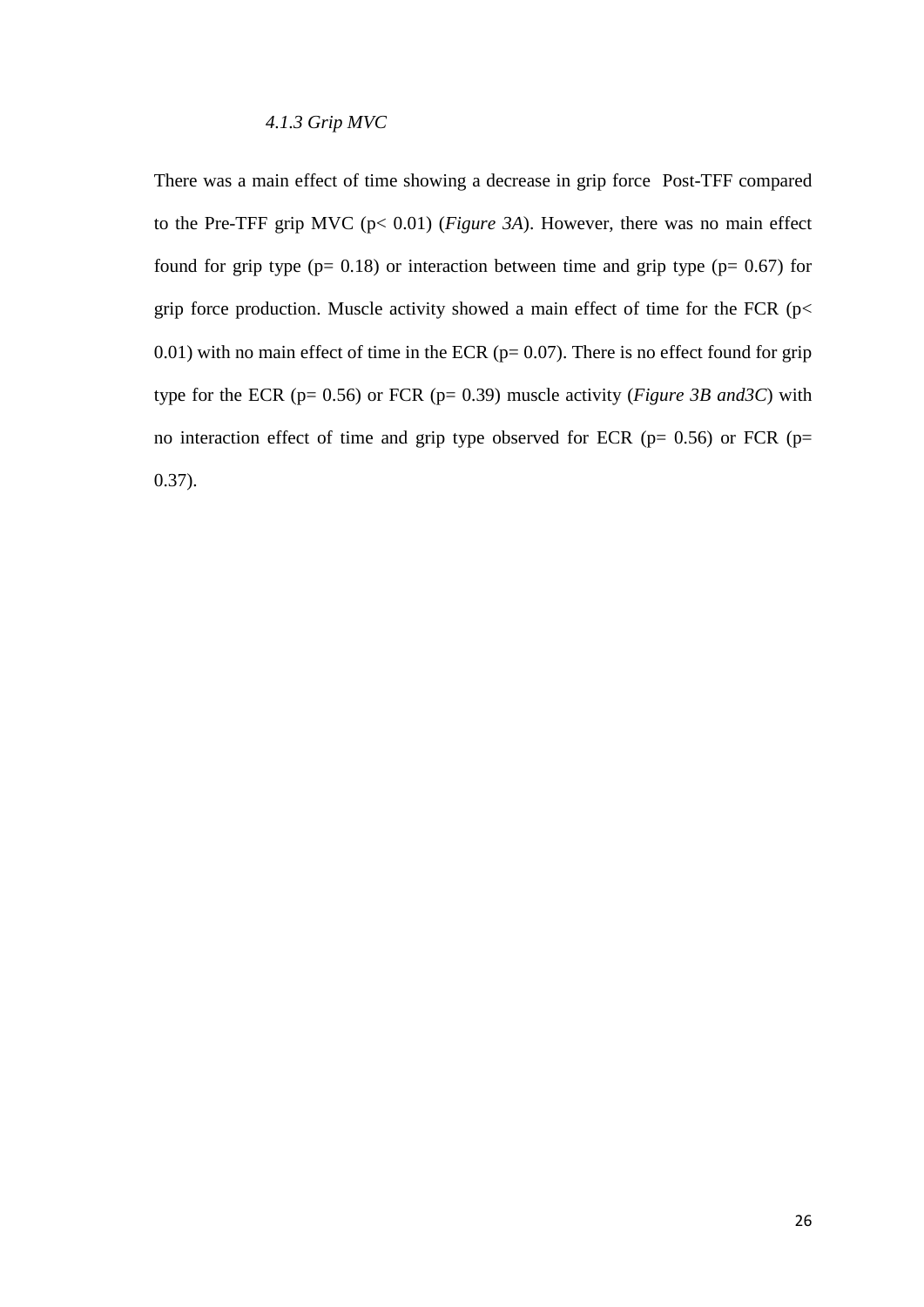

**Figure 3. Grip MVC and Muscle Activity.** Values are Mean  $\pm$  SD. Trad = Traditional Grip, Nov = Novel Grip. A) Grip force as % Pre-TFF force. B) ECR EMGrms values as % of Pre-TFF value. C) FCR EMGrms values as % of Pre-TFF value. Dashed line illustrates the Pre-TFF values. \* represents significant difference from the Pre-TFF value ( $p$  < 0.05).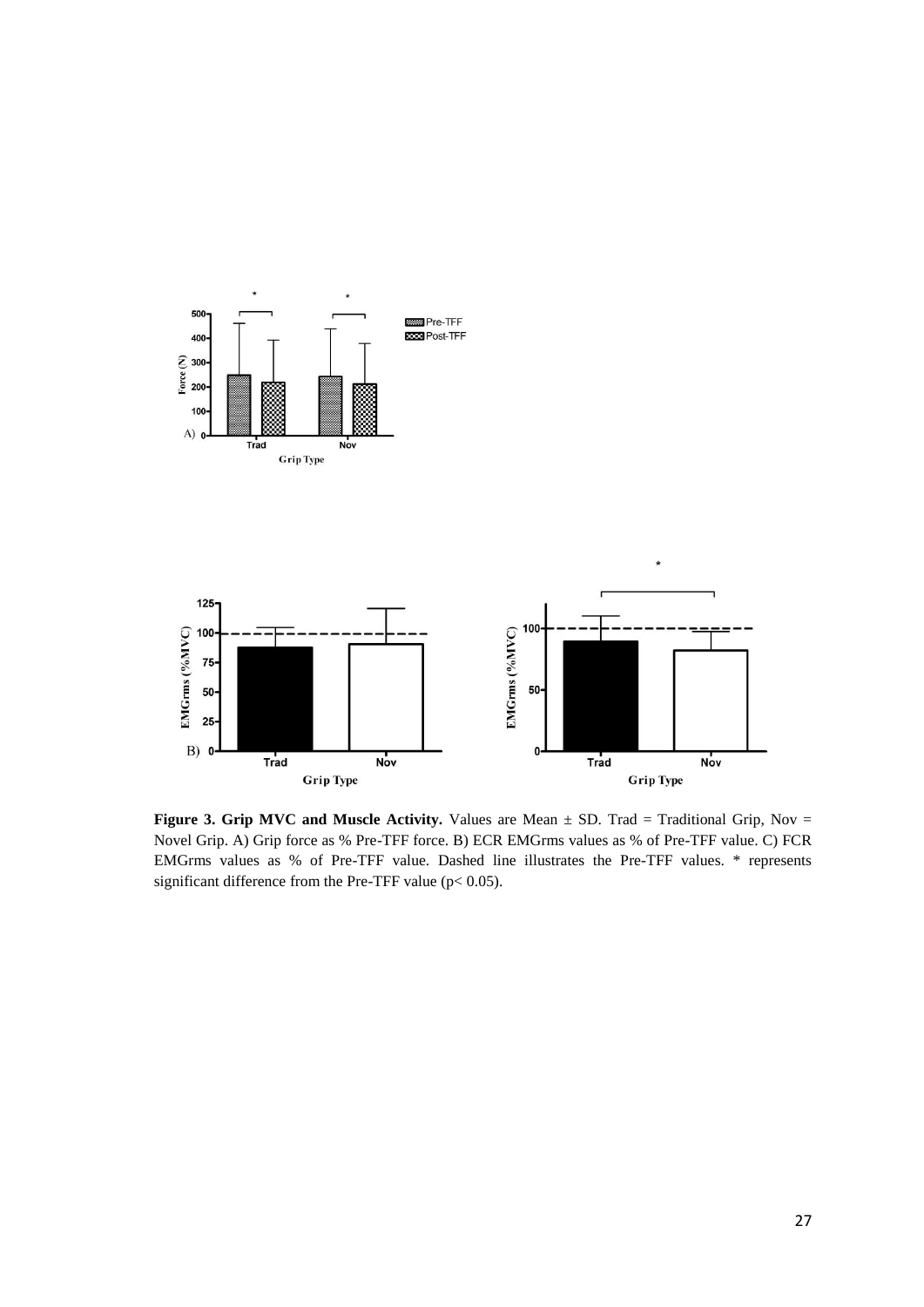#### *4.1.4 Grip Fatigue Test*

Force production during the Grip Fatigue tests is shown to have a main effect of time ( $p= 0.05$ ), with no grip type effect ( $p= 0.532$ ) or an interaction effect ( $p= 0.959$ ). The effect of time suggests that fatigue is occurring over the course of the contraction (*Figure 4A)*.

The difference in muscle activity between both muscles is shown to have a main effect of muscle ( $p= 0.012$ ), where the FCR muscle activity if decreased compared to the ECR when the novel grip is used compared to the traditional grip. However, over the course of the fatigue tests there is no time effect  $(p= 0.1)$  or interaction effect  $(p= 0.752)$ *(Figure 4B)*.



**Figure 4. Grip 50 s Fatigue Test Force and Muscle Activity.** Values are Mean ± SD. A) Represents the percentage change in force between Pre-TFF and Post-TFF. B) Represents the percentage difference in muscle activity.  $*$  represents a significant difference ( $p < 0.05$ ).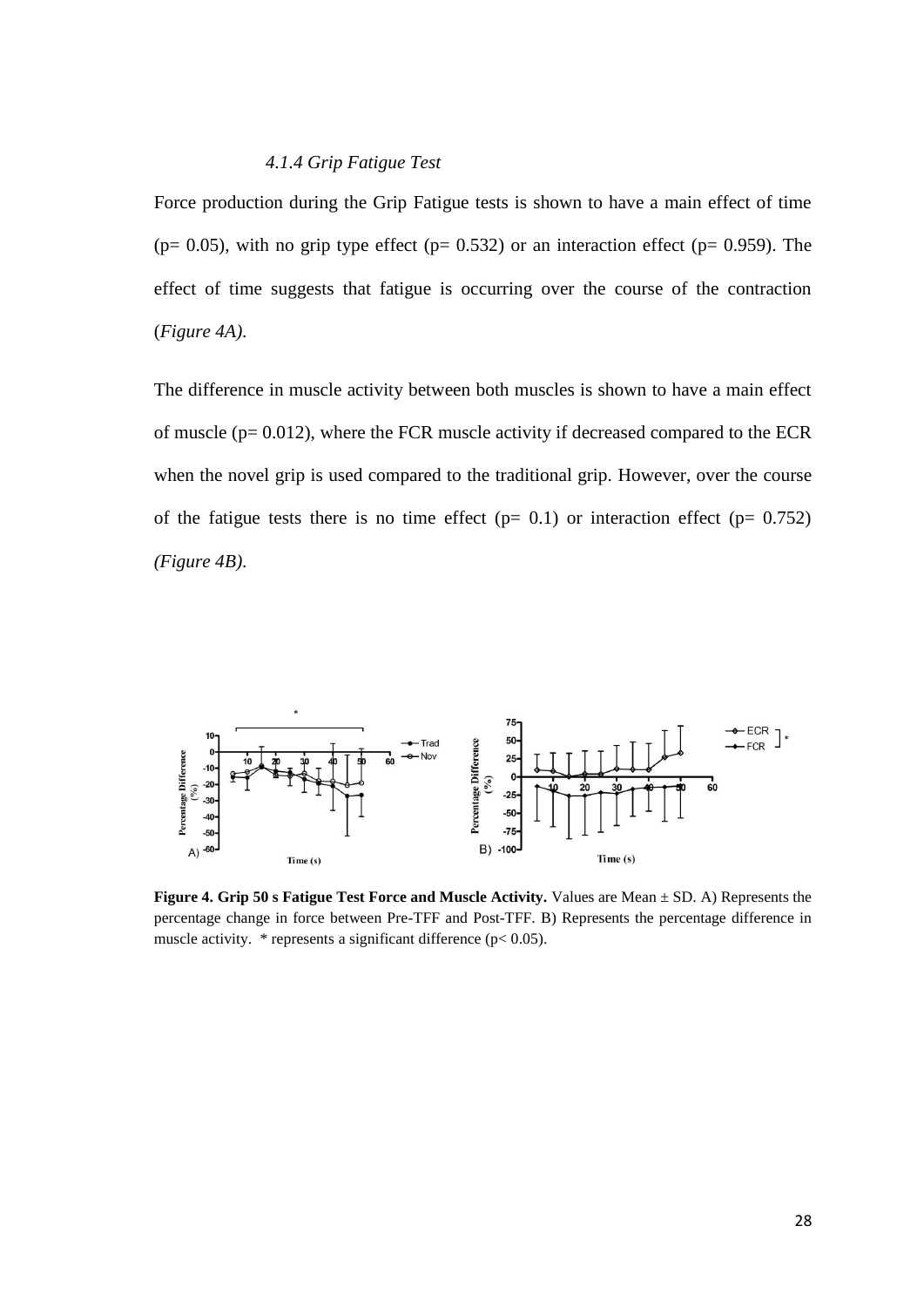# *4.2 Performance and Physiological Stress Data*

#### *4.2.1 Skilled Performance*

During each set of cross-court forehand drives there were no differences between the grip type for measures of average speed ( $p= 0.94$ ), accuracy ( $p= 0.83$ ) or consistency ( $p= 0.94$ ). Furthermore, there was no decline in speed ( $p= 0.25$ ), accuracy ( $p= 0.7$ ) or consistency (p= 0.68) between each set (Table 2).

|                    |    | set 1           | set 2           | set 3           | set 4           | set 5           | set 6         | set 7             |
|--------------------|----|-----------------|-----------------|-----------------|-----------------|-----------------|---------------|-------------------|
| <b>Speed</b>       | TG | $97.4 \pm 8.0$  | $97.9 + 7.8$    | $98.5 \pm 8.8$  | $97.0 + 9.0$    | $96.9 + 9.4$    | $97.6 + 8.5$  | $96.4 + 10.1$     |
| $(km\cdot h^{-1})$ | NG | $98.4 \pm 12.2$ | $97.5 \pm 12.4$ | $96.1 \pm 12.3$ | $95.0 \pm 12.0$ | $95.4 + 13.2$   | $95.3 + 13.5$ | $93.6 \pm 13.1$ 0 |
| <b>Accuracy</b>    | TG | $7.0 + 4.3$     | $7.0 + 2.9$     | $7.5 \pm 5.6$   | $6.5 \pm 3.2$   | $6.7 + 4.6$     | $7.0 + 4.7$   | $6.1 \pm 3.8$     |
| (%)                | NG | $6.5 \pm 2.6$   | $6.8 \pm 3.1$   | $6.6 \pm 2.5$   | $5.9 \pm 1.9$   | $5.7 + 2.7$     | $5.8 + 2.5$   | $6.7 \pm 3.4$     |
| <b>Consistency</b> | TG | $40.9 \pm 13.3$ | $39.3 + 9.3$    | $40.4 + 9.0$    | $41.1 \pm 13.7$ | $44.3 \pm 10.9$ | $42.9 + 12.7$ | $41.3 + 10.0$     |
| (%)                | NG | $41.4 \pm 11.7$ | $42.4 \pm 10.6$ | $41.1 \pm 10.3$ | $41.2 \pm 10.9$ | $43.0 + 10.9$   | $43.0 + 10.9$ | $43.3 \pm 9.8$    |

## **Table 2. Performance Data**

Values are expressed as Mean  $\pm$  SD for the performance measures of shot speed, accuracy and consistency. Speed is the initial speed of the ball  $km \cdot h^{-1}$ . Both accuracy and consistency are of a percentage of total balls struck that hit the specific target areas.

#### *4.2.2 Physiological Data*

Physiological stress was measured through heart rate (HR) and RPE immediately following each set. HR at the end of each set was greater than prior to the TFF protocol, taken just before initiation of set one  $(p< 0.01)$ . RPE increased during the TFF protocol and was greater during sets 3-7 (p< 0.01) when compared to set one (*Figure 5A and 5B*).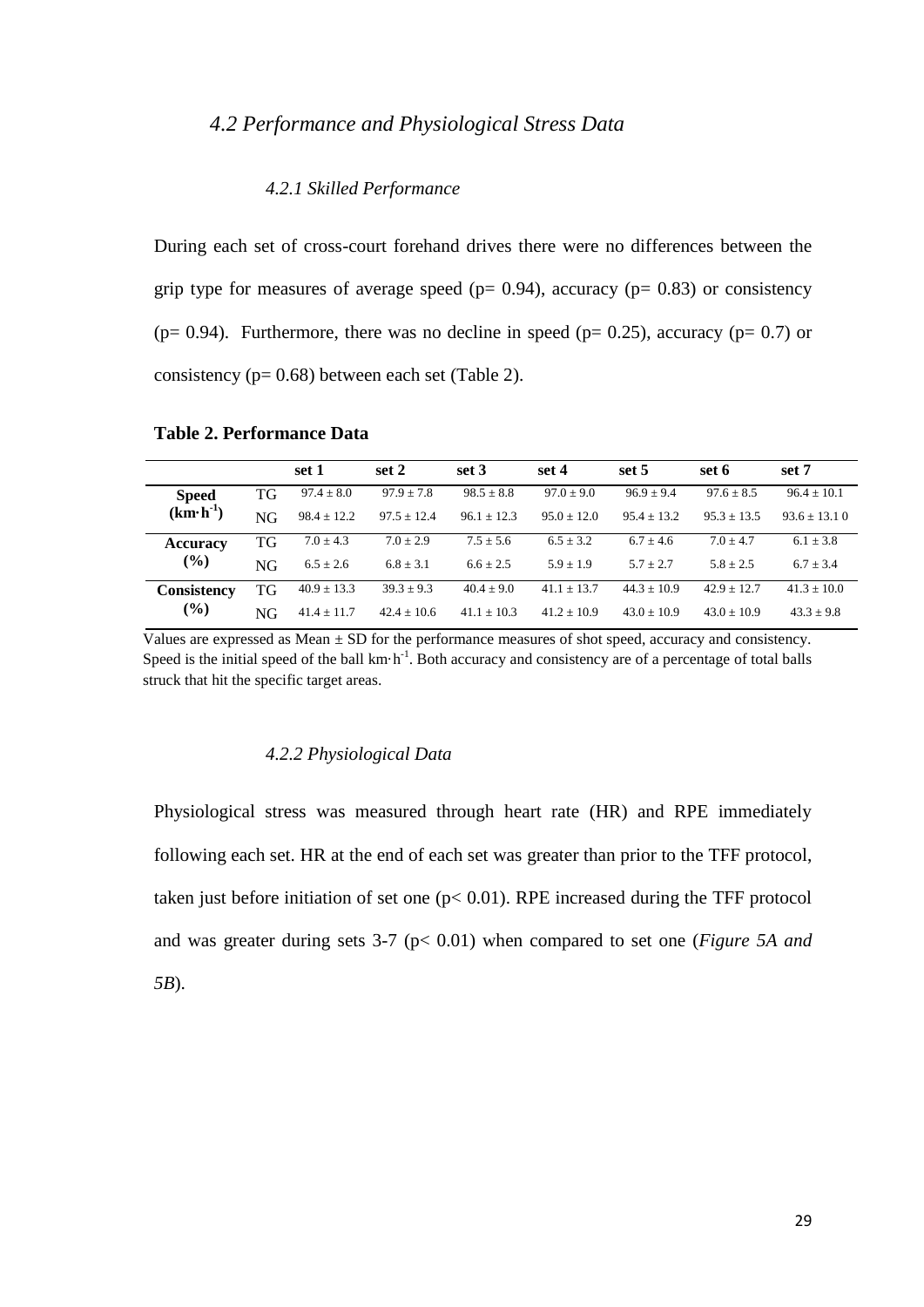

**Figure 5. Heart Rate and RPE During the TFF Protocol**. Values are Mean ± SD. A) Heart rate and immediately prior to, and at the end of each set of the TFF protocol. B) RPE at the end of each set and immediately prior to the TFF protocol.  $*$  represents a significant difference from Pre (p< 0.05). # represents a significant difference from set 1 (P< 0.05).

Comfort and natural feel significantly decreased during the TFF protocol ( $p < 0.05$ ), indicating that the grips became more uncomfortable and felt less natural while performing the cross-court forehand stroke. The novel grip scores tended to be consistently lower scores that the traditional grip throughout the protocol, however this did not reach statistical (comfort (p= 0.07)) (natural feel (p= 0.21)) (*Figure 6A and 6B*).



**Figure 6. Visual Analogue Scales for Comfort and Natural Feel During the TFF Protocol.** Values are mean  $\pm$  SD. A) VAS scores for the comfort of the racket in the hand during the TFF protocol. B) VAS scores for the natural feel of the grip in the hand during the TFF protocol. \* represents a significantly decrease across the sets ( $p < 0.05$ ).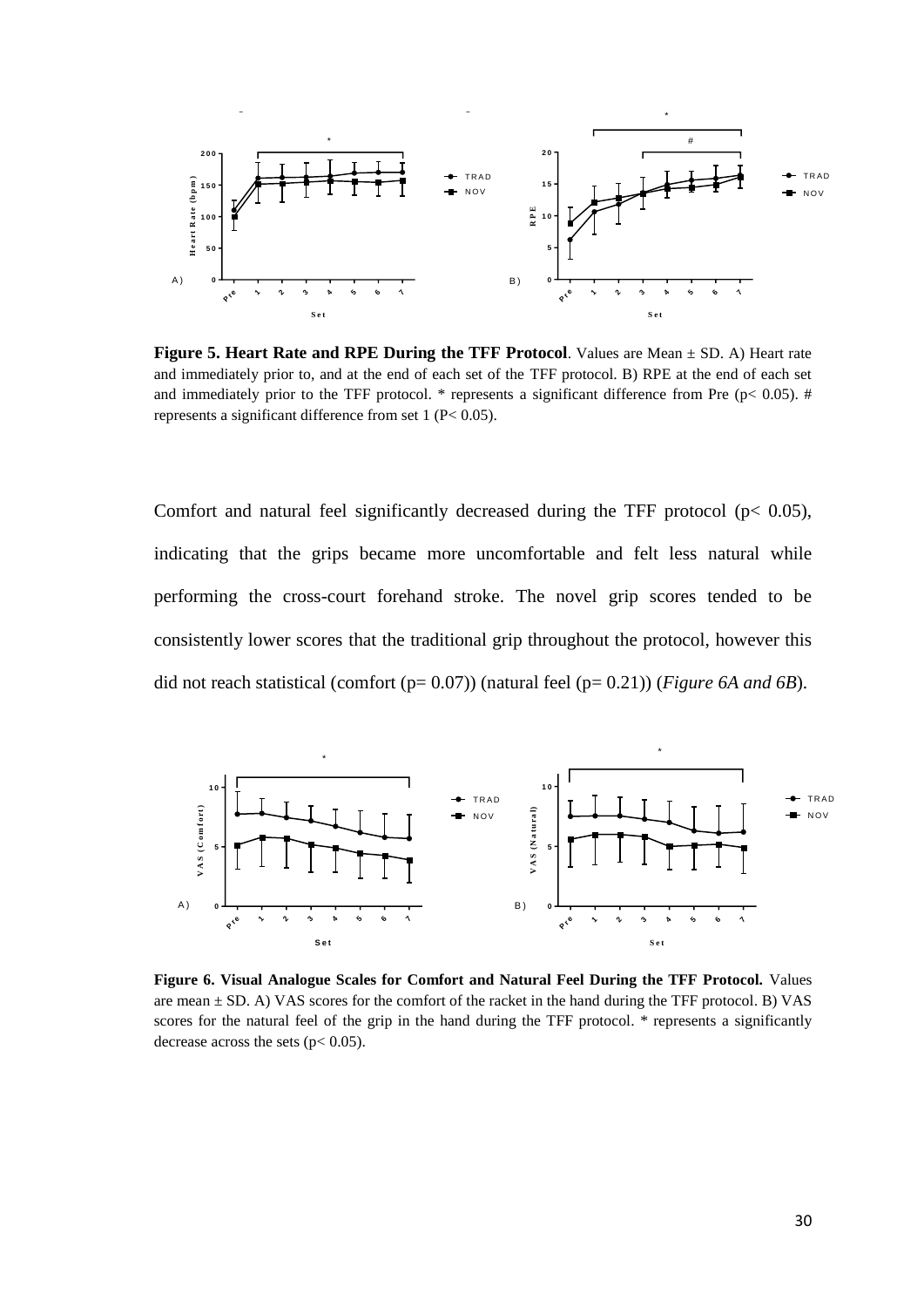### **Chapter 5 Discussion**

The aim of the present study was to determine the physiological effects of a tennis protocol on forearm muscle function and examine the effect of a novel grip structure on both muscle function and tennis performance. Our results have shown a reduction in forearm muscle function after the TFF protocol, in both extensor and flexor force production. However, no differences were observed following the use of either of the grip types. Furthermore, the loss in muscle function did not translate into impaired skill performance during the TFF protocol. Together, these data show that the novel grip does not ameliorate the loss of forearm muscle function following intense tennis play.

## *5.1 Muscle Function*

## *5.1.1 Extensor MVC*

Muscle function was assessed for wrist extensor force production and muscle activity of the extensor carpi radialis (ECR) at baseline and immediately following the TFF protocol. We found that after the TFF protocol there was a reduction in muscle force production of the forearm extensors and reduced muscle activity. However, no differences were observed between the grip types, indicating that although the TFF protocol induced fatigue in the forearm extensors, the novel grip did not ameliorate the actions of fatigue.

The extensor muscles have previously been shown to fatigue during the performance of forehand stroke during a simulated tennis protocol (Rota et al., 2014). The simulated tennis protocol was an intermittent exercise consisting of 4 sets of the 12 simulated rallies which included of 1 serve followed by 8 cross-court drives. During this protocol EMG was recorded. Rota and co-authors were able to show that after the simulated tennis protocol, the activation of ECR was significantly decreased during the forehand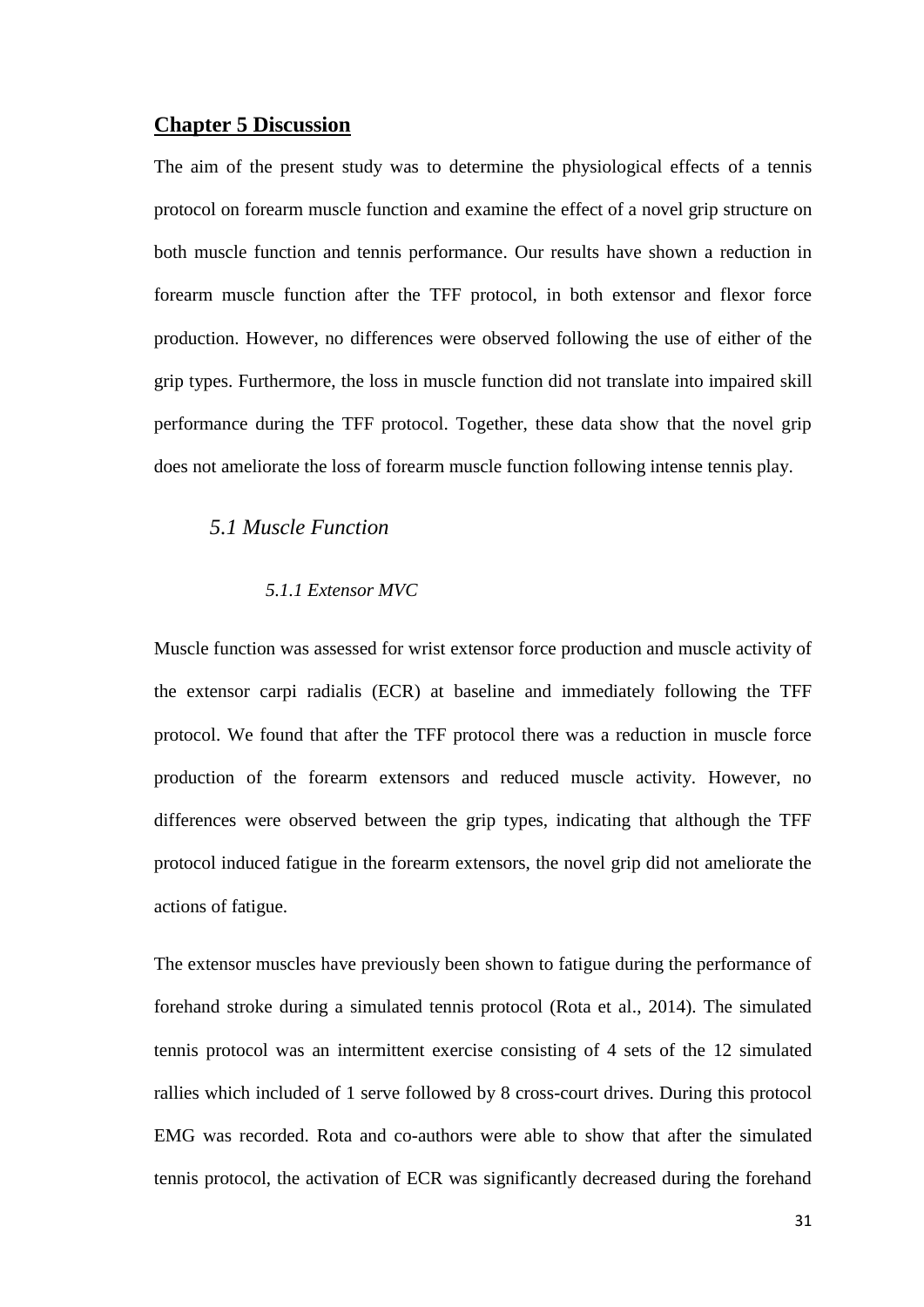drive. We did not assess forearm ECR EMG activity during the TFF protocol as there is often high variance associated with EMG and non-stationary contraction (De Luca et al., 2010), however we were able to show similar results after the TFF protocol, with a reduction in muscle activity of the ECR muscles.

Previously, it has been shown that as the participants increase the returns of the ball at a greater speed, there is an associated increase in muscle activity of the ECR muscle (Rota et al., 2012). Specifically during the forehand stroke, the ECR is shown to be active immediately post-impact suggesting it is active to stabilise the joint during impact (Chow et al., 2007). Continued stress placed upon the muscle during the TFF protocol may cause a reduction in muscle activity during the Post-TFF strength measures. With the reduction in force generation during the extensor MVCs, it is plausible that the TFF protocol caused fatigue within these muscles.

There were no differences in functional muscle performance during the wrist extension MVC between the novel and traditional grips. These data suggest that the novel grip does not influence the effects on fatigue resistance of the ECR during the TFF protocol.

## *5.1.2 Flexor MVC*

Wrist flexor muscle function was also assessed through flexor force production with analysis of muscle activity of the FCR. Similar to the extensor MVCs there was a reduction in the force production following the post-TFF protocol. However, during the MVC, there was not a loss of muscle activation of the FCR. These finding illustrate that unlike the ECR the activity of the FCR shows no differences between the Pre- and Post-TFF test. In addition there were no differences between the novel and the traditional grips with both grips resulting in a loss of force but not FCR muscle activity.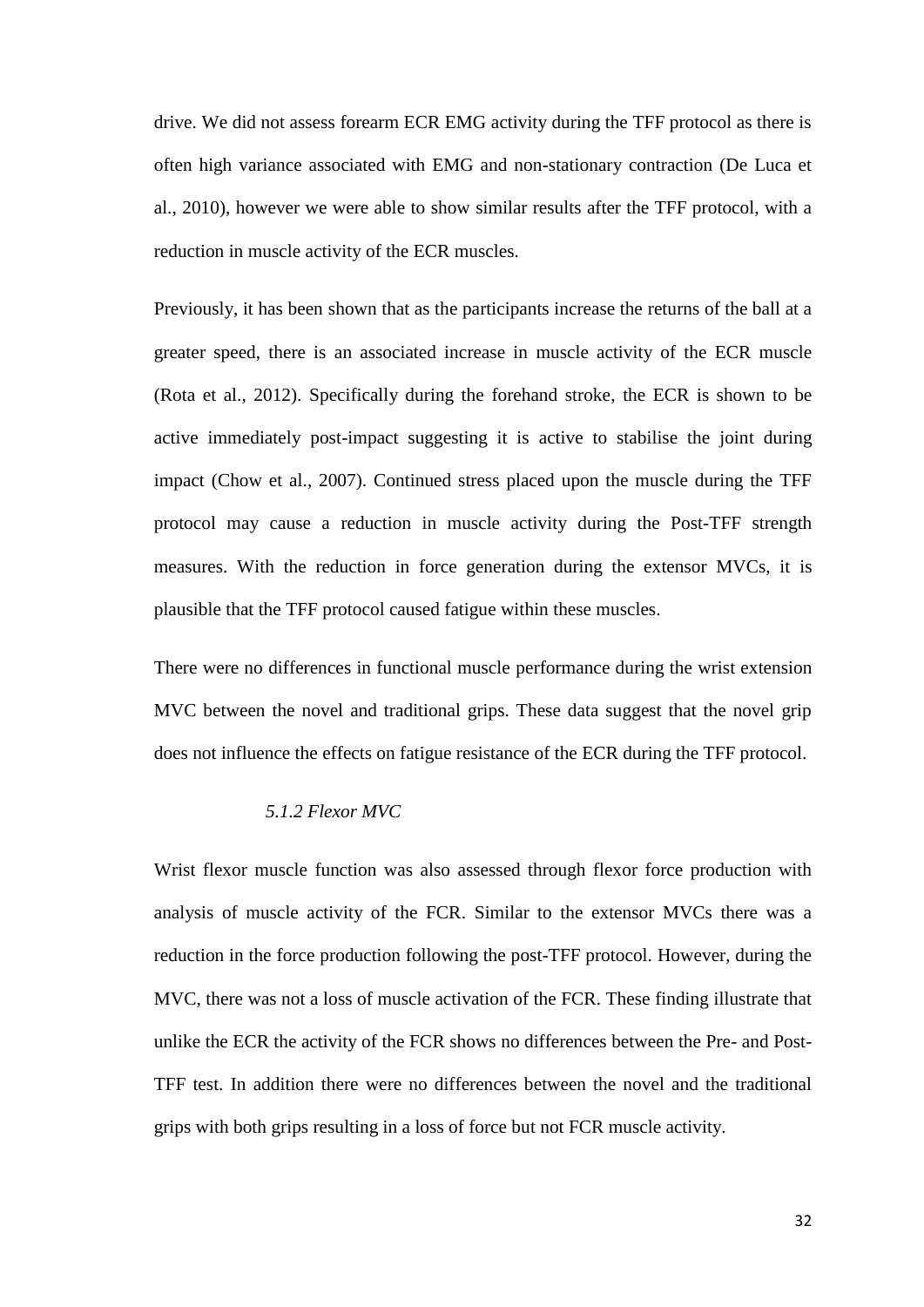After a simulated tennis protocol Rota et al. (2014) showed a decrease in wrist flexor isometric force production. However, Rota et al. (2014) also found that with the decrease in force production there was an associated decrease in muscle activation through EMGrms values. It is unknown why there are discrepancies between the studies, although we speculate the differences in FCR muscle activity are due to differences in strength measures for wrist flexion. Rota et al. implemented a wrist flexion test that involved a gripping action while our test was completed without a gripping action.

Gonzalez et al. (1997) have suggested the FCR provides a relatively small percent of total wrist flexion moment-generating potential in comparison to other wrist flexors. Therefore, we consider that the loss in force production during the flexor MVC test may be due to the loss of force production within synergistic muscles such as the flexor carpi ulnaris (FCU). Unfortunately, the muscle activity of these synergistic muscles was not assessed during this study therefore we are unable to state if changes within these muscles occurred. However, we propose that the loss in muscle function could be due to a number of wrist flexor muscles other than the FCR.

### *5.1.3 Grip MVC*

While performing a tennis stroke, both forearm extensor and flexor muscles play key roles in controlling the racket head (Hatch et al., 2006 and Elliott et al., 1989). Therefore, while it is important to examine muscles in isolation, it is also important to examine the interaction of an action which is applicable to tennis play. During the grip MVC task, force production and muscle activation of the ECR and FCR were measured. These data show that after the TFF protocol there is a decrease in both grip force production and FCR activation, however ECR activation shows little change after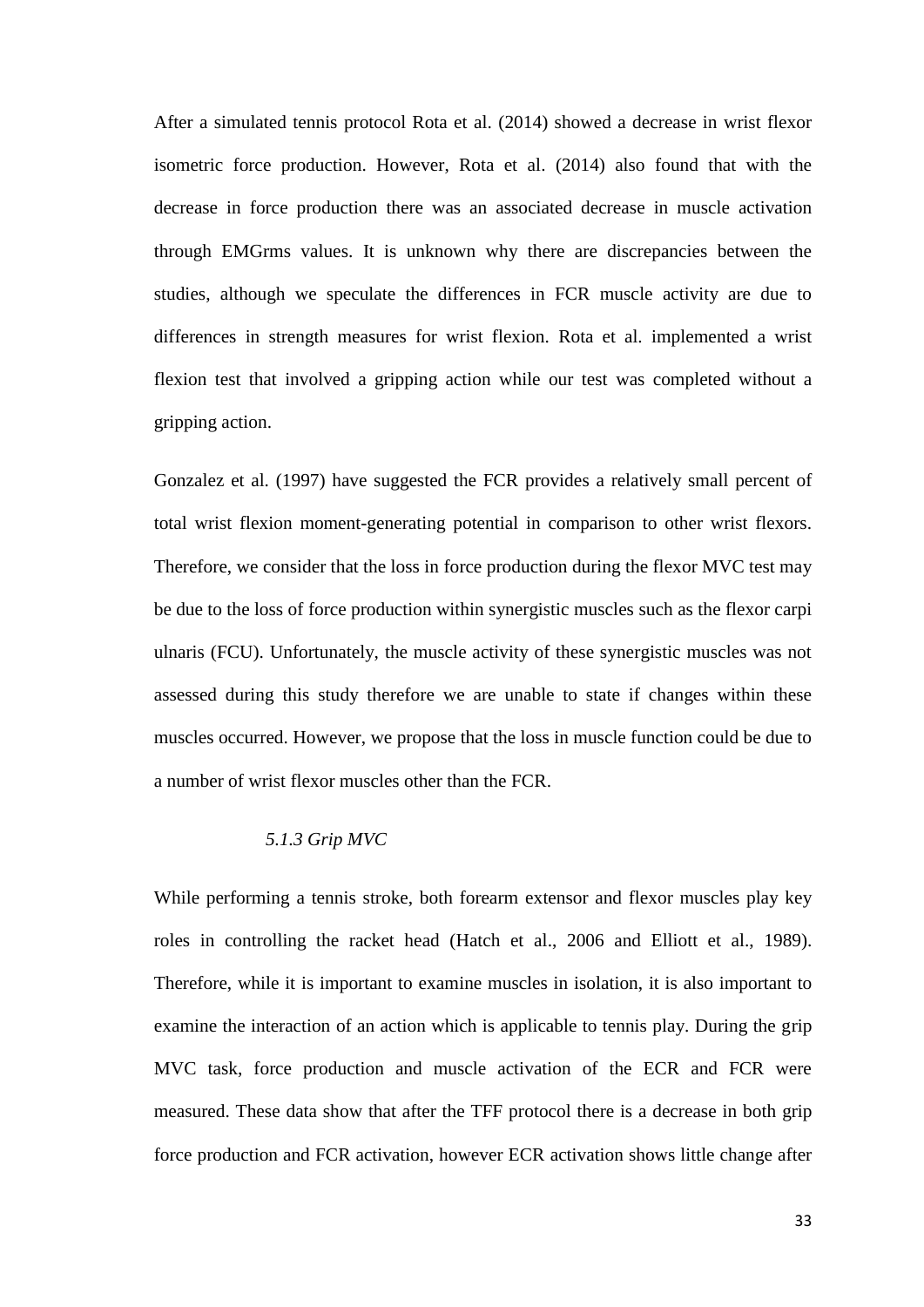the TFF protocol. In addition, the novel grip did not ameliorate the effects of fatigue on grip performance after the TFF protocol.

Gripping implements various muscles within the forearm, all to a different degree of activity (Kong et al. 2010). The FCR activity is observed during a maximal grip contraction is often less active than the flexor digitorum superficialis (FDS) and the flexor digitorum profundus (FDP). Di Domizio et al. (2008) have shown that the FCR during a maximal gripping task is active to around 25% of its maximal voluntary electrical activation in a neutral position. Although the primary function of the FCR is wrist flexion, the FCR has been shown to be active pre-impact of a forehand tennis stroke (Chow et al., 2007). Therefore, it is clear that the FCR plays a role in the grip of a forehand stroke. We speculate that the TFF protocol would induce fatigue within the FCR muscle which would be able to be observed during a gripping task. However, due to the low level of activation, it is questionable that a loss in muscle activation of the FCR is responsible for the reduction in grip force.

The absence of decreased muscle activity of the in the ECR may be explained by the role the extensors have during a gripping action. The extensor muscles play a role in stabilising the wrist joint by counteracting the torque produced by finger flexion (Snijders et al., 1987). Therefore during the gripping tests there is limited activation of the ECR muscles which may explain why we observe no change in ECR activity during gripping.

### *5.1.4 Grip Fatigue Test*

Grip fatigue was assessed at baseline and after the TFF protocol to determine if the novel grip had an influence of the ability to maintain a maximally sustained contraction. Our results show that the decline in force over the 50 s test was similar between the grip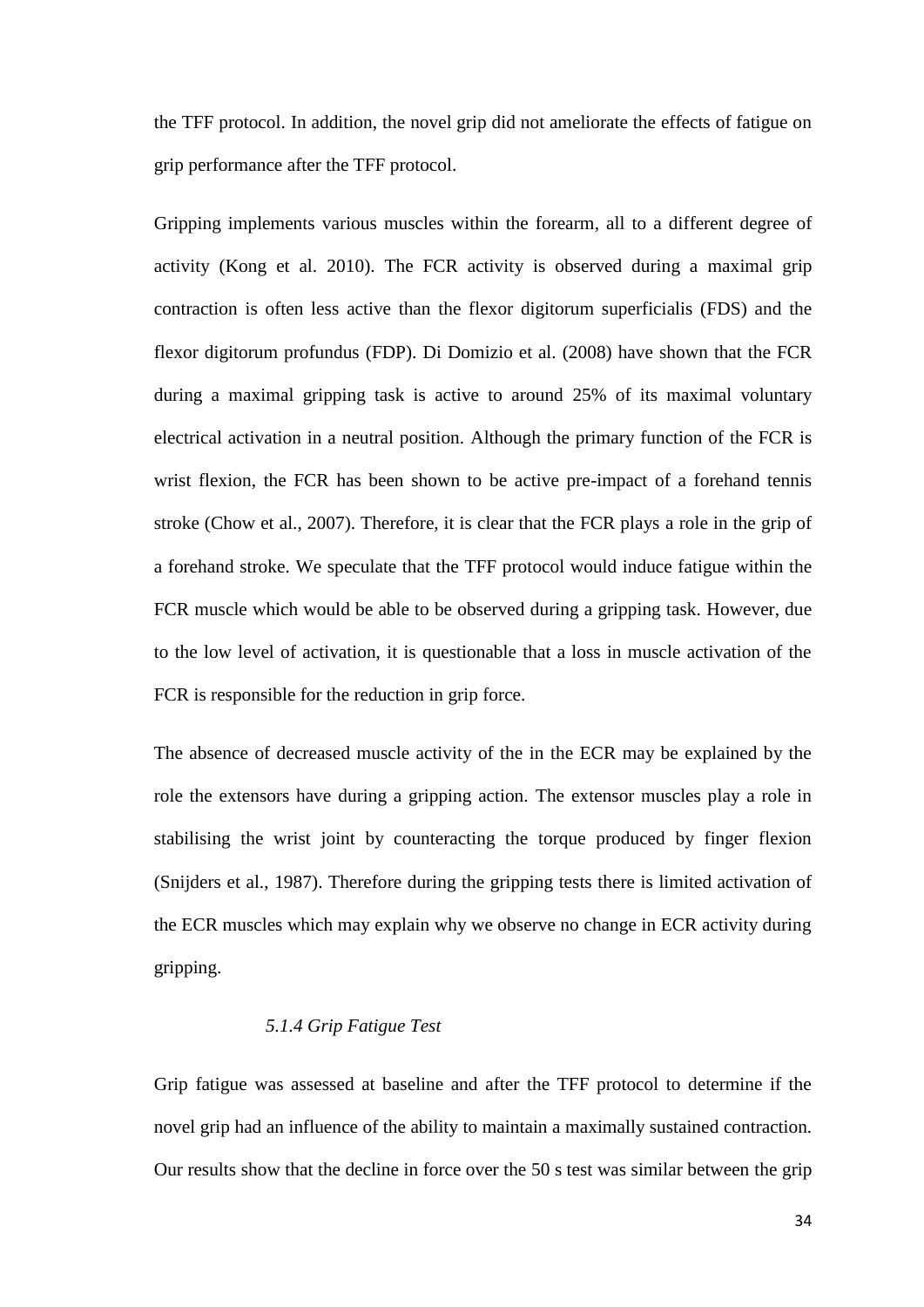types. However, while there was no effect of grip type, the force produced over the course of the 50 s test decreased with both grips. This was accompanied by a reduction in the muscle activity of the FCR when using the novel grip.

The FCR was selected to measure activity during the strength and fatigue tasks as it has been shown previously to be a key muscle that is active while performing tennis forehand strokes (Chow et al., 2007 and Rota et al., 2012). During the forehand stroke, a gripping action is implemented, and over a prolonged period, reductions in the activation of the FCR have previously been observed (Rota et al., 2014). The novel grip resulted in a decrease in muscle activity levels after the TFF protocol compared to the Pre-TFF fatigue test. This would suggest that using the novel grip does not protect against the effects of fatigue during the grip fatigue test on force production and on the activation of the FCR. During a forehand stroke in tennis the FCR is shown to be active immediately pre-impact and immediately post-impact of the forehand stroke (Chow et al., 2007). This is likely due to the gripping action to control the racket head during ball impact. It is possible that the gripping action leads to a reduction in the FCR muscle activity that is not observed during the wrist flexion.

Our findings show that the novel grip does not protect against the effects of fatigue. Conversely, the novel grip appears to have a negative effect on the resistance to grip fatigue. It is unclear why the novel grip does not protect against the effects of fatigue. One reason may be due to the flat edge of the curvilinear structure of the novel grip. Holding a grip of this structure may cause the forearm flexor muscles to lengthen past the optimal length to control the racket. It is known that muscle length plays a role in the functional capacity of the muscle (Lieber and Friden, 2000; Gordon et al., 1966), which over a prolonged period may lead to fatigue. Therefore, we speculate that while a grip structure of this kind may be beneficial for torque production (Shih and Wang,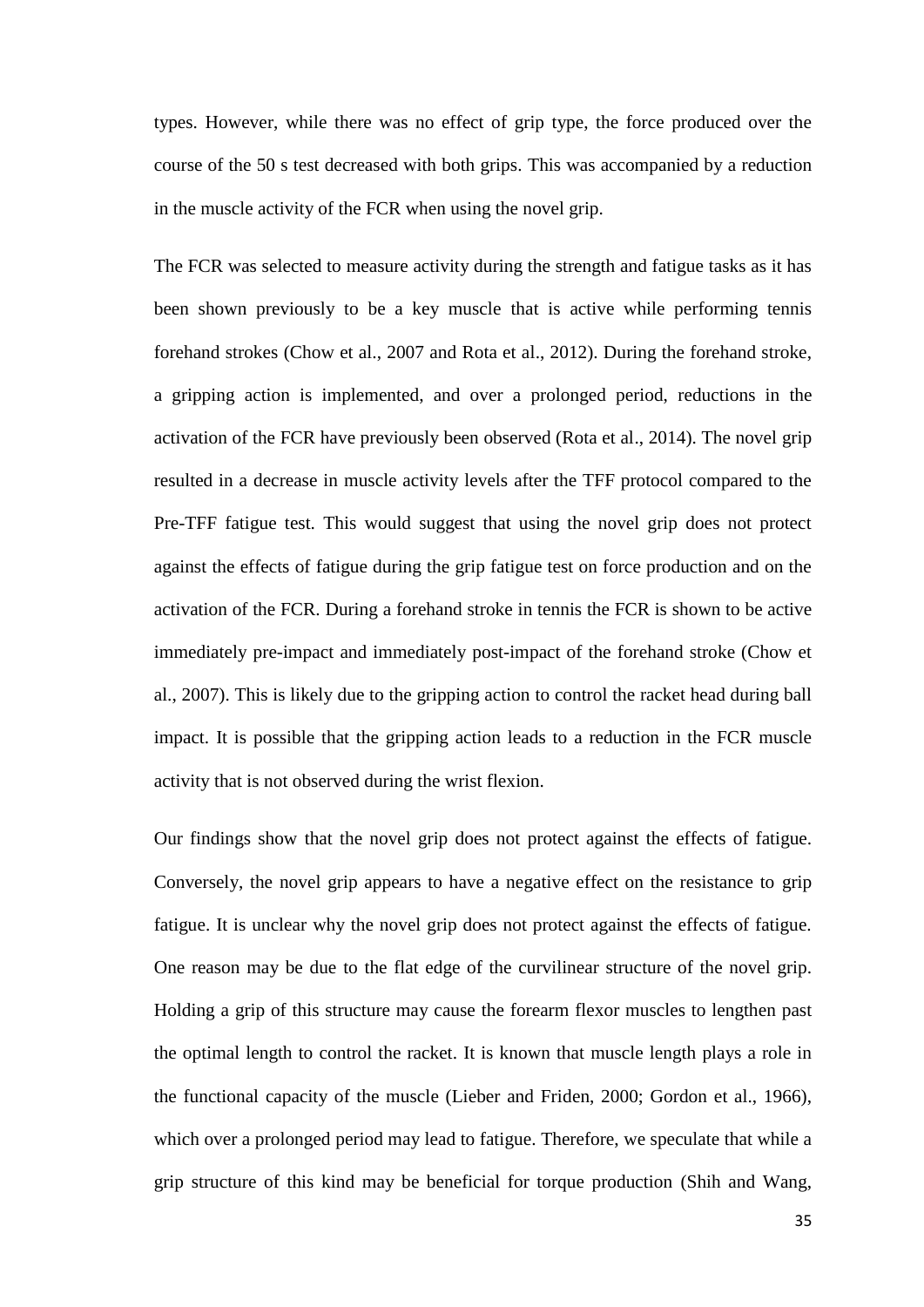1996) this grip structure may also lead to increased grip stress while performing tennis strokes.

## *5.2 Performance and Physiological Data*

Although our data has shown a negative effect on muscle function after the TFF protocol, the loss in muscle function did not translate into a reduction in tennis performance. The results showed no decrements in cross-court forehand drive performance in terms of speed, accuracy or consistency throughout the protocol. However, it should be noted that with the novel grip for all 7 sets and sets 2-7 for accuracy and speed is consistently lower than with the traditional grip, respectively. This may be due to the discomfort and unnatural feel of the grip as observed during the VAS analysis for both these parameters. Figure 6A and 6B show that for both comfort and natural feel the novel grip is lower than the traditional grip.

The analysis of tennis stroke performance has previously been used as a measure of fatigue during simulated tennis protocols (Davey et al., 2002 and Vergauwen et al., 1998). However, these protocols have considered the effects of whole body fatigue on tennis performance through analysis of shot speed , accuracy and consistency. Furthermore; Rota et al. (2014) has been able to show a reduction in skill performance which is accompanied with a decrease in the muscle activity of the ECR and FCR while performing. We employed a protocol which allowed the participants to be relatively static in comparison to induce localised muscle fatigue in the forearm. Even though the participants were relatively static throughout the protocol fatigue occurred, this can be observed through the increase in Heart rate and RPE from Pre-TFF to the end of set 7 (Figure 5A and 5B). The reduced skill performance is likely due to whole body fatigue unlike the localised fatigue developed through the TFF protocol.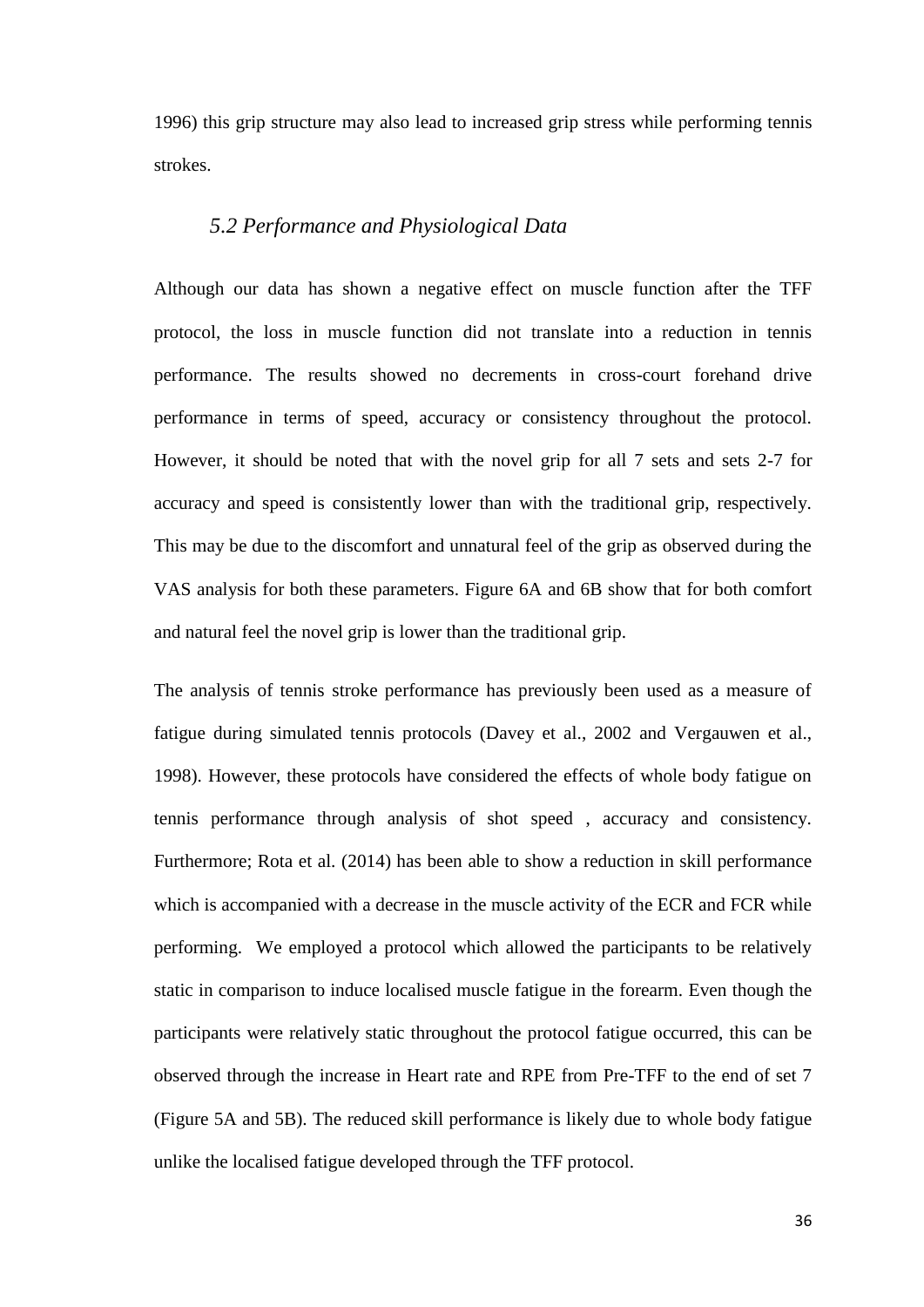By minimising the movement throughout the TFF protocol the effects of fatigue would be minimised to muscles involved in the tennis stroke. Our data have shown that although we found reduced muscle function of the forearm, there was no effect on skilled and therefore did not influence stroke performance of the cross-court forehand stroke. However, as the TFF protocol was designed to induce fatigue locally within the forearm of the participant, this was accomplished a high volume of shots completed within a short time frame which does not represent tennis match play.

The loss of localised muscle function with no decrements in performance suggests some form of compensation. A forehand stroke involves the co-ordination of multiple muscles throughout the body from the lower extremities to the forearm (Elliott, 2006). Specifically, in the upper extremities, there are multiple muscles that are shown to be active during a tennis stroke including; biceps brachii, triceps brachii and pectorilais major (Rota et al., 2012 and 2014). Therefore, it is possible that activation of synergistic muscles may have compensated for the effects of fatigue in the forearm muscles allowing the maintenance of tennis skill performance during the TFF protocol. Unfortunately we did not measure the effects of the TFF protocol on these muscles and can only infer that the maintenance of skill performance is due to the increase of these synergistic muscles. During this study only the forearm ECR and FCR muscle activity was measured. Therefore any changes that may have occurred during the TFF within the synergistic muscle are not observed.

## *5.4 Limitations*

The aim of this study was to determine the physiological and performance changes through the use of a novel tennis grip. However, as there was only the availability of one novel grip we were unable to change the size of the grip to suit each individual and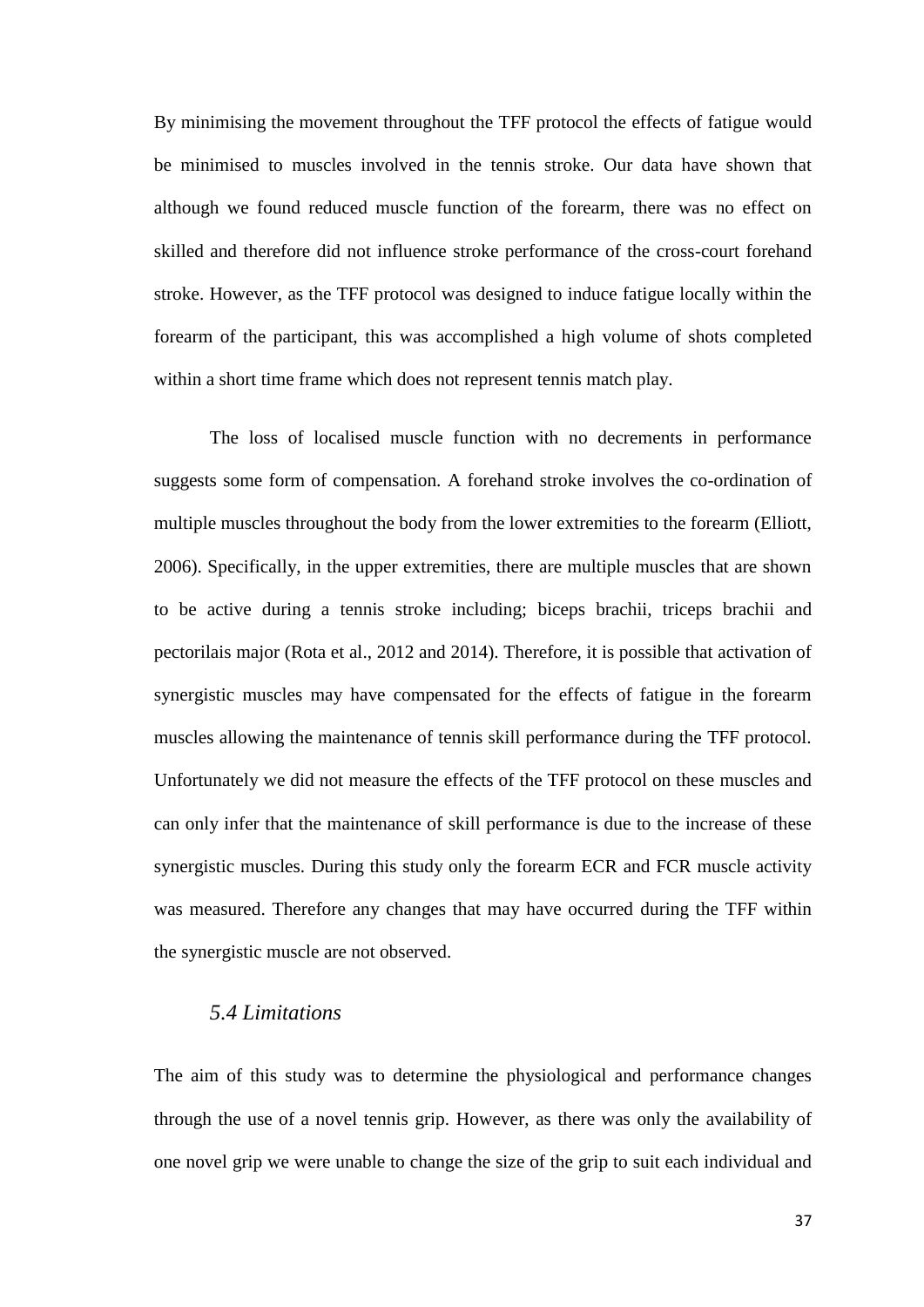therefore tested both the novel and traditional grip across a similar size. As size of a traditional tennis grip is an important factor in optimal performance, by only having a single grip size for both the traditional and novel grip we were unable to account for participants' variation in hand size. Furthermore; the TFF protocol was designed to induce fatigue within the upper body, specifically of the forearm muscles. In order to do this movement was restricted and shot intensity was increased. This meant that the TFF protocol did not exactly simulate open tennis match play.

# *5.5 Future Research*

From this study it has become clear that much further research is required to tease out the differences between the novel and the traditional grips. Future studies should consider the effects of the novel grip structure over a protocol that simulates the demands of a tennis match more accurately than accomplished in this study. As various shots are part of tennis match play studies into the effects of the novel grip on various skilled shots are required. Furthermore; as size has been shown to influence tennis performance and muscle activity, determining the effects of both the novel grip structure and the size is key.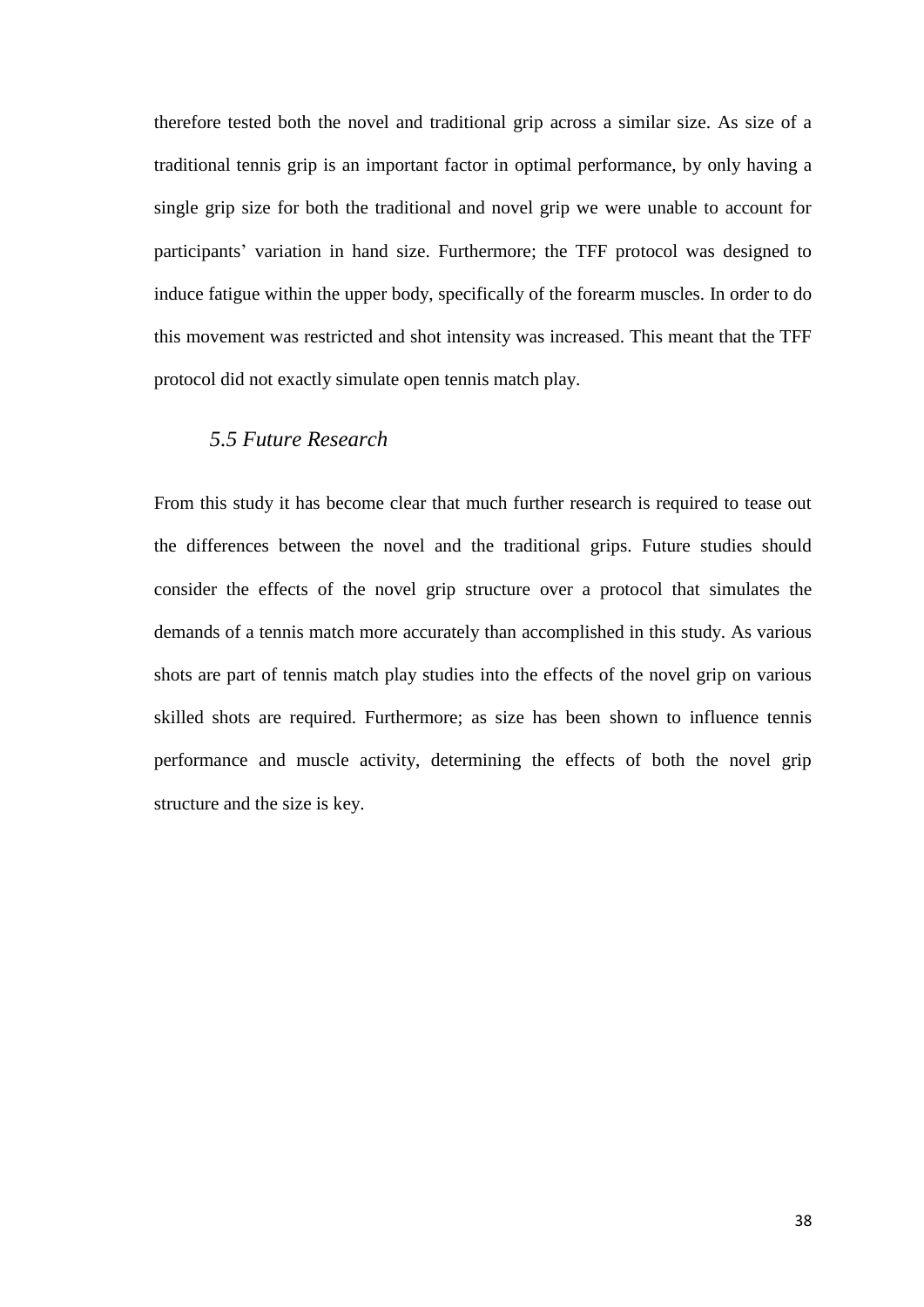## *5.4 Conclusion*

In conclusion, the TFF protocol induced local muscular fatigue within the forearm muscles which lead to a loss of muscle function. The novel grip did not ameliorate the loss of muscle function and may have a negative effect on the flexor muscles during the fatiguing test. These data suggest that the novel grip does not protect against the effects of fatigue specifically on the flexor muscles and that the novel grip does not influence tennis skill performance of the cross-court forehand stroke. Furthermore, we have shown that the novel grip does not enhance the ability of the participants to produce more torque through a pronation MVC.

Further study is required to assess the full potential of the novel tennis grip; considerations should be taken at trying to increase the comfort of the grip along with the development of protocols that will simulate tennis performance effectively. The size of the novel grip should be investigated as within this study we aimed to determine the effect of shape. A combination of shape and size may prove vital to optimising the grips to reduce the effects of fatigue on skilled performance. This may have implications for players, improved performance and protect against injuries such as lateral epicondylitis.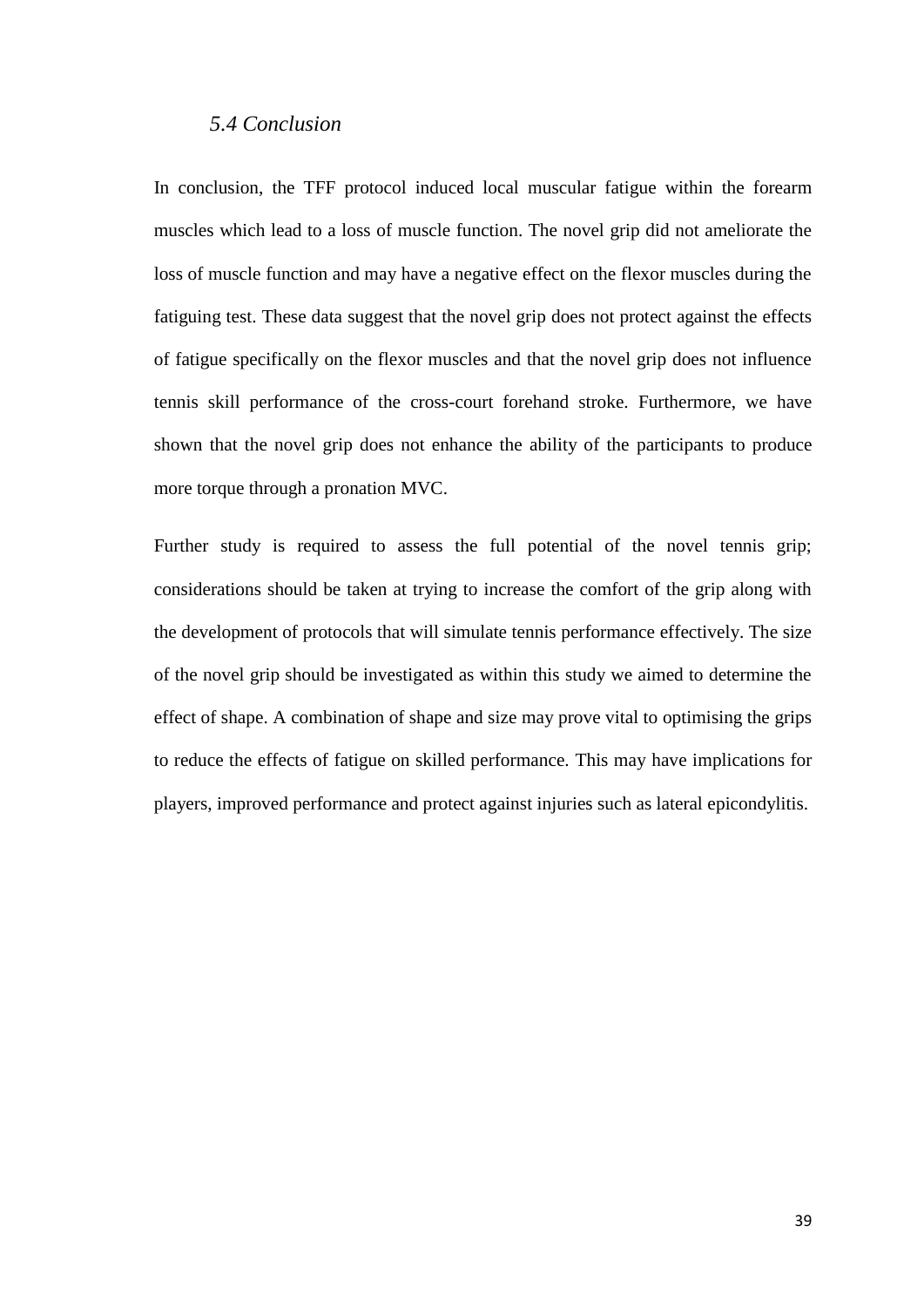# **References**

Afman, G., Garside, R., Dinan, N., Gant, N., Betts, J. and Williams, C., 2014. Effect of carbohydrate or sodium bicarbonate ingestion on performance during a validated basketball simulation test. *International Journal of Sport Nutrition and Exercise Metabolism*.

Alizadehkhaiyat, O., Fisher, A., Kemp, G. and Frostick, S., 2007. Strength and fatigability of selected muscles in upper limb: assessing muscle imbalance relevant to tennis elbow*. Journal of Electromyography and Kinesiology*, vol. 17, no. 4, pp. 428- 436.

Allen, D.G., lamb, G. and Westerblad, H., 2008. Skeletal muscle fatigue: cellular mechanisms*. Physiological Reviews*, vol. 88, no. 1, pp. 287-332.

Allen, D.G. and Westerblad, H., 2001. Role of phosphate and calcium stores in muscle fatigue*. The Journal of Physiology*, Nov 1, vol. 536, no. Pt 3, pp. 657-665.

Bagshaw. C., 1993. *Muscle Contraction.* UK: Springer.

Baker, A., Brandes, R. and Weiner, M., 1995. Effects of intracellular acidosis on Ca2 activation, contraction, and relaxation of frog skeletal muscle*. American Journal of Physiology-Cell Physiology*, vol. 37, no. 1, pp. C55.

Bentley, D.J., Mcnaughton, L.R., Thompson, D., Vleck, V.E. and Batterham, A.M., 2001. Peak power output, the lactate threshold, and time trial performance in cyclists*. Medicine and Science in Sports and Exercise*, vol. 33, no. 12, pp. 2077-2081.

Bigland, B. and Lippold, O., 1954. The relation between force, velocity and integrated electrical activity in human muscles*. The Journal of Physiology*, vol. 123, no. 1, pp. 214-224.

Bigland-Ritchie, B., 1984. Muscle fatigue and the influence of changing neural drive. *Clinics in Chest Medicine*, vol. 5, no. 1, pp. 21-34.

Bishop, D.J., 2012. Fatigue during intermittent‐sprint exercise*. Clinical and Experimental Pharmacology and Physiology*, vol. 39, no. 9, pp. 836-841.

Bottoms, L.M., Hunter, A.M. and Galloway, S.D., 2006. Effects of carbohydrate ingestion on skill maintenance in squash players*. European Journal of Sport Science*, vol. 6, no. 3, pp. 187-195.

Bottoms, L., Sinclair, J., Taylor, K., Polman, R. and Fewtrell, D., 2012. The effects of carbohydrate ingestion on the badminton serve after fatiguing exercise*. Journal of Sports Sciences*, vol. 30, no. 3, pp. 285-293.

Cairns, S.P., 2006. Lactic acid and exercise performance*. Sports Medicine*, vol. 36, no. 4, pp. 279-291.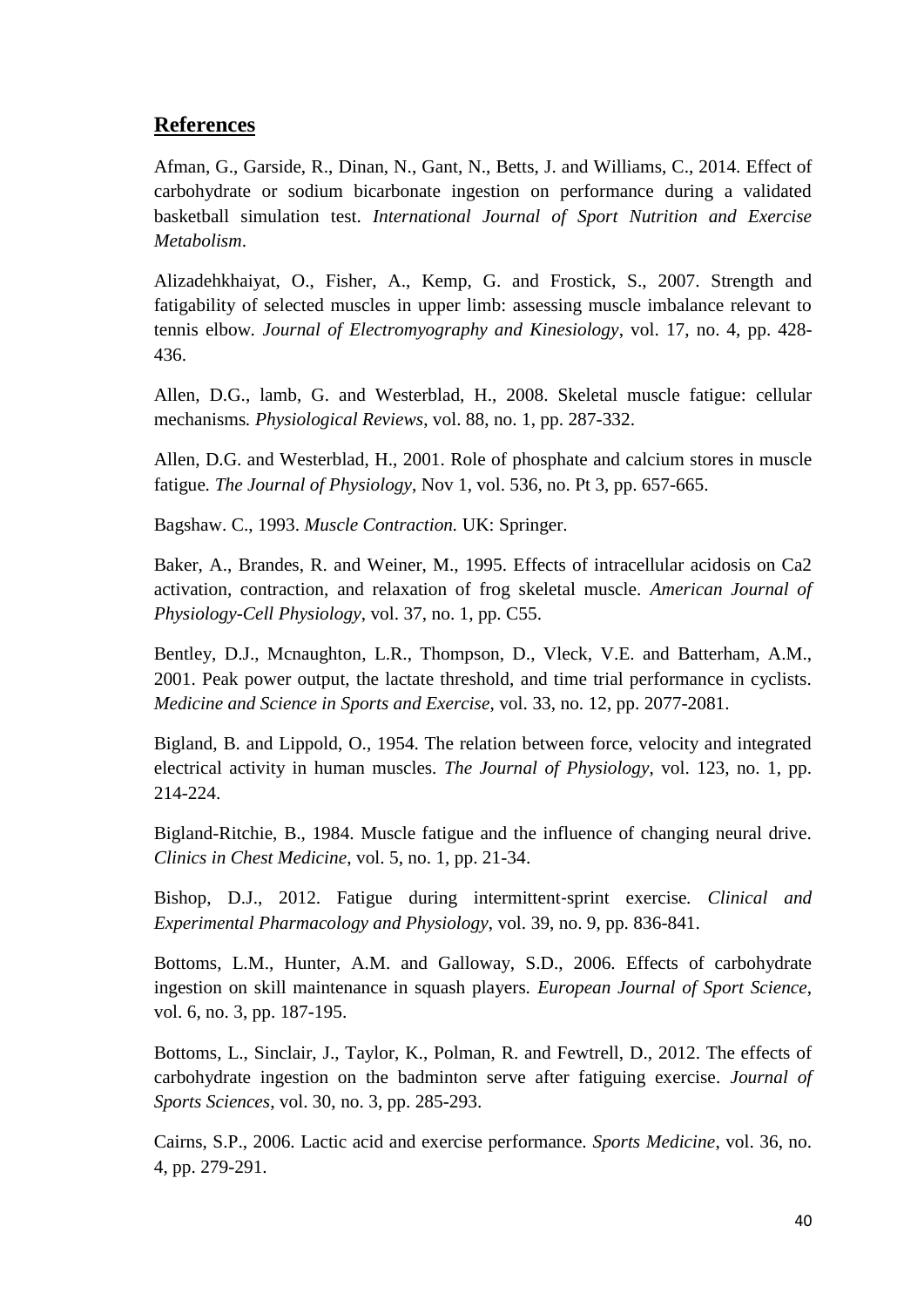Chow, J.W., Knudson, D.V., Tillman, M.D. and Andrew, D.P., 2007. Pre-and postimpact muscle activation in the tennis volley: effects of ball speed, ball size and side of the body*. British Journal of Sports Medicine*, vol. 41, no. 11, pp. 754-759.

Davey, P.R., Thorpe, R.D. and Williams, C., 2002. Fatigue decreases skilled tennis performance*. Journal of Sports Sciences*, vol. 20, no. 4, pp. 311-318.

De Luca, C.J., Donald Gilmore, L., Kuznetsov, M. and Roy, S.H., 2010. Filtering the surface EMG signal: Movement artifact and baseline noise contamination*. Journal of Biomechanics*, vol. 43, no. 8, pp. 1573-1579.

Di Domizio, J., Mogk, J.P. and Keir, P.J., 2008. Wrist splint effects on muscle activity and force during a handgrip task*. Journal of Applied Biomechanics*, vol. 24, pp. 298- 303.

Duncan, M.J., Taylor, S. and Lyons, M., 2012. The effect of caffeine ingestion on field hockey skill performance following physical fatigue*. Research in Sports Medicine*, vol. 20, no. 1, pp. 25-36.

Elliott, B., 2006. Biomechanics and tennis*. British Journal of Sports Medicine*, vol. 40, no. 5, pp. 392-396.

Elliott, B., Marsh, T. and Overheu, P., 1989. A biomechanical comparison of the multisegment and single unit topspin forehand drives in tennis*. International Journal of Sport Biomechanics*, vol. 5, no. 3, pp. 350-364.

Emam, T., Frank, T., Hanna, G. and Cuschieri, A., 2001. Influence of handle design on the surgeon's upper limb movements, muscle recruitment, and fatigue during endoscopic suturing*. Surgical Endoscopy*, vol. 15, no. 7, pp. 667-672.

Fernandez‐Del‐Olmo, M., Rodriguez, F., Marquez, G., Iglesias, X., Marina, M., Benitez, A., Vallejo, L. and Acero, R., 2013. Isometric knee extensor fatigue following a Wingate test: peripheral and central mechanisms*. Scandinavian Journal of Medicine & Science in Sports*, vol. 23, no. 1, pp. 57-65.

Fernandez-Fernandez, J., Zimek, R., Wiewelhove, T. and Ferrauti, A., 2012. Highintensity interval training vs. repeated-sprint training in tennis*. Journal of Strength and Conditioning Research / National Strength & Conditioning Association*, Jan, vol. 26, no. 1, pp. 53-62.

Fitts, R., 1994. Cellular mechanisms of muscle fatigue*. Physiological Reviews*, vol. 74, no. 1, pp. 49-94.

Fitts, R.H., 2008. The cross-bridge cycle and skeletal muscle fatigue*. Journal of Applied Physiology (Bethesda, Md.: 1985)*, 20071227, Feb, vol. 104, no. 2, pp. 551- 558.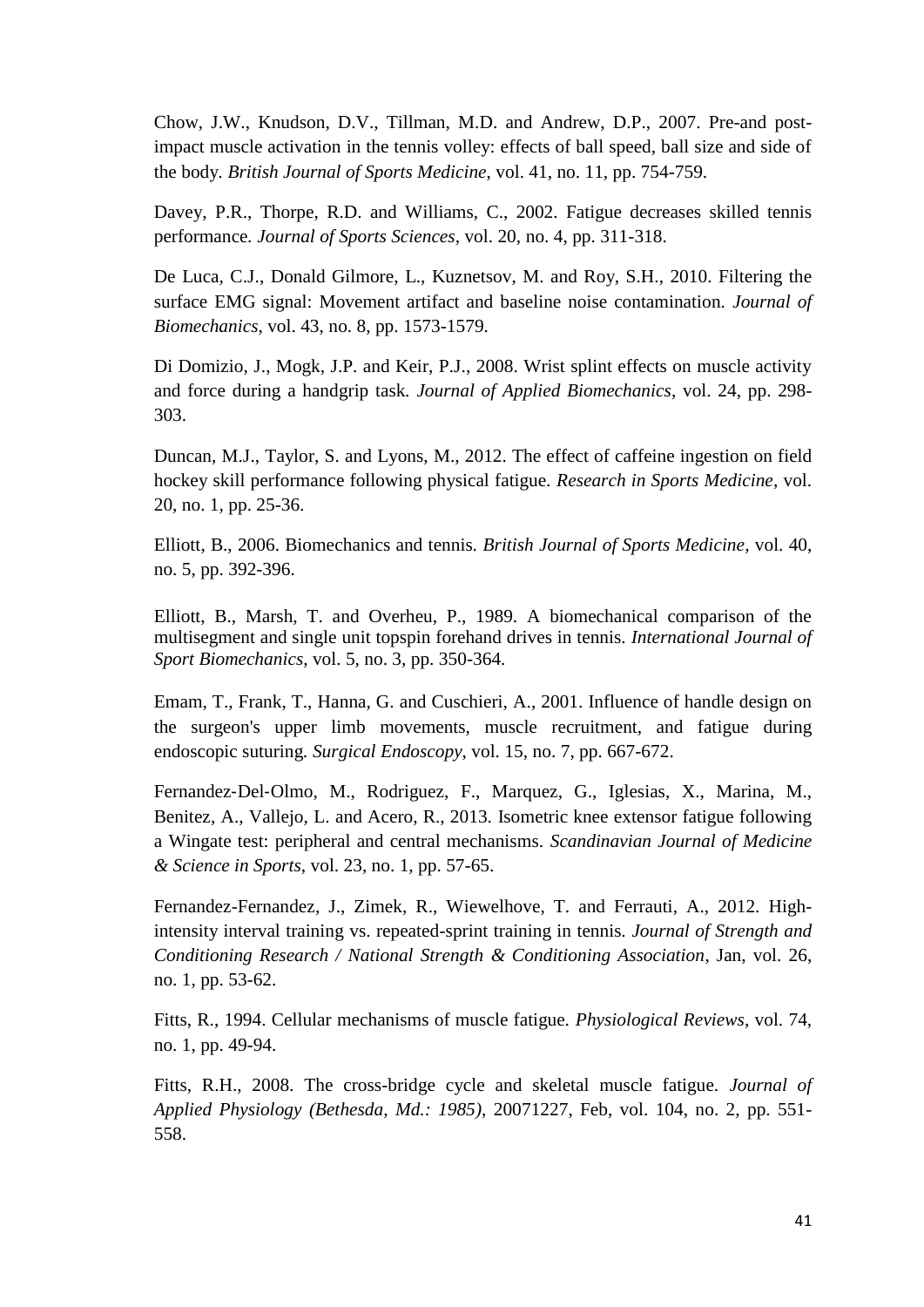Gandevia, S., 2001. Spinal and supraspinal factors in human muscle fatigue*. Physiological Reviews*, vol. 81, no. 4, pp. 1725-1789.

Girard, O., Lattier, G., Micallef, J. P., & Millet, G. P. (2006). Changes in exercise characteristics, maximal voluntary contraction, and explosive strength during prolonged tennis playing. *British journal of sports medicine*, *40*(6), 521-526.

Girard, O., Lattier, G., Maffiuletti, N. A., Micallef, J. P., & Millet, G. P. (2008). Neuromuscular fatigue during a prolonged intermittent exercise: application to tennis. *Journal of Electromyography and Kinesiology*, vol. 18, no. 6, pp. 1038-1046.

Gonzalez, R.V., Buchanan, T.S. and Delp, S.L., 1997. How muscle architecture and moment arms affect wrist flexion-extension moments*. Journal of Biomechanics*, vol. 30, no. 7, pp. 705-712.

Gordon, A.M., Huxley, A.F. and Julian, F.J., 1966. The variation in isometric tension with sarcomere length in vertebrate muscle fibres*. The Journal of Physiology*, May, vol. 184, no. 1, pp.

Hägg, G. and Milerad, E., 1997. Forearm extensor and flexor muscle exertion during simulated gripping work—an electromyographic study*. Clinical Biomechanics*, vol. 12, no. 1, pp. 39-43.

Hatch, G.F., Pink, M.M., Mohr, K.J., Sethi, P.M. and Jobe, F.W., 2006. The effect of tennis racket grip size on forearm muscle firing patterns*. The American Journal of Sports Medicine*, 20060721, Dec, vol. 34, no. 12, pp. 1977-1983.

Hodgkin, A.L. and Horowicz, P., 1959. Movements of Na+ and K+ in single muscle fiber, vol. 145, pp. 405-432.

Hultman, E. and Sjöholm, H., 1983. Electromyogram, force and relaxation time during and after continuous electrical stimulation of human skeletal muscle in situ. *The Journal of Physiology*, vol. 339, no. 1, pp. 33-40.

Kong, Y., Hallbeck, M.S. and Jung, M., 2010. Crosstalk effect on surface electromyogram of the forearm flexors during a static grip task*. Journal of Electromyography and Kinesiology*, vol. 20, no. 6, pp. 1223-1229.

Lieber, R.L. and Fride´ n, J., 2000. Functional and clinical significance of skeletal muscle architecture*. Muscle & Nerve*, vol. 23, pp. 1647-1666.

Lindinger, M.I. and Sjøgaard, G., 1991. Potassium regulation during exercise and recovery*. Sports Medicine*, vol. 11, no. 6, pp. 382-401.

Lombard, W.P., 1892. Some of the Influences which affect the power of Voluntary Muscular Contractions*. The Journal of Physiology*, Feb, vol. 13, no. 1-2, pp. 1-58.

Masso. A., 1904. *Fatigue.* London: Swan Sonnenschein.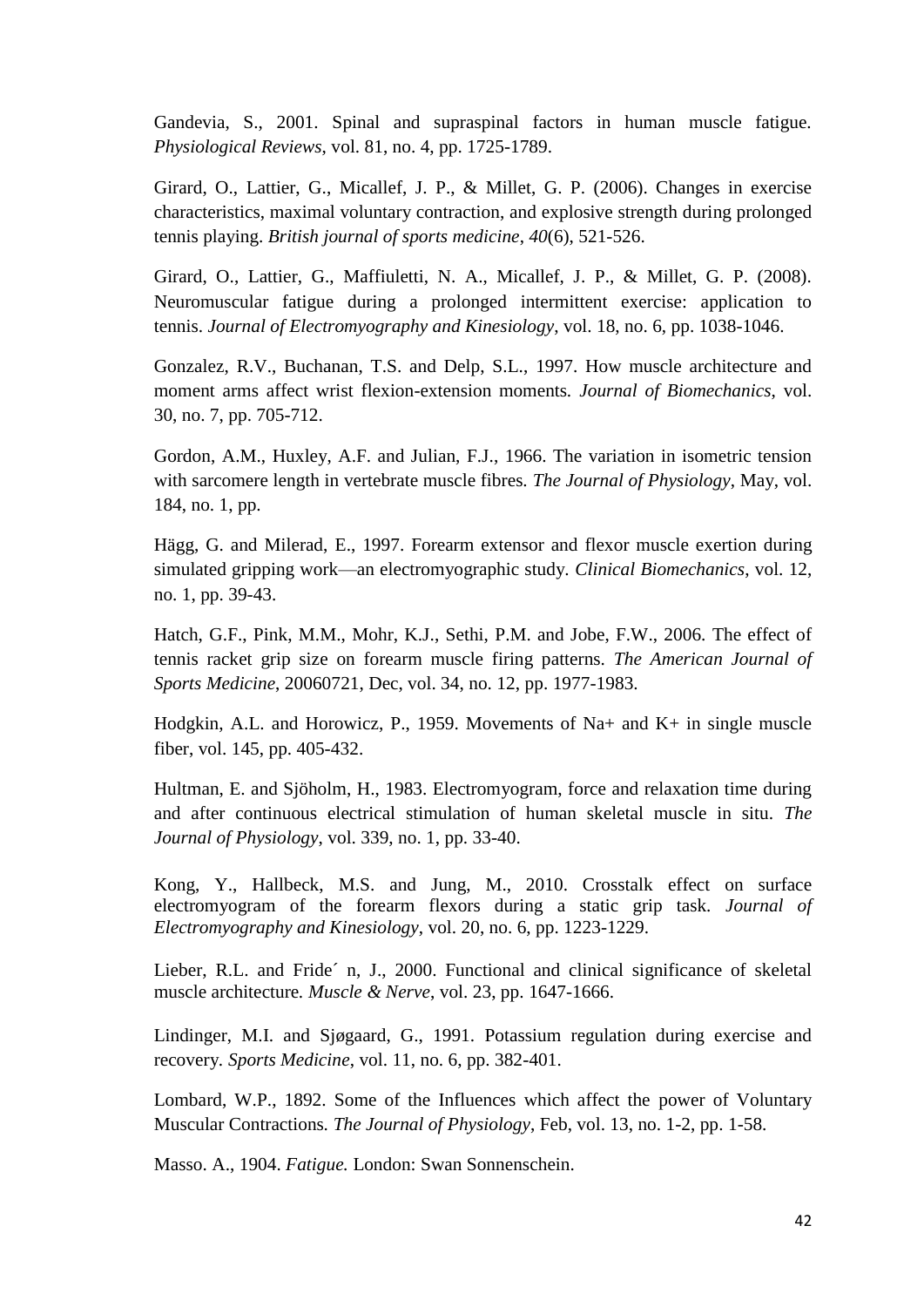McCartney, N., Spriet, L.L., Heigenhauser, G.J., Kowalchuk, J.M., Sutton, J.R. and Jones, N.L., 1986. Muscle power and metabolism in maximal intermittent exercise*. J Appl Physiol*, vol. 60, no. 4, pp. 1164-1169.

McGregor, S., Nicholas, C., Lakomy, H. and Williams, C., 1999. The influence of intermittent high-intensity shuttle running and fluid ingestion on the performance of a soccer skill*. Journal of Sports Sciences*, vol. 17, no. 11, pp. 895-903.

Mendez-Villanueva, A., Fernandez-Fernandez, J., Bishop, D., Fernandez-Garcia, B. and Terrados, N., 2007. Activity patterns, blood lactate concentrations and ratings of perceived exertion during a professional singles tennis tournament*. British Journal of Sports Medicine*, 20070119, May, vol. 41, no. 5, pp. 296-300.

Miah, A., 2000. "New Balls Please": Tennis, technology, and the changing game.

Ming, D., Wang, X., Xu, R., Qiu, S., Zhao, X., Qi, H., Zhou, P., Zhang, L. and Wan, B., 2014. sEMG feature analysis on forearm muscle fatigue during isometric contractions*. Transactions of Tianjin University*, vol. 20, pp. 139-143.

Mogk, J. and Keir, P., 2003. The effects of posture on forearm muscle loading during gripping*. Ergonomics*, vol. 46, no. 9, pp. 956-975.

Nelson, C.R., Debold, E.P. and Fitts, R.H., 2014. Phosphate and acidosis act synergistically to depress peak power in rat muscle fibers*. American Journal of Physiology.Cell Physiology*.

Nirschl, R.P. and Ashman, E.S., 2003. Elbow tendinopathy: tennis elbow*. Clinics in Sports Medicine*, vol. 22, no. 4, pp. 813-836.

Ohguni, M., Aoki, M., Sato, H., Imada, K. and Funane, S., 2009. The effect of grip size on the hitting force during a soft tennis forehand stroke*. Sports Health: A Multidisciplinary Approach*, vol. 1, no. 4, pp. 321-325.

Parolin, M.L., Chesley, A., Matsos, M.P., Spriet, L.L., Jones, N.L. and Heigenhauser, G.J., 1999. Regulation of skeletal muscle glycogen phosphorylase and PDH during maximal intermittent exercise*. The American Journal of Physiology*, Nov, vol. 277, no. 5 Pt 1, pp. E890-900.

Rebbeck, R.T., Karunasekara, Y., Board, P.G., Beard, N.A., Casarotto, M.G. and DulHUNTY, A.F., 2014. Skeletal muscle excitation–contraction coupling: Who are the dancing partners?*. The International Journal of Biochemistry & Cell Biology*, vol. 48, pp. 28-38.

Reid, M. and Duffield, R., 2014. The development of fatigue during match-play tennis*. British Journal of Sports Medicine*, vol. 48, no. Suppl 1, pp. i7-i11.

Robergs, R. A. and Keteyian, S. J., 2003. *Fundamentals of Exercise Physiology: For Fitness, Performance, and Health.* 1st ed. US: McGraw-Hill.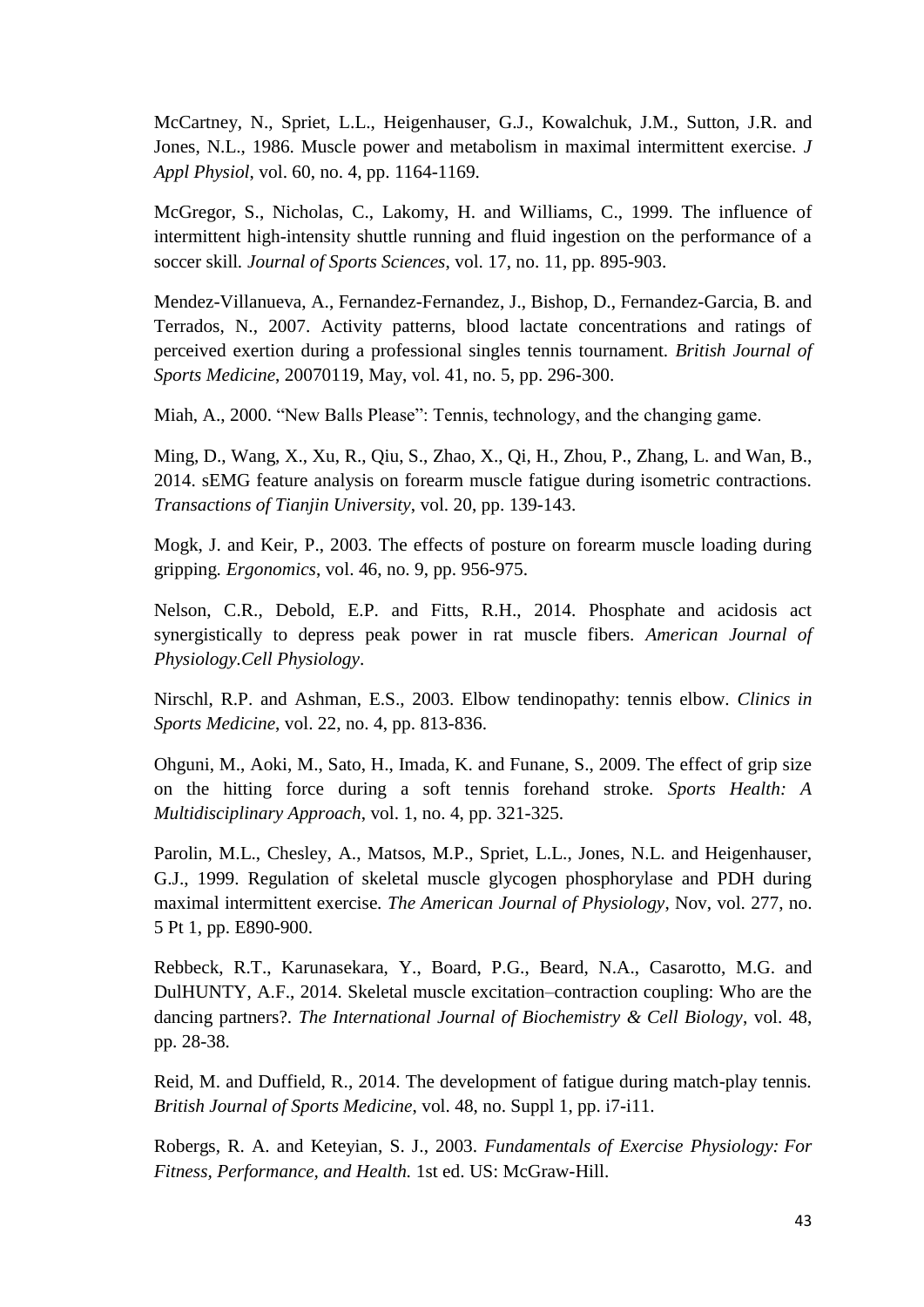Roetert, E., Brody, H., Dillman, C., Groppel, J. and Schultheis, J., 1995. The biomechanics of tennis elbow. An integrated approach. *Clinics in Sports Medicine*, vol. 14, no. 1, pp. 47-57.

Rota, S., Hautier, C., Creveaux, T., Champely, S., Guillot, A. and Rogowski, I., 2012. Relationship between muscle coordination and forehand drive velocity in tennis*. Journal of Electromyography and Kinesiology*, vol. 22, no. 2, pp. 294-300.

Rota, S., Morel, B., Saboul, D., Rogowski, I. and Hautier, C., 2014. Influence of fatigue on upper limb muscle activity and performance in tennis*. Journal of Electromyography and Kinesiology*, vol. 24, no. 1, pp. 90-97.

Sahlin, K., Alvestrand, A., Brandt, R. and Hultman, E., 1978. Intracellular pH and bicarbonate concentration in human muscle during recovery from exercise*. Journal of Applied Physiology: Respiratory, Environmental and Exercise Physiology*, vol. 45, pp. 474-480.

Sanchez, H.J. and R.W. Marklin. Effect of a Manual Screwdriver with a Pistol-Grip Handle on Maximum Torque and Muscle ActivityAnonymous *Proceedings of the Human Factors and Ergonomics Society Annual Meeting*, 2008.

Shei, R. and Mickleborough, T.D., 2013. Relative Contributions of Central and Peripheral Factors in Human Muscle Fatigue during Exercise: A Brief Review. *Journal of Exercise Physiology Online*, vol. 16, no. 6.

Shih, Y. and Wang, M.J., 1996. Hand/tool interface effects on human torque capacity*. International Journal of Industrial Ergonomics*, vol. 18, no. 2, pp. 205-213.

Sjøgaard, G., 1991. Role of exercise-induced potassium fluxes underlying muscle fatigue: a brief review*. Canadian Journal of Physiology and Pharmacology*, vol. 69, no. 2, pp. 238-245.

Snijders, C.J., Volkers, A.C., Mechelse, K. and Vleeming, A., 1987. Provocation of epicondylalgia lateralis (tennis elbow) by power grip or pinching*. Medicine and Science in Sports and Exercise*, Oct, vol. 19, no. 5, pp. 518-523.

Tamaki, H., Kitada, K., Akamine, T., Murata, F., Sakou, T. and Kurata, H., 1998. Alternate activity in the synergistic muscles during prolonged low-level contractions*. Journal of Applied Physiology*, vol. 84, no. 6, pp. 1943-1951.

Taylor, J.L., Butler, J.E., Allen, G.M. and Gandevia, S., 1996. Changes in motor cortical excitability during human muscle fatigue. *The Journal of Physiology*, vol. 490, no. Pt 2, pp. 519-528.

Taylor, J.L., Butler, J.E. and Gandevia, S., 1999. Altered responses of human elbow flexors to peripheral-nerve and cortical stimulation during a sustained maximal voluntary contraction*. Experimental Brain Research*, vol. 127, no. 1, pp. 108-115.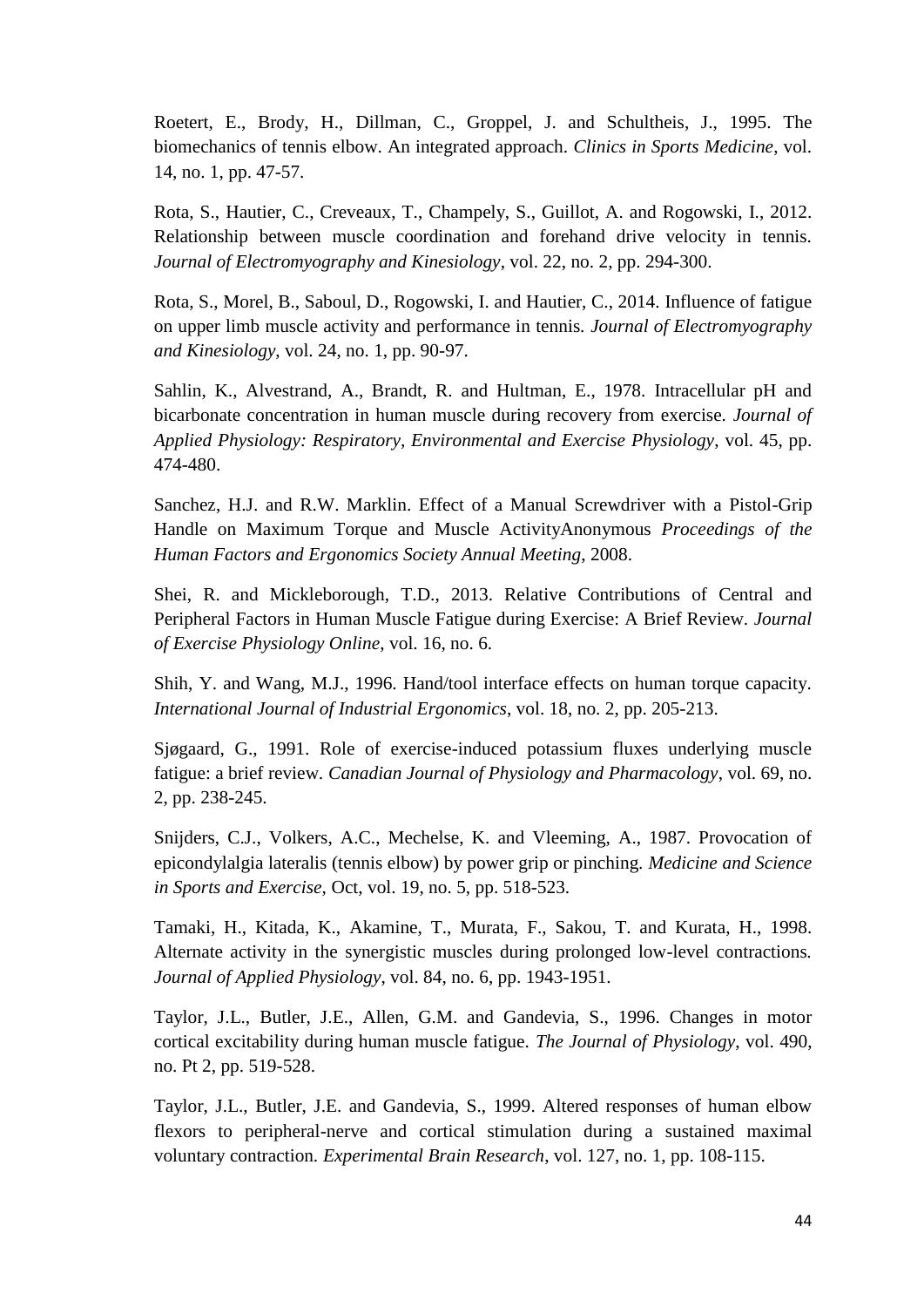Thorstensson, A. and Karlsson, J., 1976. Fatiguability and fibre composition of human skeletal muscle*. Acta Physiologica Scandinavica*, vol. 98, no. 3, pp. 318-322.

Vergauwen, L., Spaepen, A.J., Lefevre, J. and Hespel, P., 1998. Evaluation of stroke performance in tennis. *Medicine and Science in Sports and Exercise*, vol. 30, no. 8, pp. 1281-1288.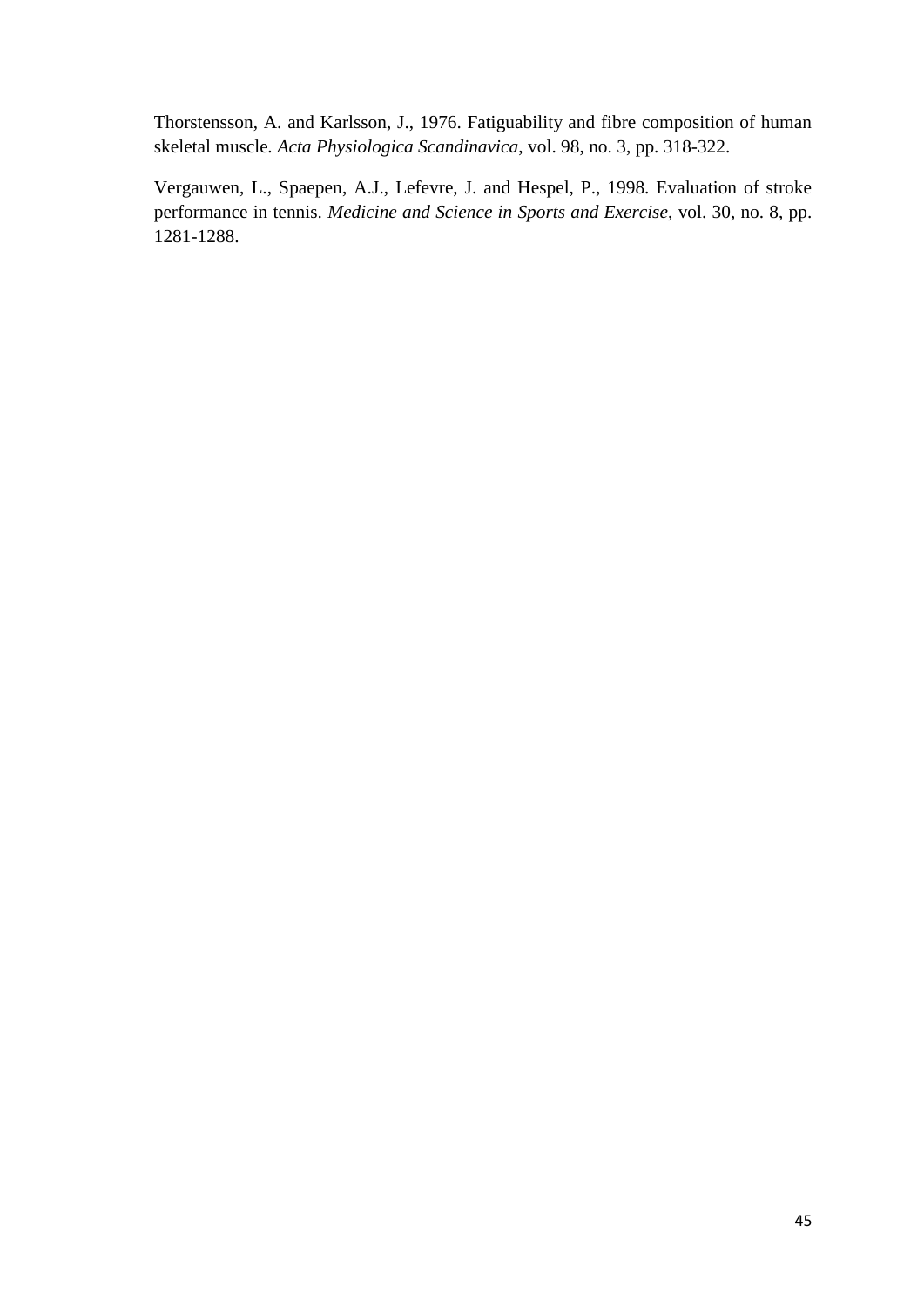# **Appendices**

Appendix 1 Grip Structure









Shown is a depiction representation of the structure of a traditional grip and that of a novel grip. It is clear that the novel grip differs in structure from the traditional grip. A traditional grip has 8 faces that allow the player to grip the racket. The novel grip is of a curvilinear shape with the bottom flat edge and top point being perpendicular to the face of the racket. The player would place the bottom flat edge in the palm of the hand while the fingers wrap round towards the point of the grip.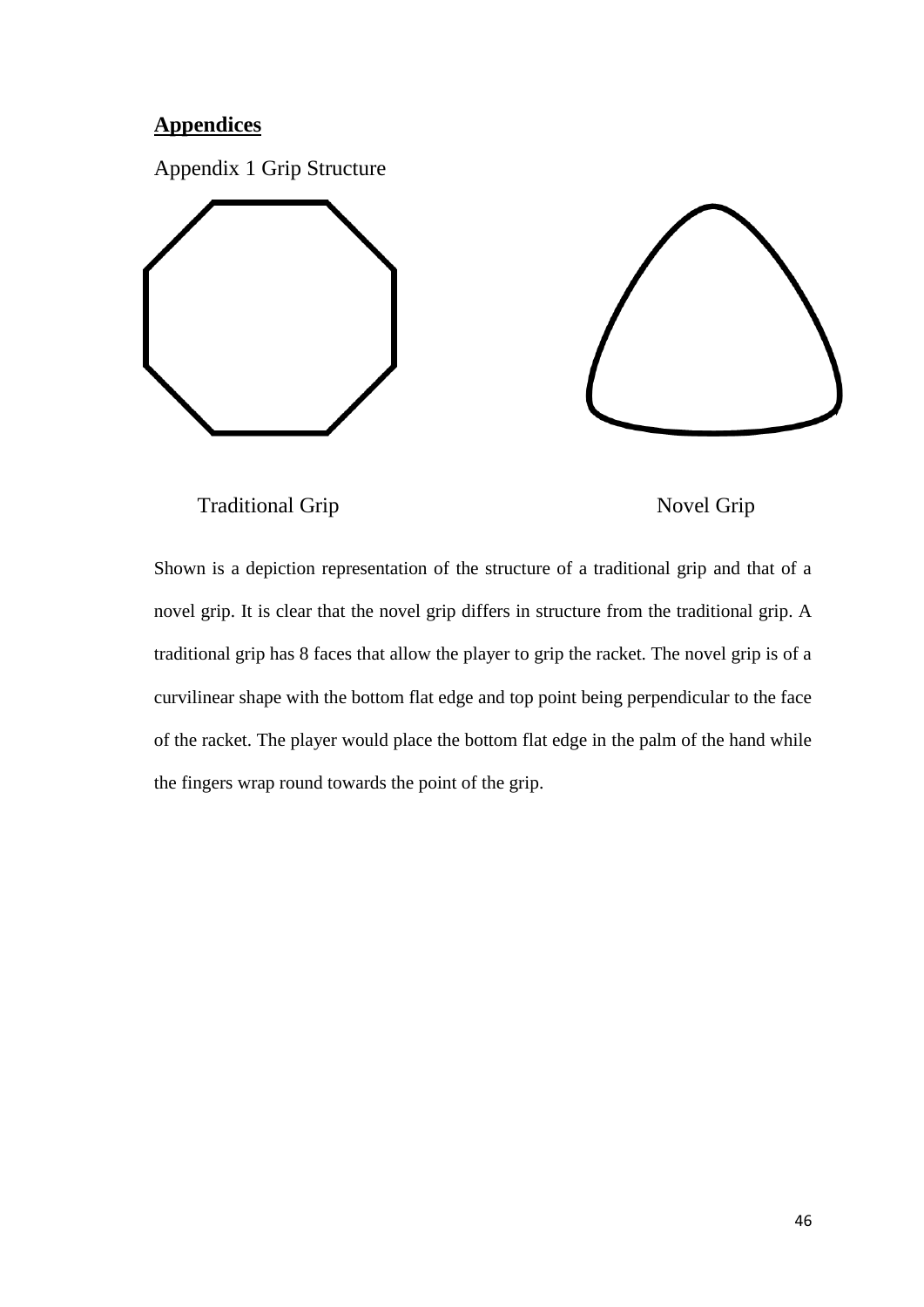

# Appendix 2 Court set up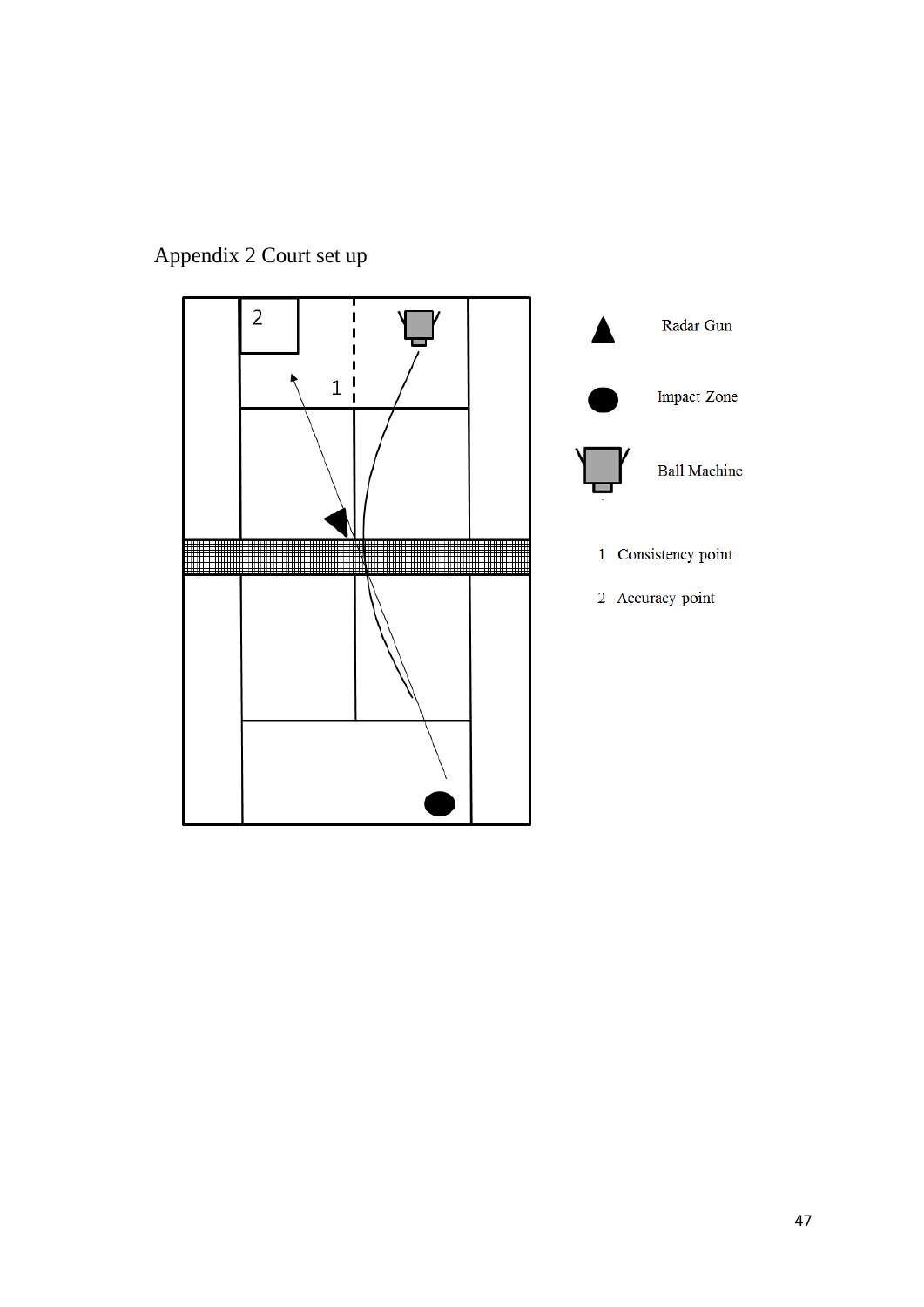# Appendix 3 Participant Information



**Health & Exercise Sciences Research Group**

**Study Title**: Comparison of the physiological responses using a novel tennis racket grip to a traditional grip.

I am currently looking for individuals who may be interested in participating in a tennis based research study. I would appreciate the time given to read this document fully which explains the details of the study and what would be required of participation within the study. Once you have read this document feel free to ask any questions that you may have about any part of the study and once done so take the time to consider whether you would like to participate or not in the study.

#### **What is the purpose of the study?**

Tennis involves repetitive, high intensity efforts over a prolonged period. As the duration of a tennis match continues, fatigue is expected which can cause a reduction in skilled performance. Continual hitting for prolonged periods of time activates small muscle groups in the forearm which can lead to fatigue within these muscles and a reduction in grip strength thus having a negative impact on skilled performance.

To overcome this issue, previous research has attempted to alter the grip size of the tennis racket. Whilst altering grip size has shown limited potential, the design of the grip has not yet been researched. The aim of this research is to investigate if a more ergonomic grip design will reduce grip strain during match play and reduce forearm muscle fatigue.

The study is sponsored by: Innovation Voucher Scheme - Scottish Funding Council.

#### **Am I eligible for the study?**

If you meet the following inclusion criteria then you are eligible to take part in the study:

- Healthy male or female aged 18-40 years
- An average of 30 min per day of moderate physical activity
- Have 2 years of tennis experience
- Have no recent history of upper body/limb injury

#### **Do I have to take part?**

No, taking part in the study is entirely voluntary, if you decide you wish to be involved in the study you may withdraw at any time without giving a reason. Your decision to withdraw from the study will not affect how you are treated at any time. If you agree to becoming involved in the study you will be giving this information sheet to keep, asked to fill out a screening questionnaire and sign a consent form.

#### **May I be excluded from the study?**

Yes, the investigators have the right to exclude you from the study if you do not meet the inclusion criteria or if you fail to comply with the requirements of the study.

#### **What will happen to me if I take part?**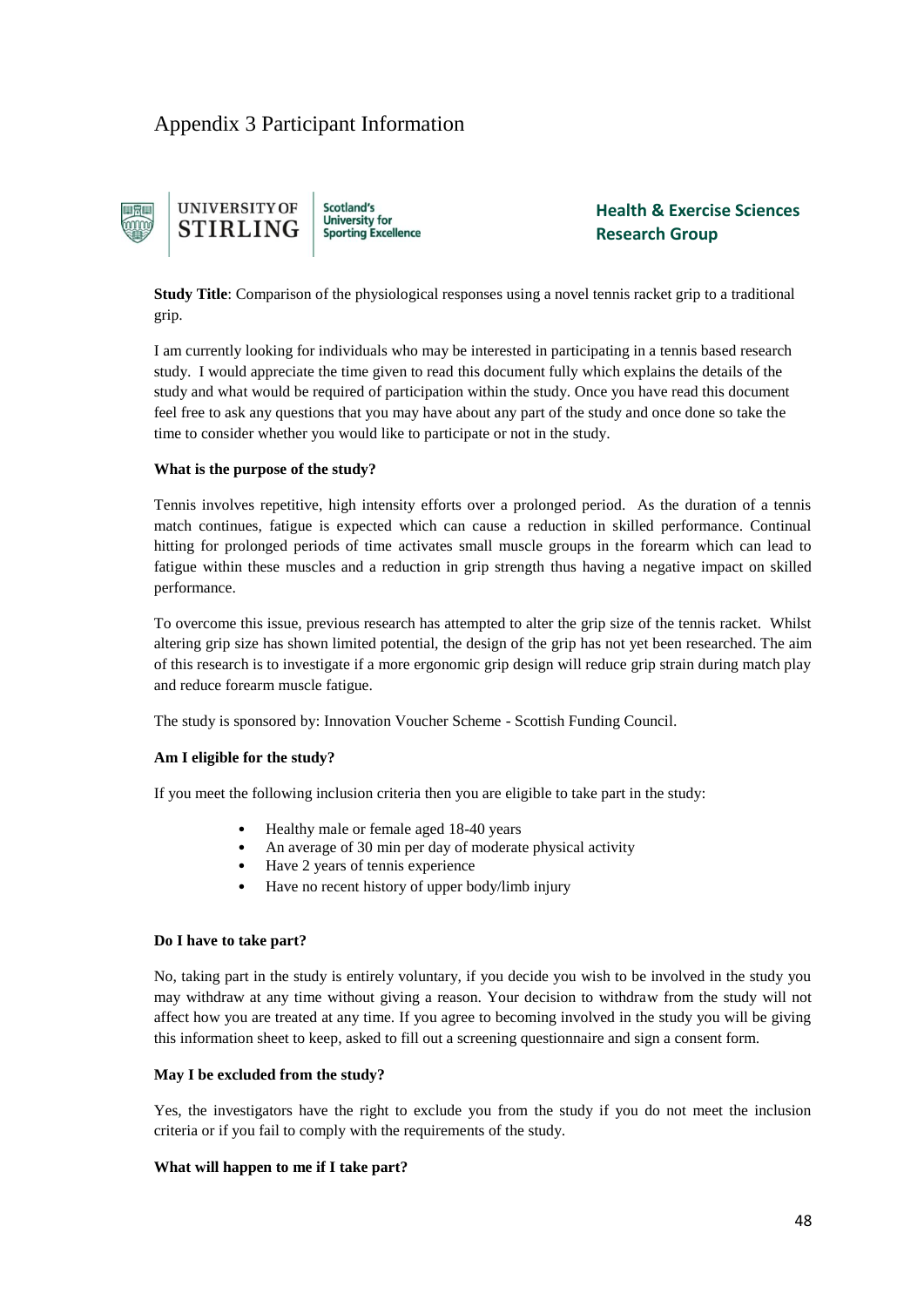You will have to come to the University of Stirling on three occasions, one familiarising session and two trial days, each last no more than 2 hours. Total time commitment will be ~6 hours.

You will be asked to come to the National tennis centre and School of Sport Laboratories in the Gannochy Sport Centre. The first visit is a familiarisation visit where you will be introduced to the protocol the measures and the novel grip. The next two visits are trial days where you will complete the protocol once with each grip on separate days at least 3 days apart.

#### **Visit 1: Familiarisation session**

Upon arrival the for the familiarisation trial you will be asked to complete a Health Questionnaire and a Tennis Questionnaire.

During your first visit to the National Tennis Centre you will have time to become familiar with each of the tennis rackets (one with the novel grip design and one with the traditional design) and to select your grip size. Afterwards you will be introduced to the forearm strength and fatigue tests which will be completed.

After the familiarisation has been completed and you are happy with the protocols and any queries you may have are answered you will be giving a 3 day food and activity diary, this should be filled out in your own time on the three days prior to trial day 1. You will be given guidance on how to properly complete the food and active diary and any questions will be answered. The food and activity diary are to ensure that your diet and physical activity are as similar as possible leading up to each trial.

#### **Visit 2 and 3: You will complete the trials**

The trials will consist of the following aspects; pre-forearm measurements, service skill test 1, the tennis fatiguing protocol, service skill test 2 and post-forearm measurements. Each trial will be at least 5 days apart at the same time of day and you will use both racket designs in a randomised order.

#### **Measurements before the tennis protocol**

Surface Electrodes will be placed on the forearm after the removal of arm hair, and the skin cleaned with alcohol. They will be placed on the skin above the forearm muscle groups of interest.

Firstly, forearm flexor and extensor muscles will be measured for strength and muscle activity through EMG readings.

Five minutes rest period will then be taken before a grip maximal voluntary contraction (MVC) is completed. Here you will be asked to grip a hand dynamometer and force produced and muscle activity will be measured.

Finally, after a further 5 minute rest period grip fatigue test will be completed. Here you will be asked to hold your Maximal Voluntary Contraction for a period of 50 seconds.

#### **Tennis fatiguing protocol**

The tennis fatiguing protocol will take place on a tennis court in the National Tennis Centre. You will complete a standardised warm up before completing the protocol. The warm up will consist of 3 minutes of light jogging/running, 3 minutes of serving practice on both sides and 4 minutes hitting against the ball machine using forehand ground strokes at warm up pace.

The protocol call consists of 7 sets of 120 shots with a 60 seconds rest between each set. In-between each set your heart rate will be taken; blood lactate will be measured by a small volume of blood being extracted from the finger tip of the non-dominant hand and Visual Analogue Scale for forearm fatigue along with feel and comfort of the grip.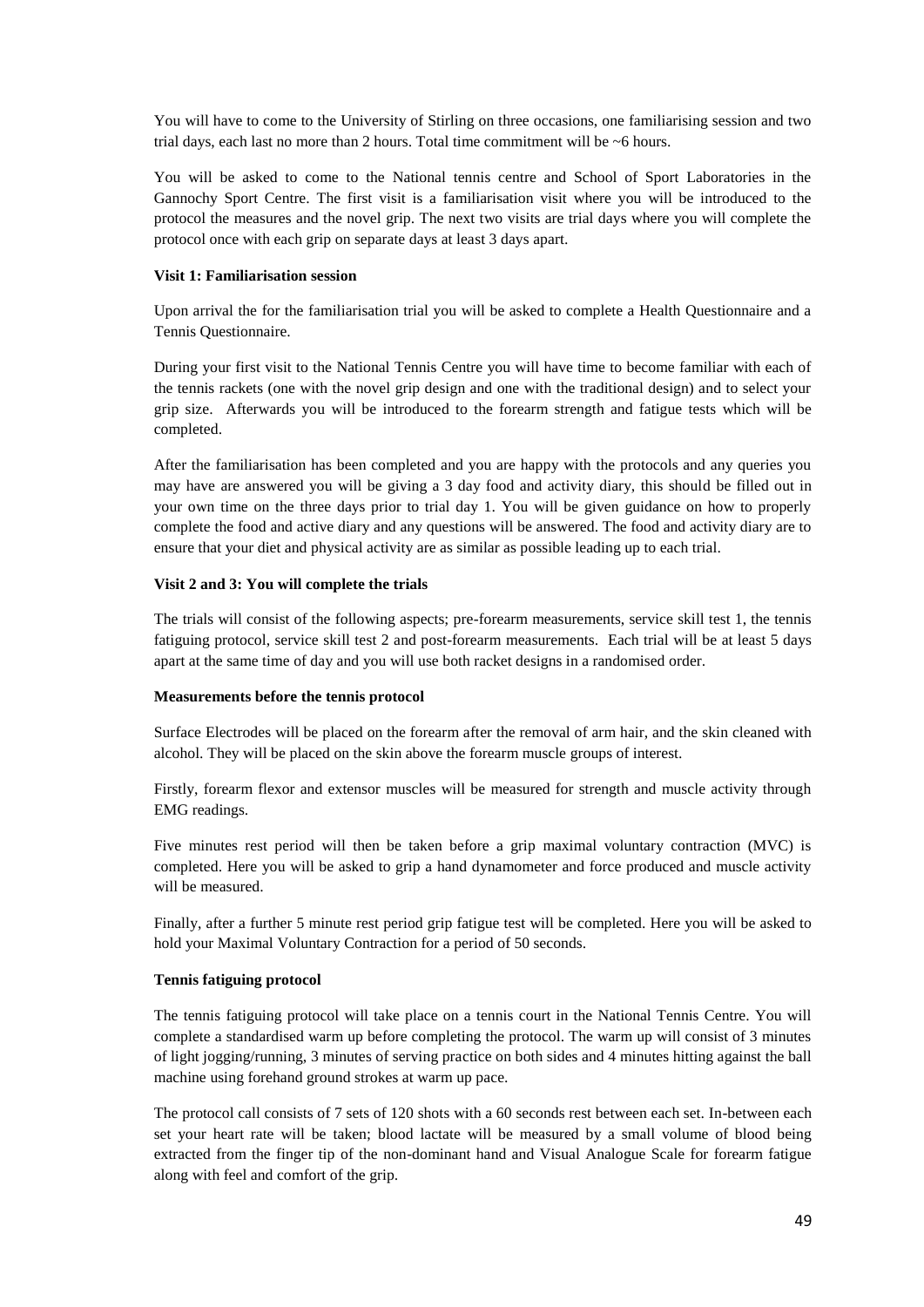#### **Measurements after the tennis protocol**

You will then return to the laboratory as quickly as possible after the tennis protocol has been completed. Here you will run through the identical tests as performed before the tennis fatiguing protocol.

#### **What do I have to do before the trials?**

During the study it is important for you to maintain your normal lifestyle and not alter your diet or training within this time, this will allow the results to show changes in data from attributes of the study rather than changes within your lifestyle. You will be required to fast for 3 hours prior to the trials and refrain from strenuous exercise for 48 hours prior to trials. You will also be required to fill out 3 day food and exercise diaries prior to your first trial. In order for this study to be as successful as possible it is required that you comply with the requirements of this study.

#### **What are the possible disadvantages and risks of taking part?**

There are minimal risks involved in this study. There may be slight forearm soreness from the fatiguing protocols. Blood collection from the fingertip may also leave minor bruising however this is normal and pain will be minimal.

#### **What are the possible benefits of taking part?**

The benefits from participating in this study are that you will be amongst the first to experience the new grip type and use it. You will be able to receive information about the potential strength and fatigue rates of your forearms muscles relating to the tests completed in the laboratories, this may be used to design training programmes to improve strength and fatigue resistance of the forearm muscles. You will also get an indication of shot accuracy during a forehand rally.

#### **Will my taking part in this study be kept confidential?**

To maintain anonymity individual participant codes will be used to identify each data set collected and storage of this data whether it be on computer, data storage units or on paper. These identification codes will to an extent be permitted by applicable regulations and laws and therefore will not be made available publically. Only the investigators will have access to the coding system which will be destroyed as soon as the study is completed, published data will be completely anonymous.

#### **What will happen to the samples that are collected once the study is finished?**

The data gathered will all be stored on a computer system at the end of the trial from the last participant and will be destroyed in the correct manner 5 years after the last participant has completed the study.

#### **What will happen to the results of the research study?**

The results of this study will be written up for my MPhil thesis, in the form of a journal article and submitted to a journal to be published. The results will also be written and presented to the inventor of the grip design. During the write up of the study you will not be able to be identified or at any other point.

#### **Who has reviewed the study?**

The study protocol, this information document and the consent form all have been reviewed by the ethics committee of the school of sport at the University of Stirling.

#### **What happens if something goes wrong during the trials?**

The procedures in the study are all covered within the University of Stirling Liability Insurance and if you are harmed during the study your normal rights apply and you may have the rights to take legal action. Prior to participation in the study you should check that your personal life or health insurance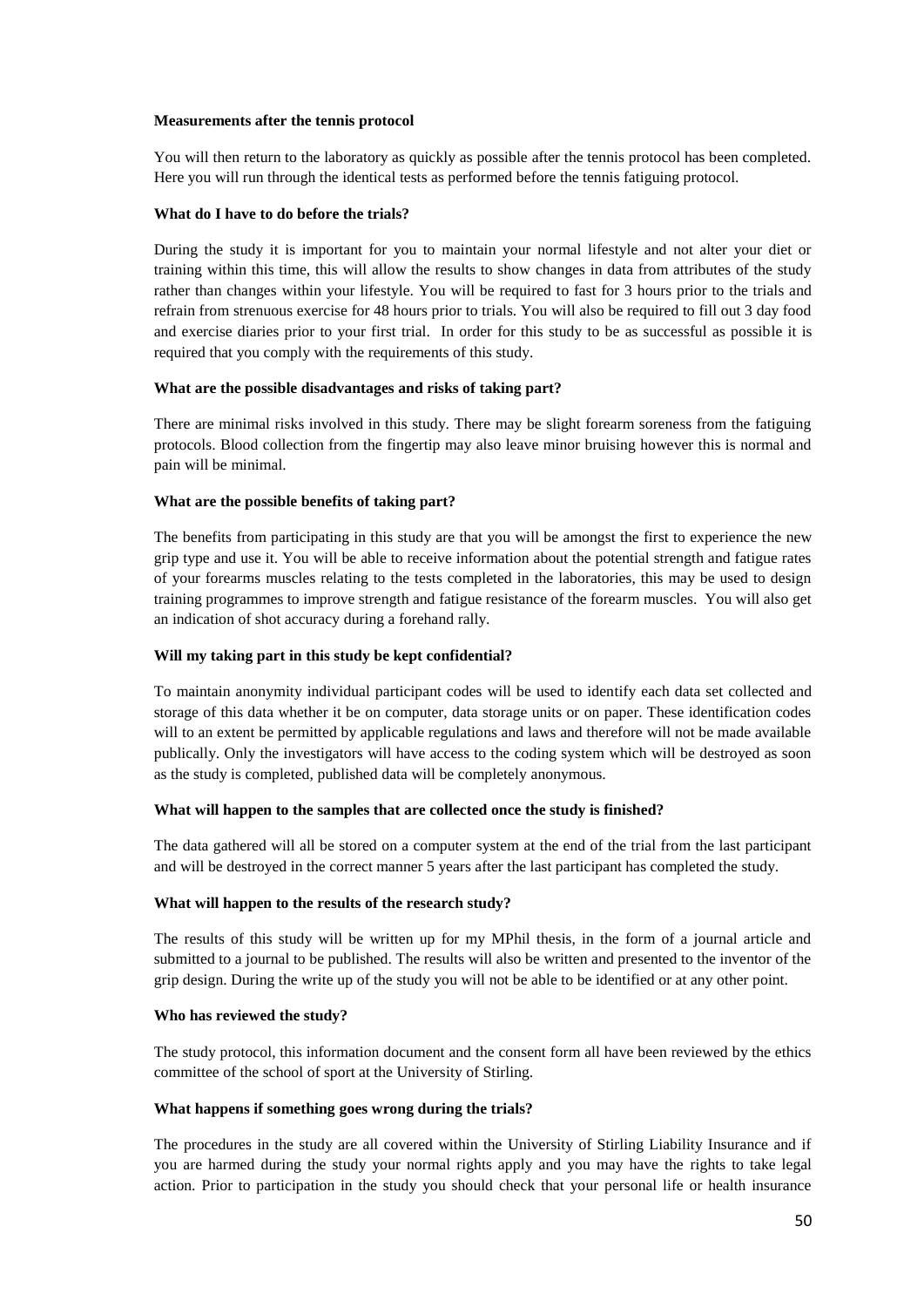policy is not affected by your participation in the study, you should contact Dr. Ian Walshe or Mr. Adam Wade immediately if this is the case. Your GP should be informed of your participation to ensure no health risks.

#### **Complaints Procedure**

If you have any complaints regarding the way you have been treated or other aspects regarding the study you can write to Dr Angus Hunter who is independent from the research team and will investigate the matter fully.

Dr. Angus Hunter

Health and Exercise Sciences Research Group

School of Sport

University of Stirling

Stirling

Tel. 07706 586497

Email. a.m.hunter1@stir.ac.uk

#### **Next step……**

Once you have read this document, if you are still interested in participating in the study you have the opportunity to ask any questions you may have and only once you are satisfied you will be asked to sign an informed consent form. You will be given a copy of this information sheet and informed consent form for your own records. After this your first visit will be arranged.

Please also bear in mind that you are free to withdraw from the study at any point.

If you wish to have any further questions answered about this current research by an independent researcher who is highly experienced in this field of research then please contact Dr Angus Hunter (see above).

Thank you for taking the time to read this information sheet and if you have any further questions please do not hesitate to contact us.

#### **Contact for Further Information**

| Adam Wade                                            | Dr Ian Walsh                          |
|------------------------------------------------------|---------------------------------------|
| Health and Exercise Sciences Research Group<br>Group | Health and Exercise Sciences Research |
| Office telephone:                                    | Office telephone: 01786 466488        |
| Mobile (24 h): 07427695625                           | Mobile (24 h): 07745520939            |
| Room 3A54                                            | Room 3A52                             |
| <b>Cottrell Building</b>                             | Cottrell Building                     |
| University of Stirling                               | University of Stirling                |
| Stirling FK9 4LA                                     | Stirling FK9 4LA                      |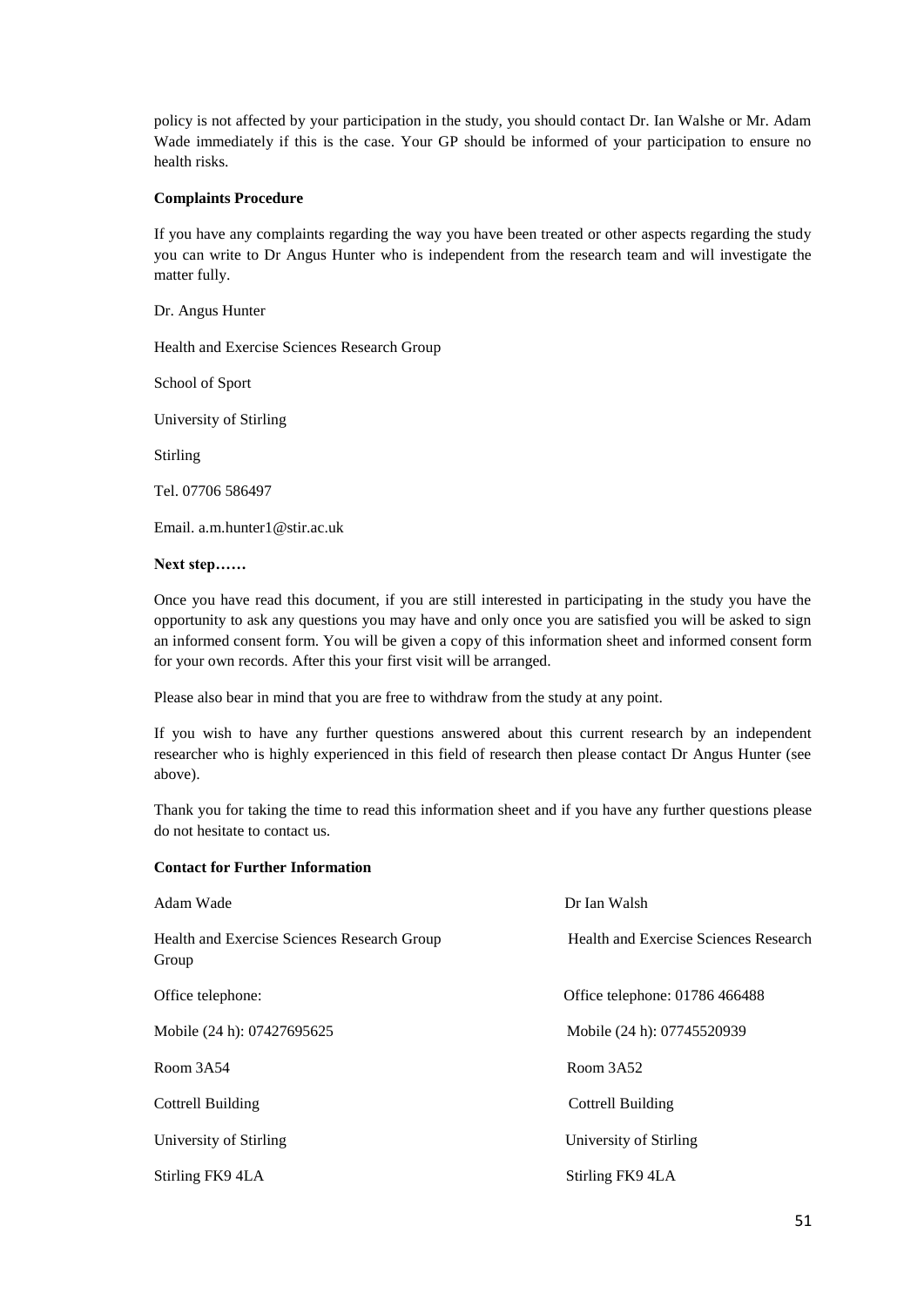Email: [adam.wade@stir.ac.uk](mailto:adam.wade@stir.ac.uk) Email[: ian.walshe@stir.ac.uk](mailto:ian.walshe@stir.ac.uk)

You may contact Adam Wade or Dr Ian Walshe 24 h in an emergency after contacting emergency services if required.